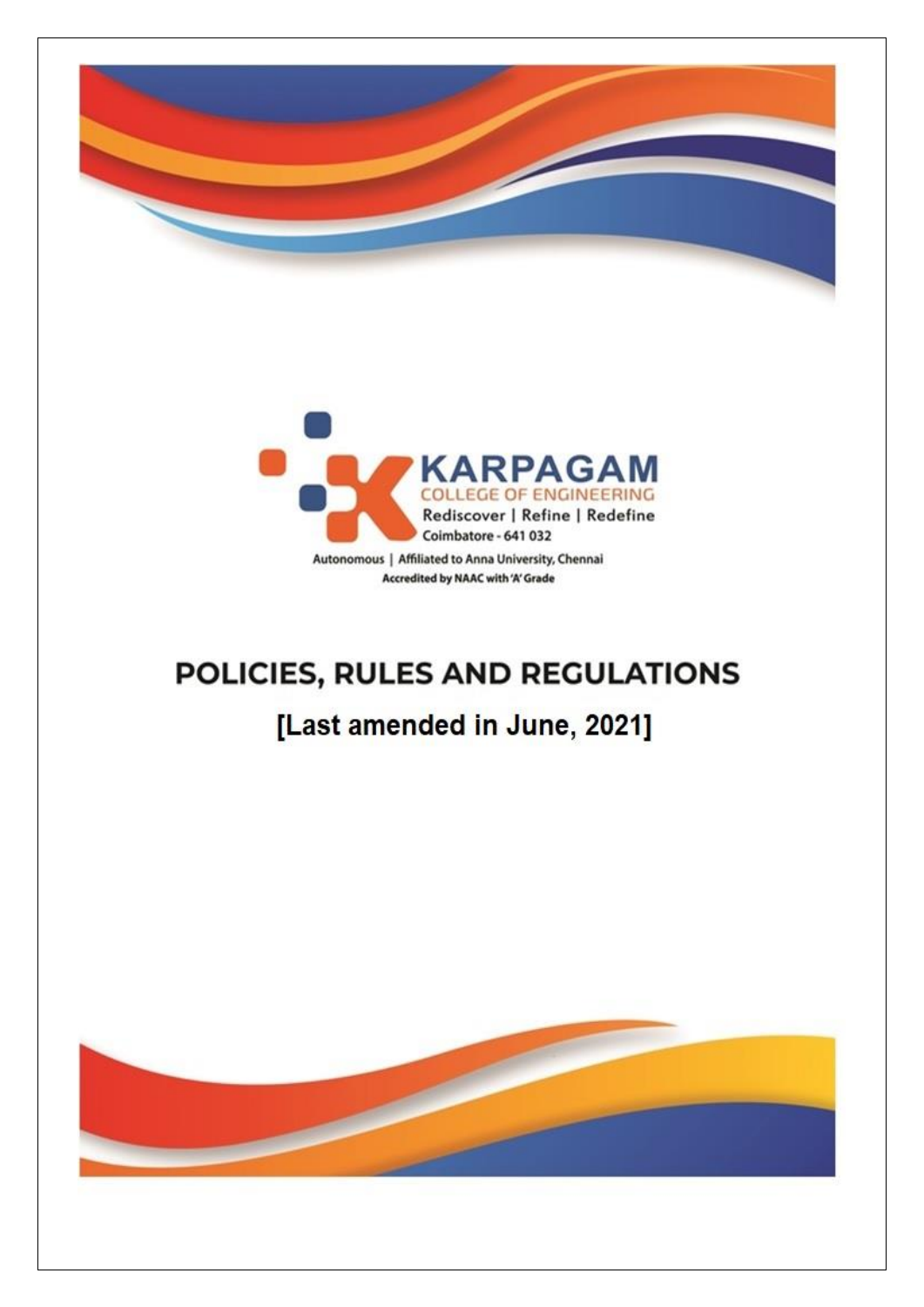## **Vision**

To become one of the best institutions at the National and International level by incorporating innovative teaching -learning methods to enable the students to secure a high-value career, motivate to pursue higher education and research to serve the society.

## **Mission**

- To bring out knowledgeable engineers and professionals in their field of specialization by having qualified and trained faculty members and staff besides necessary infrastructure and to create highly conducive teaching and learning environment .
- To work in close association with stakeholders by way of enhanced industry institute interaction, to take up need based research and industry specific programmes.
- To organize co-curricular and extracurricular activities for character and personality development to produce highly competent and motivated engineers and professionals to serve and lead the society.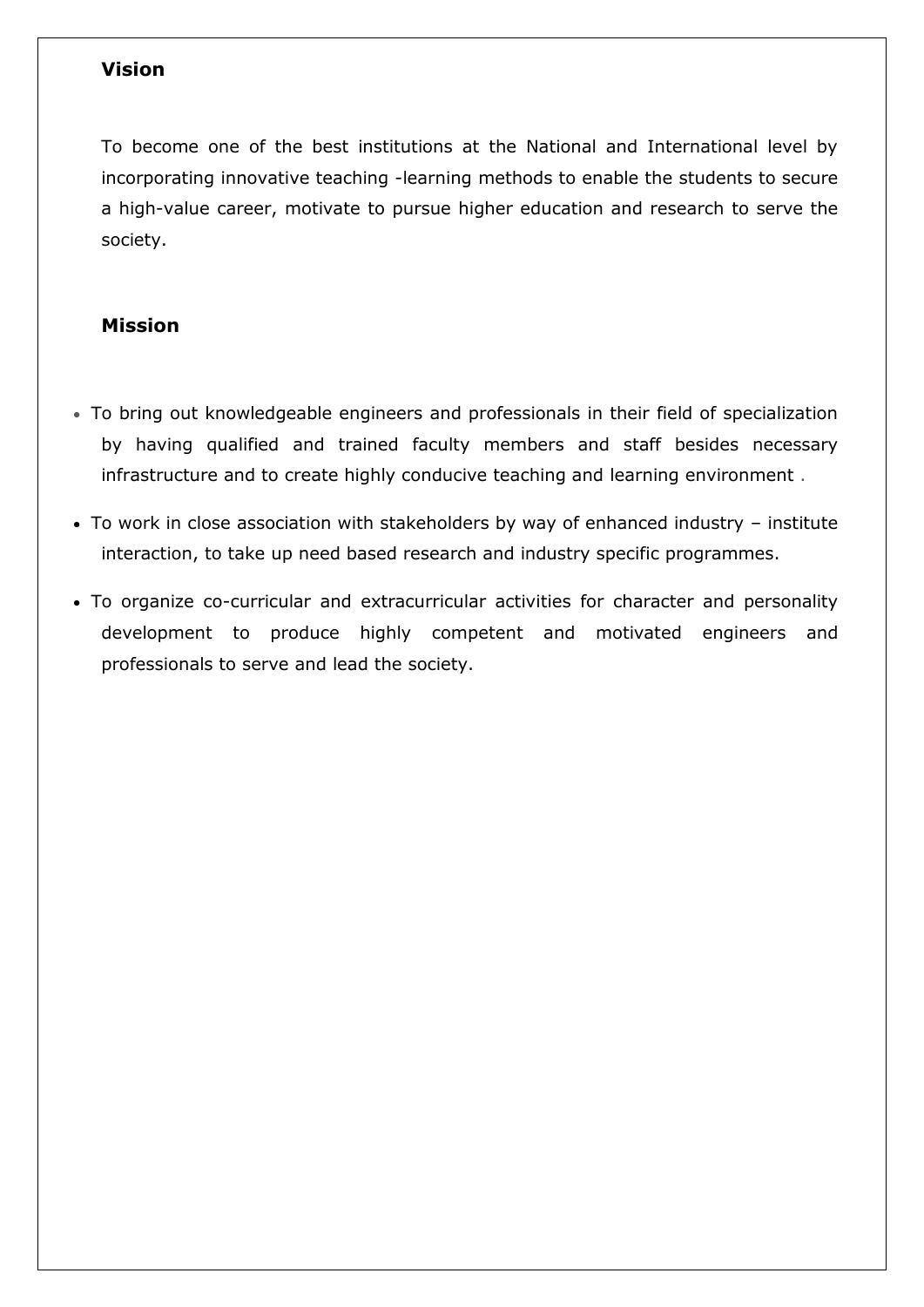## **CONTENTS**

| S.No.          | <b>Description</b>                                                               | Page No. |
|----------------|----------------------------------------------------------------------------------|----------|
| 1              | Rules and Regulations for admissions                                             | 1        |
| 2              | Rules for General discipline, conduct & behavior of students                     | 6        |
| 3              | Anti-Ragging rules                                                               | 9        |
| 4              | Student Welfare & Disciplinary Committee & Complaints cum<br>grievance Redressal | 12       |
| 5              | Women Development Centre                                                         | 13       |
| 6              | Sexual harassment - Prevention Policies                                          | 14       |
| $\overline{7}$ | Recruitment and Promotional Policies                                             | 21       |
| 8              | Faculty service rules                                                            | 22       |
| 9              | Code of conduct and ethics of employees                                          | 32       |
| 10             | <b>Transport Rules &amp; Regulations</b>                                         | 37       |
| 11             | Hostel Rules & Regulations                                                       | 39       |
| 12             | Library Rules & Regulations                                                      | 42       |
| 13             | General Laboratory Rules & Precautions                                           | 44       |
| 14             | Guidelines for conduct of examinations                                           | 47       |
| 15             | KCE Research, Consultancy And Extension                                          | 57       |
| 16             | Karpagam Entrepreneurship Development Cell                                       | 59       |
| 17             | <b>Higher Education Cell Policies</b>                                            | 63       |
| 18             | Industry - Institute Partnership Cell rules                                      | 67       |
| 19             | <b>KCE Training Rules</b>                                                        | 67       |
| 20             | <b>KCE Placement Policies and Procedures</b>                                     | 69       |
| 21             | <b>KCE Alumni Association</b>                                                    | 72       |
| 22             | Finance and Budget Policies                                                      | 74       |
| 23             | Internship Policies & rules                                                      | 78       |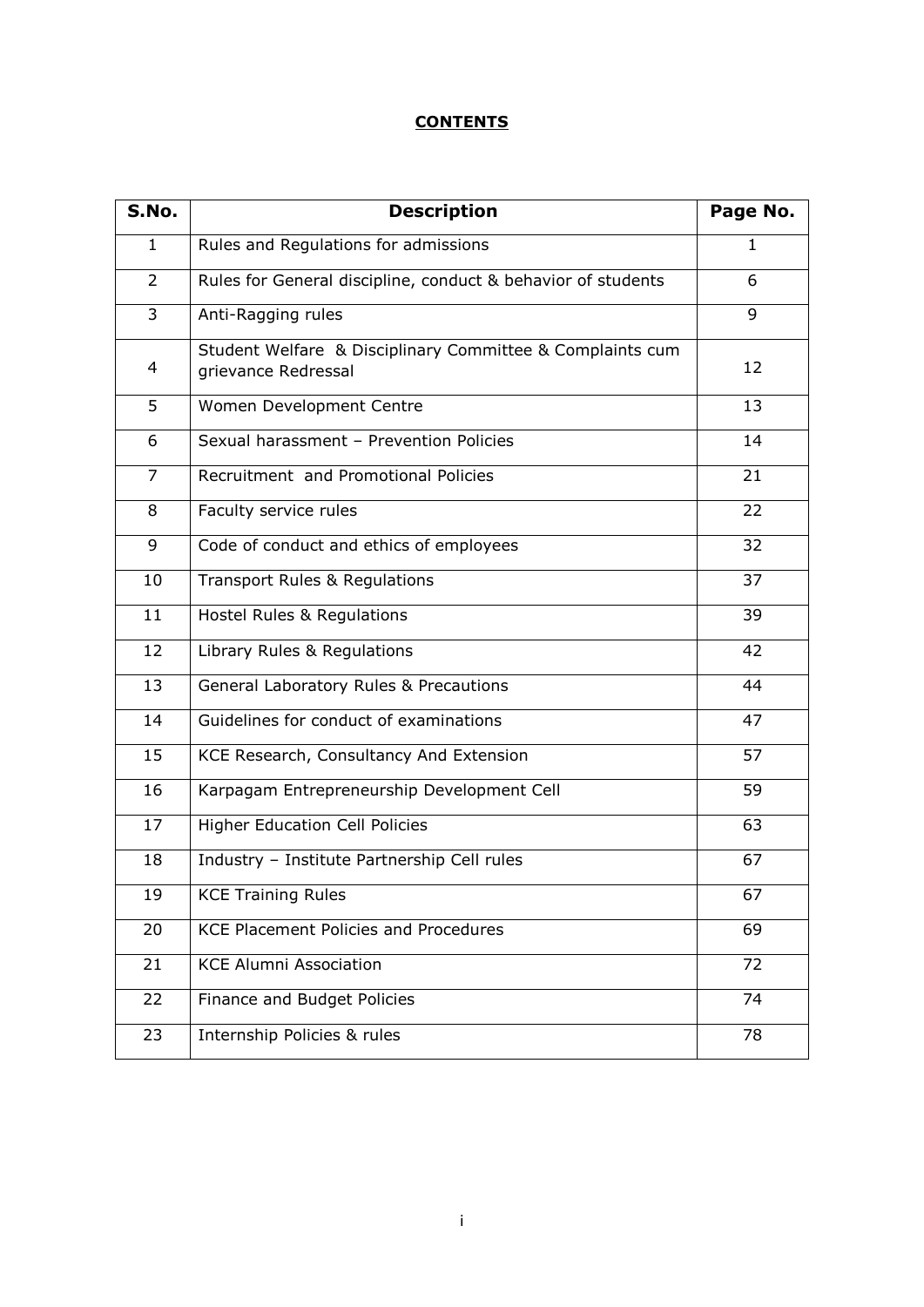## **1. RULES AND REGULATIONS FOR ADMISSION**

**1.1. During the months of November and December every year, the admission brochures/ prospectus with details of the UG and PG Courses offered, eligibility, Community reservation etc. are prepared by admission cell and circulated among stakeholders.**

## **1.2. UG COURSES :**

## **1.2.1 UG Courses.**

Candidates are selected on the basis of their performance in the HSC  $(+2)$ examination conducted by the state and through counseling (TNEA) conducted by Anna university Chennai and selected candidates are allotted to various colleges for admission. Candidates may also appear directly for admission to the College through Consortium of Self Financing Colleges under Management Quota.

## **1.2.2 The Admission Procedure is based on the rules of Government of Tamil Nadu, Directorate of Technical Education, Anna University, Chennai and AICTE.**

Every year Anna University releases advertisement for admission in leading News Papers and in the University Website for the admission under Government Quota seats and conducts Single Window Counseling. During the time of admission the availability status is updated every day in the University Website and in the newspaper.

For the Management Quota seats Consortium of self financing Engineering Colleges Management Association advertises in the News Papers about the admission process and admissions are made purely on the basis of  $+2$  marks. No entrance test is conducted in TamilNadu. The present ratio for Government Quota: Management Quota is 65: 35.

## **The following UG Programmes are offered:**

- B.E. Civil Engineering 60 Intake
- B.E. Electronics and Communication Engineering 180 Intake
- B.E. Electrical and Electronics Engineering 120 Intake
- B.E. Mechanical Engineering 120 Intake
- B.E. Computer Science and Engineering 180 Intake
- B.E. Electronics and Telecommunications Engineering 60 Intake
- B.E. Computes Science and Engineering Cyber Security 60 Intake
- B.E. Computer Science and Technology 60 Intake
- B.E. Computer Science and Design 60 Intake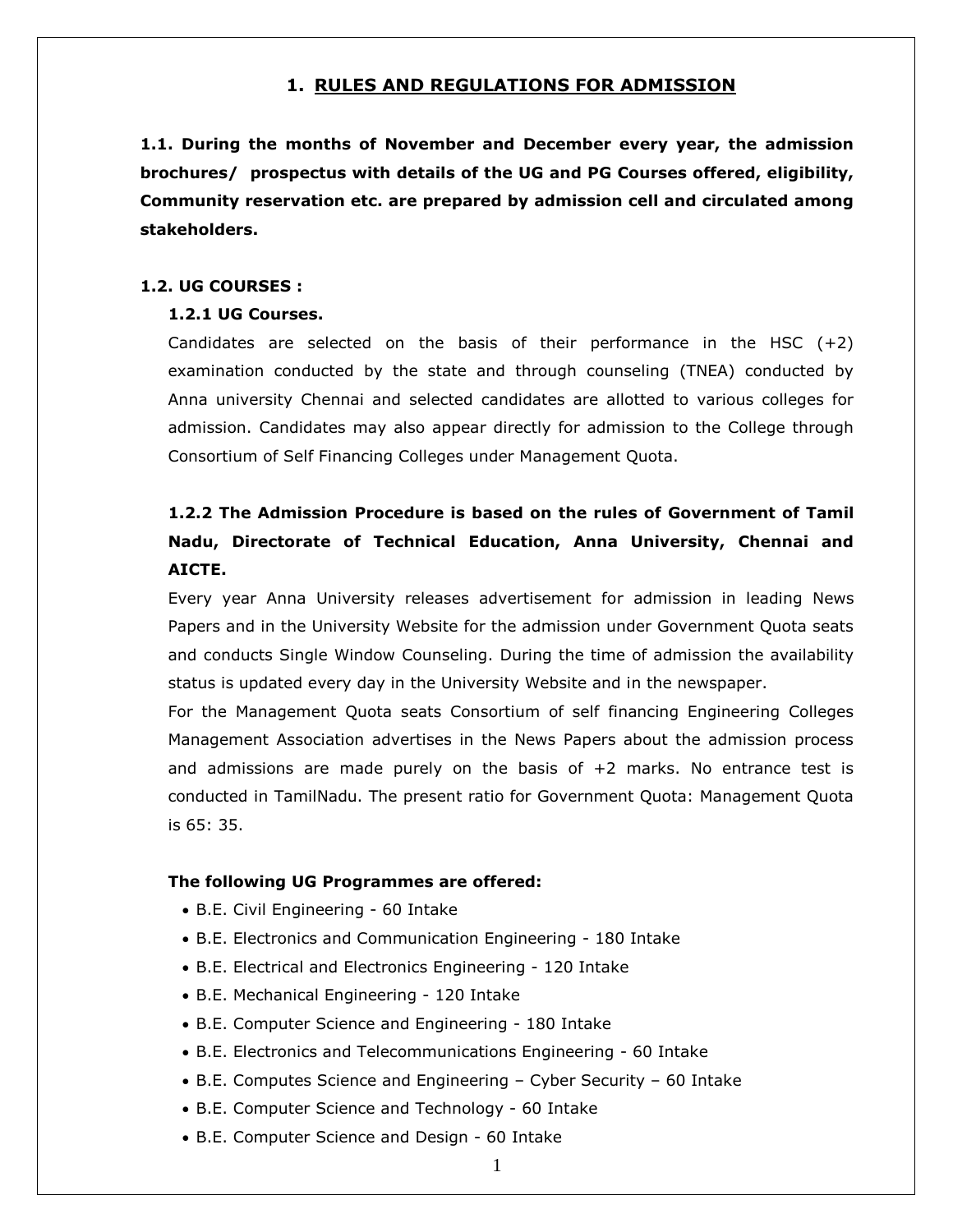- B-Tech. Information Technology 120 Intake
- B-Tech. Artificial Intelligence and Data Science 120 Intake

## **1.2.3 Qualifying Examinations and Eligibility:**

**A pass in** the HSC (Academic) or its equivalent with a minimum average percentage in Mathematics, Physics and Chemistry put together as given below:

**General / Open Category:** 50%; **BC** (including Backward Class Muslim): 45%; **MBC** & **DNC:** 40%; **SC/SCA/ST:** 40%

**Vocational Subject:** A pass in any one of the HSC **(Vocational Subject)** as given below with any one of the Engineering related subjects namely Mathematics, Physics or Chemistry with a minimum average percentage put together as given below:

**General / Open Category:** 50%; **BC** (including Backward Class Muslim): 45%; **MBC** & **DNC:** 40%; **SC/SCA/ST:** 40%

## **1.3. PG PROGRAMMES:**

Candidates for the admission to the first semester of the Master"s Degree Programme shall be required to have passed an appropriate U.G degree examination of Anna University or any other examination of any University or authority accepted by the Syndicate of Anna University as equivalent there to with 50% marks.

Candidates are selected on the basis of their performance in the common entrance examination (TANCET) conducted by the state and selected candidates are allotted to various colleges for admission. Details regarding the entrance examination are published in the newspapers well in advance every year. Candidates may also appear directly for admission to the College under Management Quota through Consortium of Self Financing Colleges. Appearing for entrance examination for these seats is a must and this entrance examination is conducted by the college on its campus.

## **1.3.1 The following PG Programmes are offered:**

- 1. M.E. Communication Systems 9 Intake
- 2. M.E. VLSI Design 9 Intake
- 3. M.E. Mechatronics 9 Intake
- 4. MBA Master of Business Administration 120 Intake
- 5. MCA Master of Computer Application 60 Intake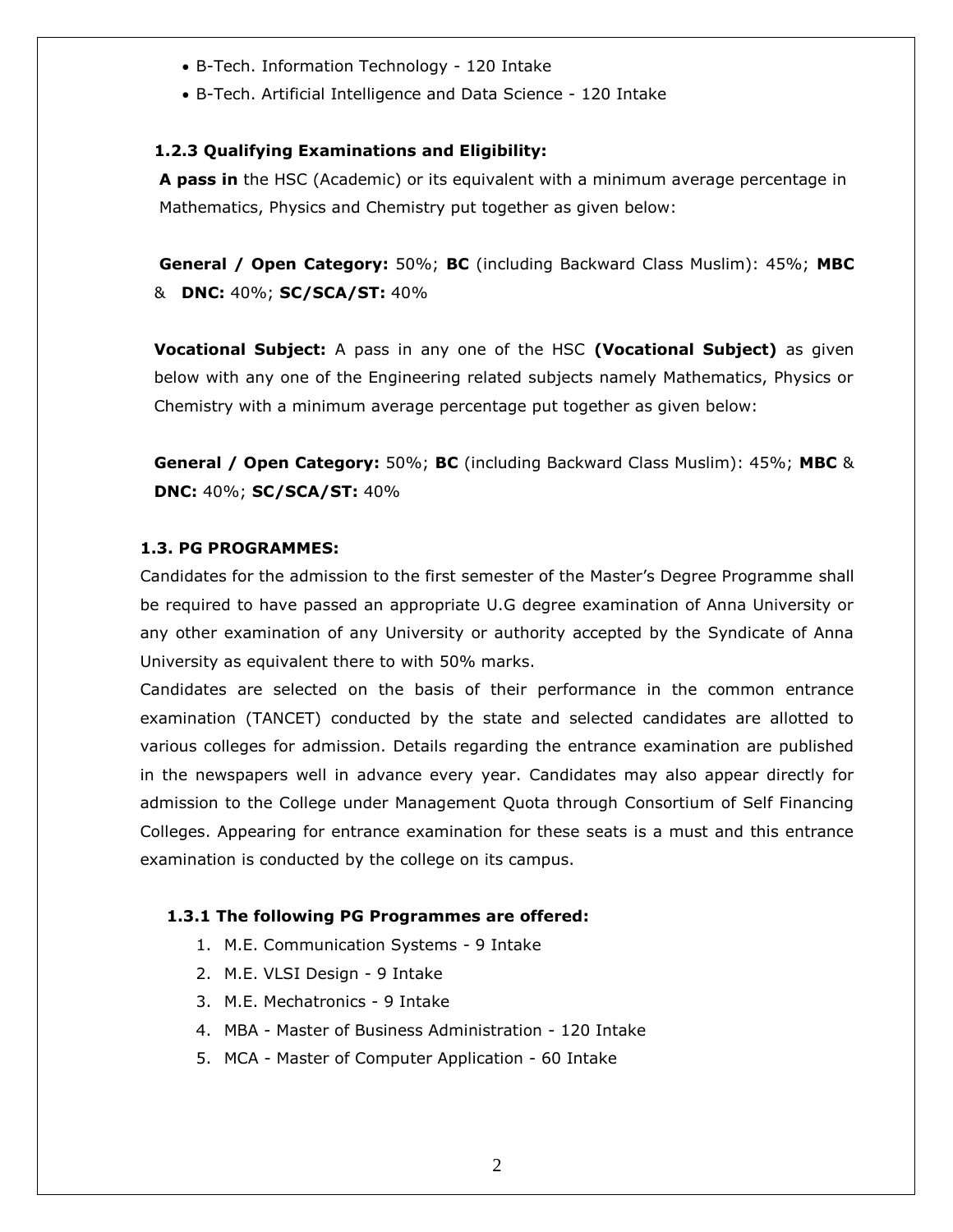| Course | <b>Eligibility</b>                                                                                                              |  |
|--------|---------------------------------------------------------------------------------------------------------------------------------|--|
| M.B.A  | A pass in a recognized Bachelor's degree of minimum 3 years duration and                                                        |  |
|        | obtained at least 50 % (45 % in the case of candidates belonging to reserved<br>category) in the qualifying degree examination. |  |
|        |                                                                                                                                 |  |
|        | (a) $10+2+3$ years pattern                                                                                                      |  |
|        | (or)                                                                                                                            |  |
|        | (b) $10+3$ years Diploma + 3 years pattern                                                                                      |  |
|        | (or)                                                                                                                            |  |
|        | (c) B.E./B.Tech./B.Arch./B.Pharm.                                                                                               |  |
|        | (or)                                                                                                                            |  |
|        | (d) (i) $10+2+AMIE*$                                                                                                            |  |
|        | $($ or $)$                                                                                                                      |  |
|        | (ii) 10+3 Years diploma (awarded by the State Board of Technical Education)                                                     |  |
|        | $+$ AMIE. $*$                                                                                                                   |  |
| M.C.A  | A pass in a recognized Bachelor's degree of minimum 3 years duration with                                                       |  |
|        | mathematics at 10+2 level or at Graduate level and obtained at least 50 %<br>(45)                                               |  |
|        |                                                                                                                                 |  |
|        | % in the case of candidates belonging to reserved category) in the qualifying                                                   |  |
|        | degree examination.                                                                                                             |  |
|        | (a) $10+2+3/4$ years Pattern                                                                                                    |  |
|        | (or)                                                                                                                            |  |
|        | (b) $10+3$ years diploma + 3 years Pattern                                                                                      |  |
|        | (or)                                                                                                                            |  |
|        | (c) (i) $10+2+AMIE*$                                                                                                            |  |
|        | (or)                                                                                                                            |  |
|        | (ii) 10+3 Years diploma (awarded by the State Board of Technical                                                                |  |
|        | Education) + $AMIE.*$                                                                                                           |  |

## **1.3.2 Eligibility Qualifications for admission to M.B.A. and M.C.A degree programmes:**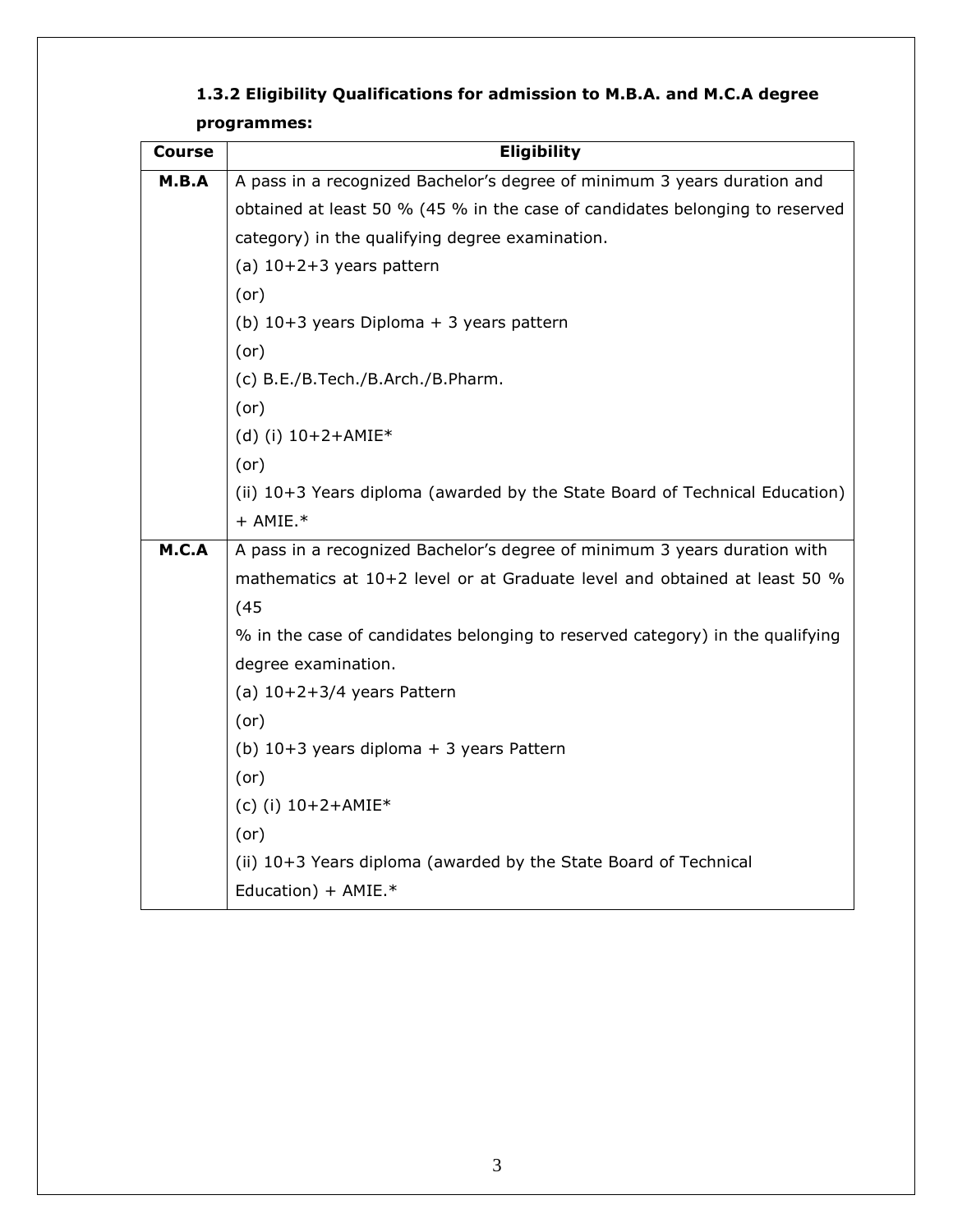| <b>P.G.</b><br><b>Programmes</b> | <b>Eligible Qualification</b>                                       |
|----------------------------------|---------------------------------------------------------------------|
| <b>Offered</b>                   |                                                                     |
| <b>M.E Mechatronics</b>          | A pass in a recognized Bachelor's degree or equivalent in the       |
|                                  | relevant field and obtained at least 50 % (45 % in the case of      |
|                                  | candidates belonging to reserved category) in the qualifying degree |
|                                  | examination.                                                        |
|                                  | B.E. / B.Tech.                                                      |
|                                  | 1. Mechanical                                                       |
|                                  | 2. Automobile                                                       |
|                                  | 3. Production                                                       |
|                                  | 4. Electronics                                                      |
|                                  | 5. Aerospace                                                        |
|                                  | 6. Computer Science and Engg.                                       |
|                                  | 7. Electrical and Electronics                                       |
|                                  | 8. Instrumentation and Control                                      |
|                                  | 9. Electronics and Instrumentation                                  |
|                                  | 10. Electronics and Communication                                   |
|                                  | 11. Mechatronics                                                    |
|                                  | 12. Manufacturing                                                   |
|                                  | 13. Instrumentation                                                 |
|                                  | 14. Aeronautical                                                    |
| M.E. Communication               | A pass in a recognized Bachelor's degree or equivalent in the       |
| Systems                          | relevant field and obtained at least 50 % (45 % in the case of      |
|                                  | candidates belonging to reserved category) in the qualifying degree |
|                                  | examination.                                                        |
|                                  | B.E. / B.Tech.                                                      |
|                                  | 1. Electronics and Communication                                    |
|                                  | 2. Electronics                                                      |
|                                  | 3. Electronics and Telecommunication                                |
| M.E. VLSI Design                 | A pass in a recognized Bachelor's degree or equivalent in the       |
|                                  | relevant field and obtained at least 50 % (45 % in the case of      |
|                                  | candidates belonging to reserved category) in the qualifying degree |
|                                  | examination.                                                        |
|                                  | B.E. / B.Tech.                                                      |
|                                  | 1. Electronics and Communication                                    |
|                                  | 2. Electrical and Electronics                                       |
|                                  | 3. Electronics                                                      |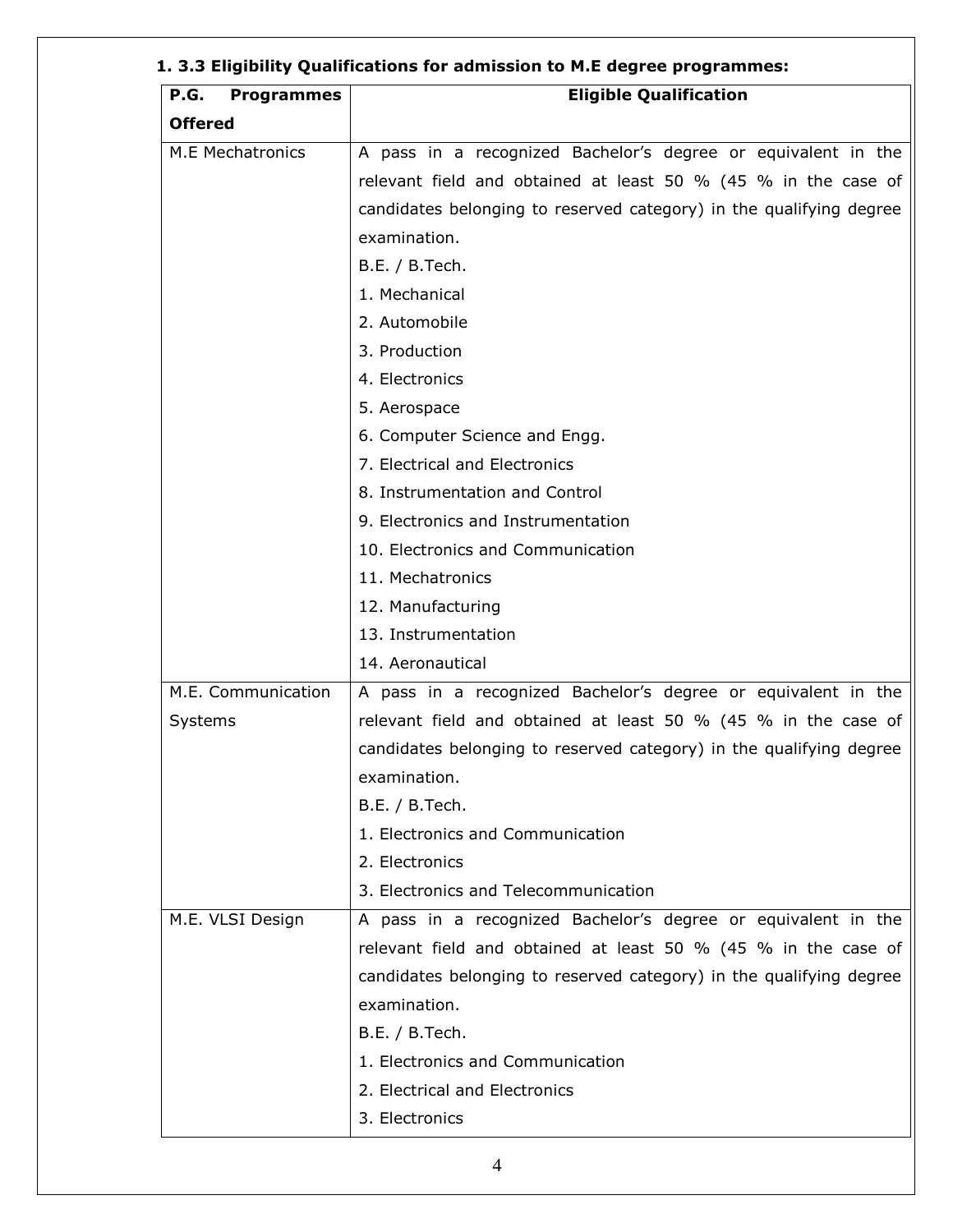|  | 4. Instrumentation                 |
|--|------------------------------------|
|  | 5. Electronics and Instrumentation |
|  | 6. Instrumentation and Control     |
|  | 7. Computer Science and Engg.      |
|  | 8. Information Technology          |

1.The candidates who are waiting for their result of the final examination or who are appearing in the final year or semester of qualifying examination can also apply. 2. As per MHRD, the following concessions will be provided to the Kashmiri migrant students:

- i. Relaxation in cut-off percentage upto 10% subject to minimum eligibility requirement.
- ii. Increase in intake capacity upto 5% course wise.
- iii. Reservation of at least one seat in merit quota in technical / professional institutions.
- iv. Waiving off domicile requirements.
- 3. The Reservation Policy of Government of Tamil Nadu is followed.
- 4. During the months of January March every year, wide publicity is made out to reach the school students.
- 5. Every year in the months of April and May, exhibitions are conducted in which B.E students projects are displayed. The school students are invited to visit the exhibition which helps them to improve their technical knowledge and talents. College also participates in outside exhibitions.
- 6. Admission is done through Single Window Counseling and management quota in the month of June and July every year.

65% to 80% of the seats are filled by the Government through Single Window Counseling.

Remaining 20% to 35% of the seats are filled by the Management. For management admissions, private engineering colleges in Tamilnadu have got an Association namely Association of Self Financing Engineering Colleges. Selection of students for the 20% to 35% management quota is based on Higher secondary (+2) marks only. There is no Entrance exam as per the policy of Government of Tamilnadu.

- 7. U.G Classes will commence during the  $2<sup>nd</sup>$  week of August every year.
- 7. P.G classes will commence during the  $1<sup>st</sup>$  week of September every year.
- 9. Admission Review Committee:

After admissions are over, the committee reviews the performance of the admission process.

Appropriate steps will be advised to admission cell for improving its performance of admission every year.

5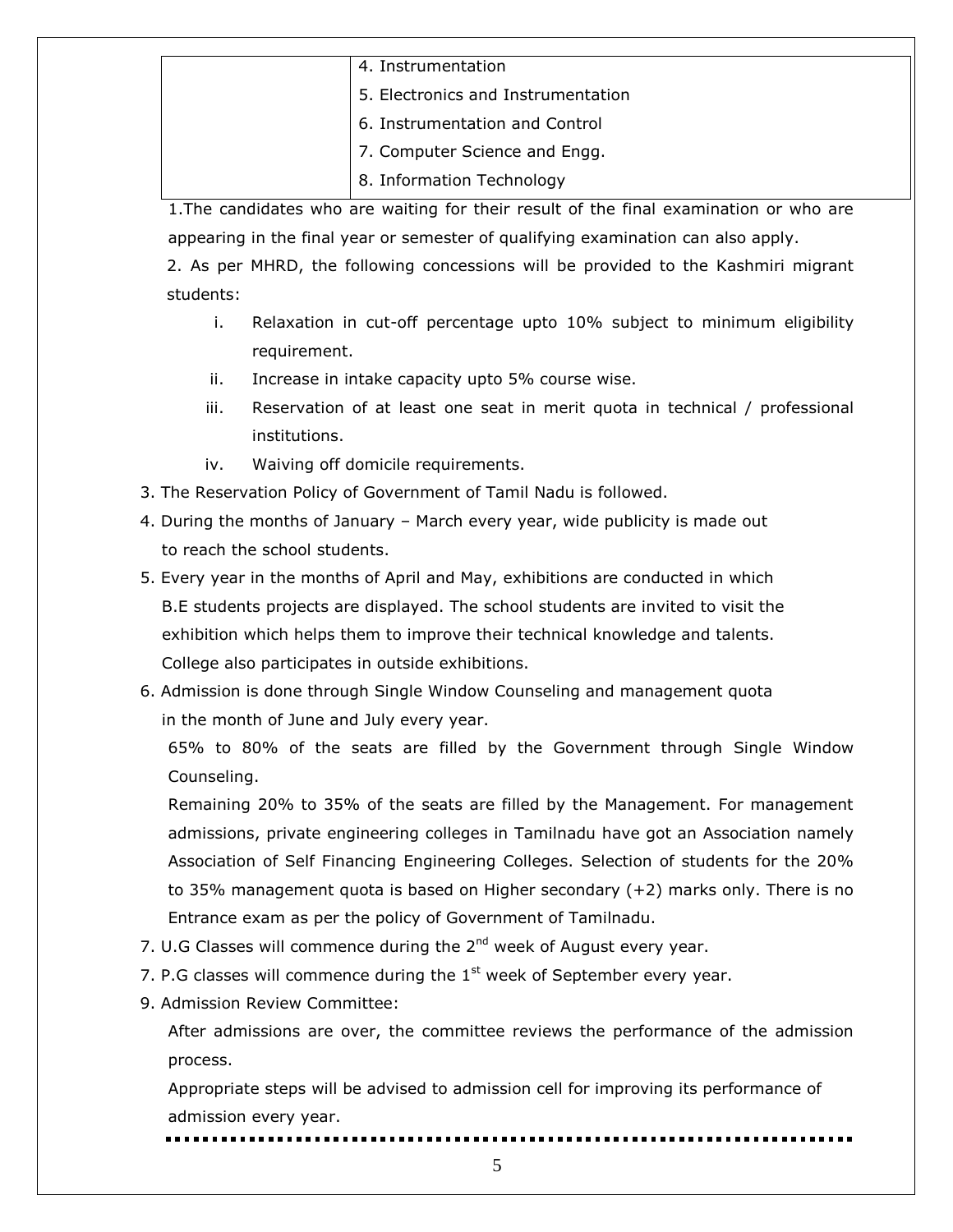#### **2. RULES FOR GENERAL DISCIPLINE, CONDUCT AND BEHAVIOUR**

Character building is the main aim of education and the College lays great emphasis on good character and decent behavior from every student. Every student is required to observe disciplined and decorous behavior both inside and outside the College and not to indulge in any activity which will tend to bring down the prestige of the College.

1. The college gives utmost priority for discipline and every one, student or staff, is bound to follow the rules and regulations of the college and maintain strict discipline.

2. Under disciplinary action, the principal is empowered to fine, suspend or even expel a student from the college in the interests of the institution.

3. Browsing is not allowed during the class hours.

4. No one will be allowed to listen to Music from any device inside the college campus.

5. Every Student shall conduct himself / herself in such a way to cause no disturbance to the working of the classes or to fellow students.

6. Consuming Alcohol and Smoking are strictly prohibited in the college campus.

7. No function shall be arranged by the students in the college campus without prior permission from the principal.

8. Writing on walls, pillars, bath rooms, furniture or black boards is strictly prohibited.

9. Eating snacks / taking lunch inside the class rooms or along corridors are not permitted.

10. The cost of any damage, if caused to college property will be charged to the accounts of the students responsible for the damage in addition to disciplinary action.

11. Students are advised to switch off fans and lights when they leave the class rooms.

12. Furniture in the class rooms should not be moved or displaced.

13. Students are not allowed to attend classes or any college function wearing shorts, dhotis, jeans or T-Shirts.

14. Students are permitted to wear casual dress (as per circular) on Fridays. Except Fridays, in all other days students shall wear only Formal dress

6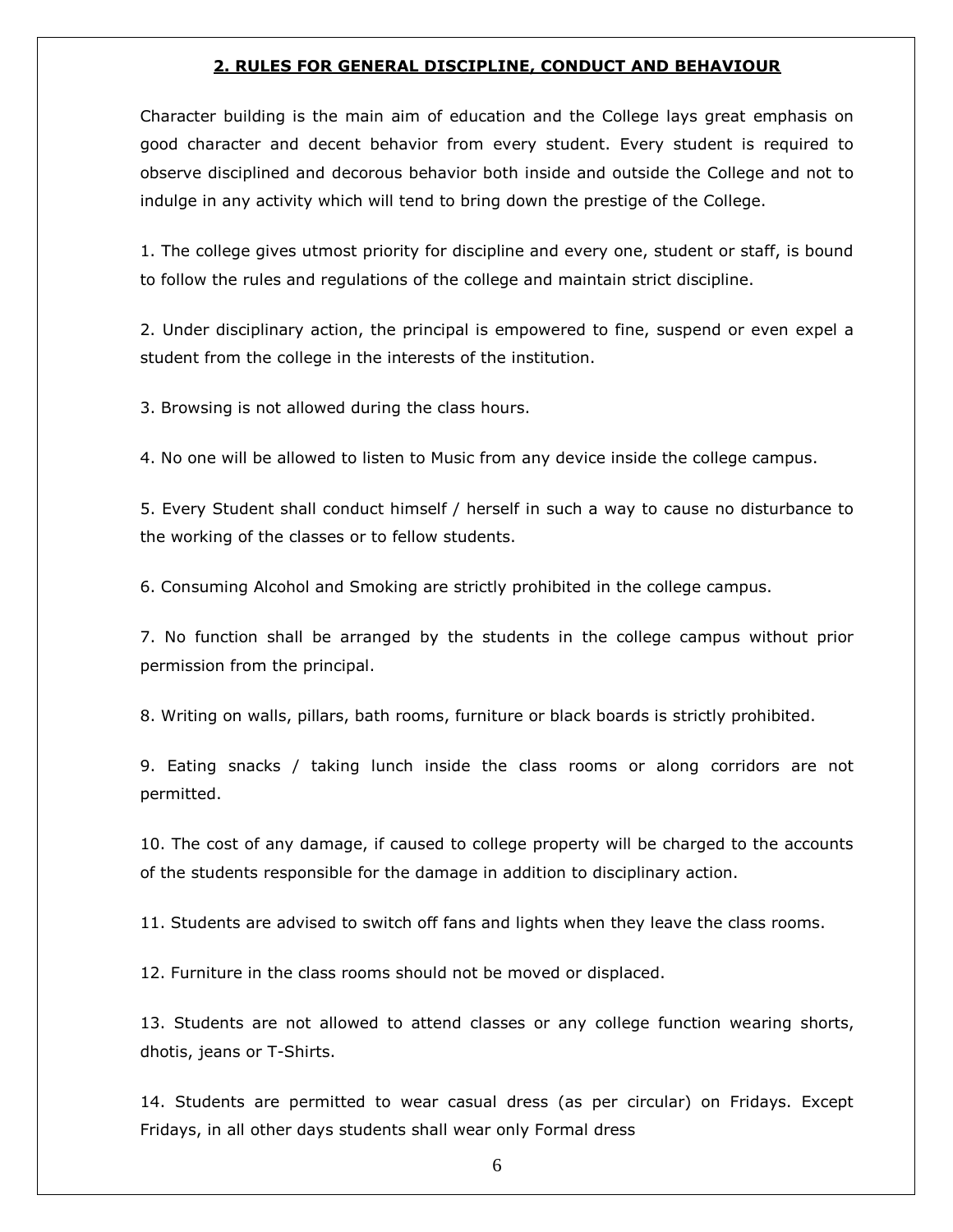15. No students shall remain in the hostel during class – hours unless he / she is sick and is permitted to be on leave.

16. Students have to bring all the necessary items such as hall ticket, admit card, pen, pencil, calculator, Scale, rubber, etc., to the test / exam hall.

17. Students will have to sit through the entire period scheduled for the internal tests and university examinations.

18. All students should be properly and neatly dressed on all working days.

19. Any student, who indulges in movements which may lead to communal ill feelings or enmity will be liable to be punished with fine, suspension, loss of attendance, refusal of promotion to higher semester or even expulsion from the College as per the decision of the College council.

20. Students should attend classes, submit assignments, records, home work etc. in time. Students coming late shall enter the class only with the permission of the teacher. Late comers will not get attendance for the period. No student shall leave the class before the class is dispersed by the teacher handling the class.

21. Students shall move silently when proceeding from one class to another so as not to disturb other classes.

22. The college properties should be handled with maximum care and everything possible should be done to preserve the cleanliness and tidiness of the building, furniture, library books and the premises.

23.The Continuous Internal Test (CIA), Unit Test and Model Examinations are to be attended by all the students with sufficient preparation. Re-tests will not be conducted normally. ) In case a student misses the CIA test or unit test due to medical reasons (hospitalization / accident / specific illness) or due to participation in the College / University / State / National / International level Sports events with prior permission from the Head of the Department and approval from the Dean/ Academic, a **Reassessment** may be given at the end of the semester.

24.Students must work quietly while in the library or spend time in such a way as not to cause any interference with the work of others.

25.Students must park their vehicles only in the places specified for the same, and should not use the vehicles inside the campus beyond the parking areas.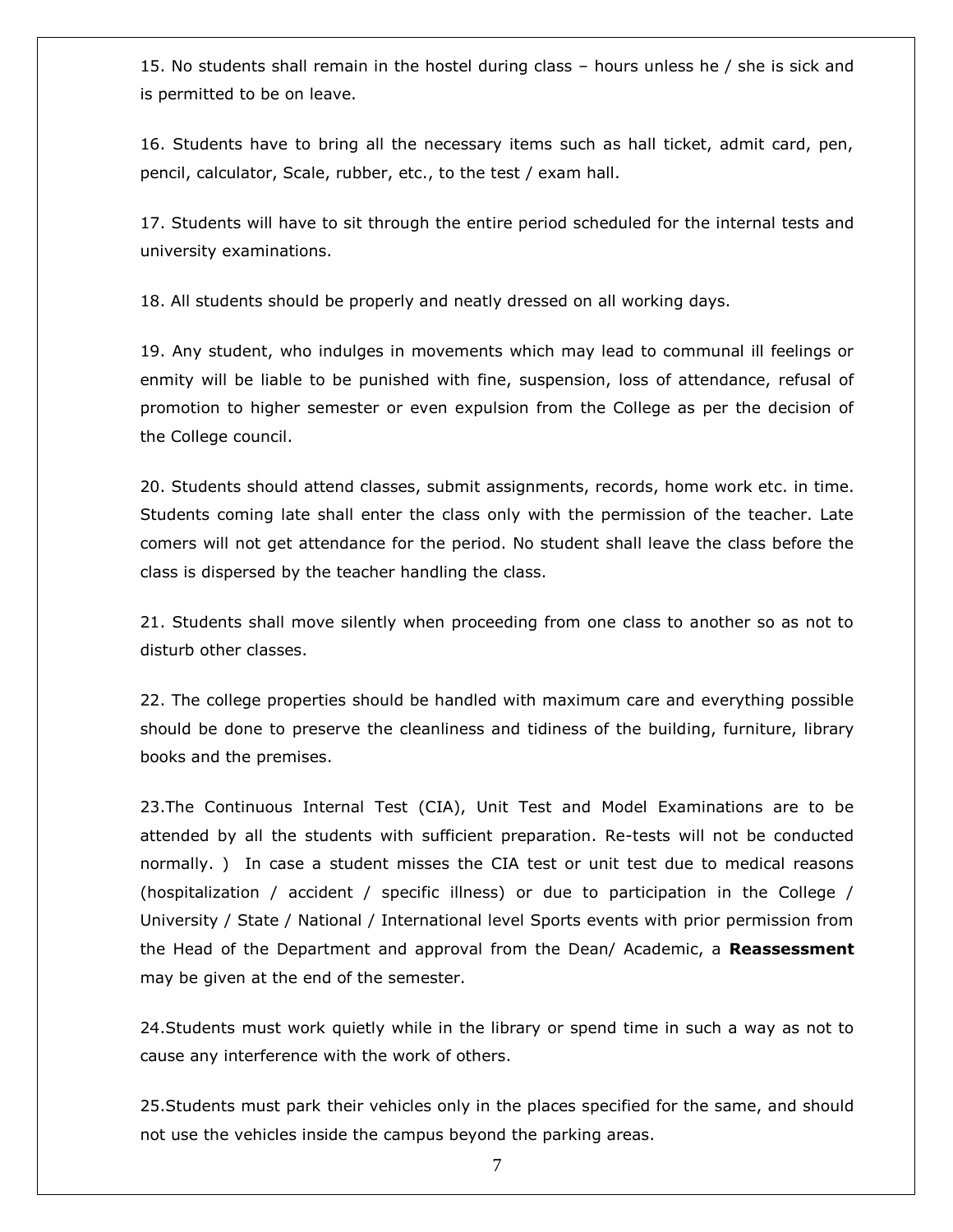26.Under any circumstances, no student or outsider is permitted to meet a faculty member while he is engaging classes or on invigilation work.

27.Students are expected to see the College Notice Board every day.

28.Students should always possess their identity cards with them and display the same using the card holder and tag provided.

29. Fees to be paid in full before the last date announced by the college, part payment is not allowed. If the fees not paid before the due date, the student will not be permitted to attend the class and marked as absent and they will not be eligible for any merit awards. Examination fees to be paid before the due date, late payments with a reasonable time delay has decided by the Principal only be allowed

30. Being co-educational institute students shall maintain good dignity and manners with opposite sex. Any indecent behavior will be viewed seriously and severe action will be taken by the Principal.

31. Students should have the practice of depositing the waste packets and papers into the dust bins and should not carry with them and throw by the road side.

32. Using Crackers within the college or hostel campus even during festivals is strictly forbidden.

33. Students are required to be regular in their attendance. No student shall abstain himself from classes without obtaining prior sanction for leave from the concerned tutors. A student joining after medical leave should produce Medical certificate from Registered Medical practitioner.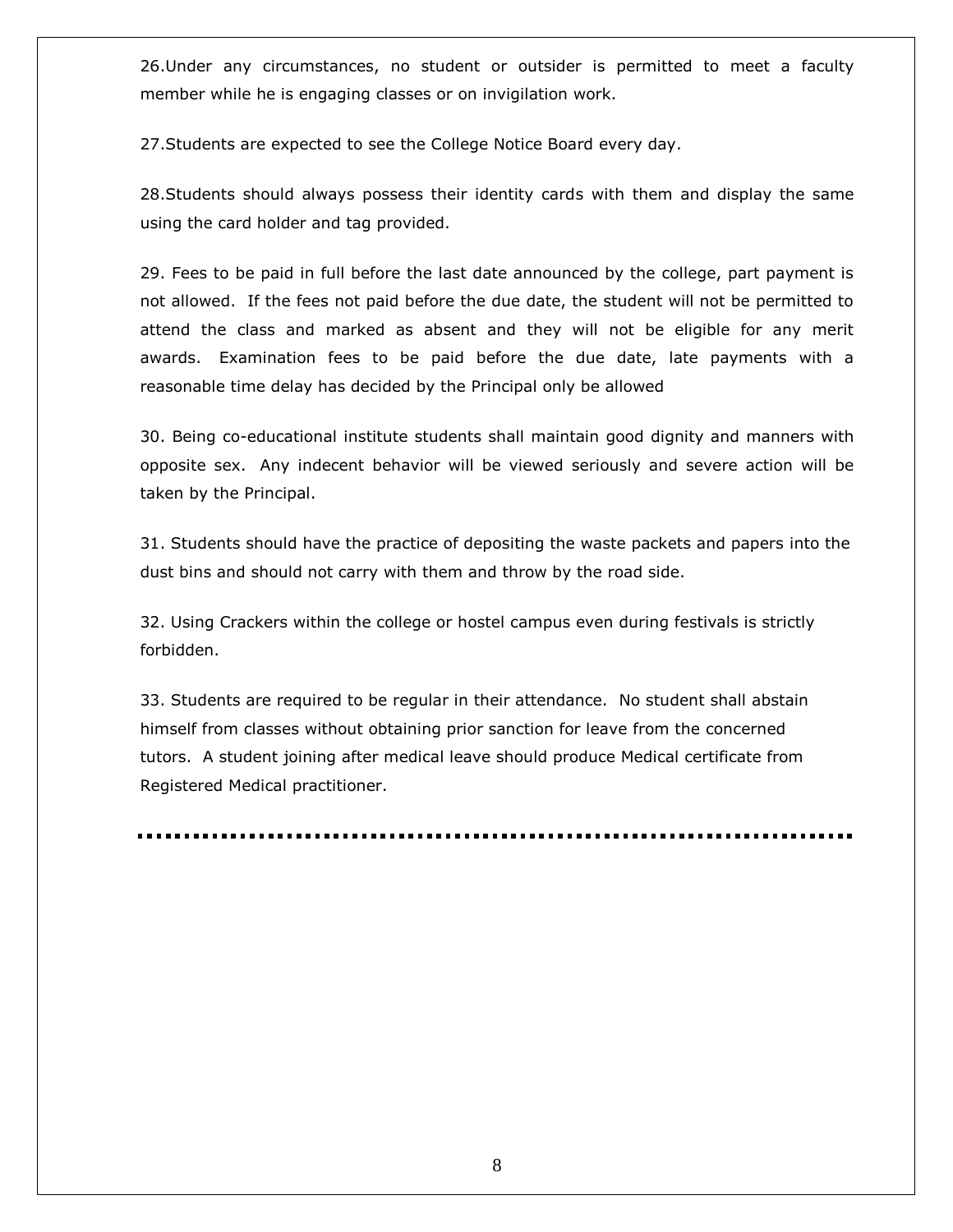## **3. ANTI RAGGING RULES**

Treating all the students equally, Ensuring the reach of all the college resources to all the students without any bias are the prime importance of the College. To prohibit, prevent and eliminate the scourge of ragging, the College strictly following the below rules.

## **3.1 VARIOUS TYPES OF RAGGING :**

1. Ragging has several aspects with, among others, psychological, social, political, economic, cultural, and academic dimensions.

2. Any act that prevents, disrupts or disturbs the regular academic activity of a student causes mental agony should be considered as ragging; similarly, exploiting the services of a junior student for completing the academic tasks assigned to an individual or a group of seniors is also an aspect of academics related ragging prevalent in many institutions, particularly in the technical institutions.

3. Any act of financial extortion or forceful expenditure burden put on a junior student by senior students should be considered an aspect of ragging for ragging economic dimensions.

4.Any act of physical abuse including all variants of it: sexual abuse, homosexual assaults, stripping, forcing obscene and lewd acts, gestured, causing bodily harm or any other danger to health or person can be put in the category of ragging with criminal dimensions.

5. Any act or abuse by spoken words, emails, snail-mails, blogs, public insults should be considered within the psychological aspects of ragging. This aspect would also include deriving perverted pleasure, vicarious or sadistic thrill from actively or passively participating in the discomfiture to others; the absence of preparing "freshers" in the run up to their admission to higher education and life in hostels also can be recognized as a psychological aspect of ragging – coping skills in interaction with seniors or strangers can be imparted by parents as well. Any act that affects the mental health and self-confidence of students also can be described in terms of the psychological aspects of ragging.

## **3.2 ACTIONS TO BE TAKEN AGAINST STUDENTS FOR INDULGING AND ABETTING IN RAGGING:**

1. The punishment to be meted out to the persons indulged in ragging has to be exemplary and justifiably harsh to act as a deterrent against recurrence of such incidents.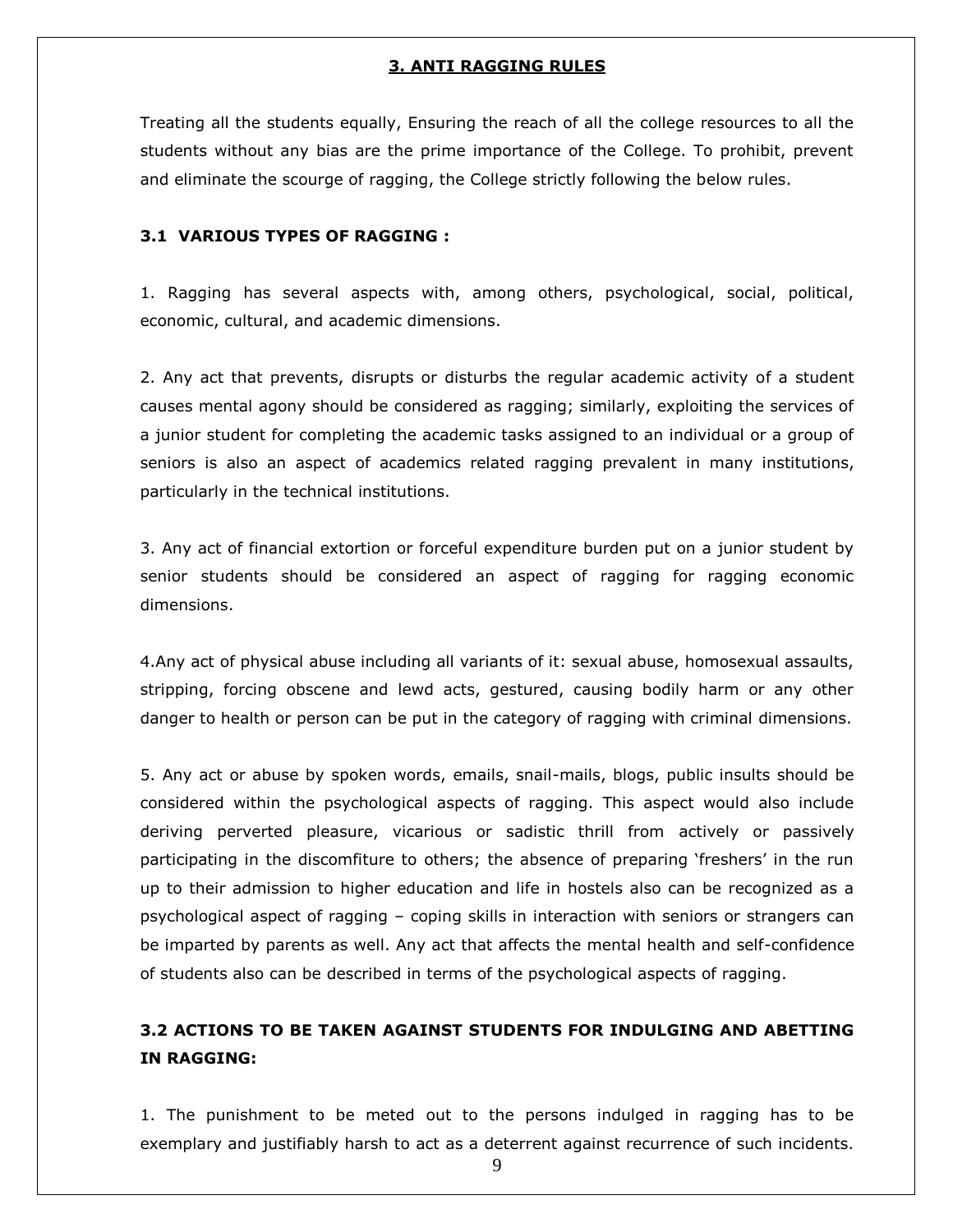The students who are found to be indulged in ragging should be suspended / debarred from taking admission in any technical institution in India.

2. Every single incident of ragging a First Information Report (FIR) will be filed without exception by the institutional authorities with the local police authorities.

3. Depending upon the nature and gravity of the offence as established by the Anti-Ragging Committee of the institution, the possible punishments for those found guilty of ragging at the institution level shall be any one or any combination of the following.

(i) Cancellation of admission

(ii) Suspension from attending classes

(iii) Withholding/withdrawing scholarship/fellowship and other benefits

(iv) Debarring from appearing in any test/examination or other evaluation process

(v) Withholding results

(vi) Debarring from representing the institution in any regional, national or international meet, tournament, youth festival, etc.

(vii) Suspension/expulsion from the hostel

(viii) Rustication from the institution for period ranging from 1 to 4 semesters

(ix) Expulsion from the institution and consequent debarring from admission to any other institution.

(x) Fine of Rupees 25,000/-

(xi) Collective punishment: when the persons committing or abetting the crime of ragging are not identified, the institution shall resort to collective punishment as a deterrent to ensure community pressure on the potential raggers.

## **3.3 ACTION TAKEN TO CURB THE RAGGING :**

1. In addition, the possibility of introducing Human Rights in the educational curriculum a subject relating to ragging shall be explored.

2. The College launched a programme giving wide publicity to the menace of ragging and the consequences which follow in case any student is detected to have been involved in ragging.

3. Anti-ragging committees and squads have been formed and actively functioning in the college.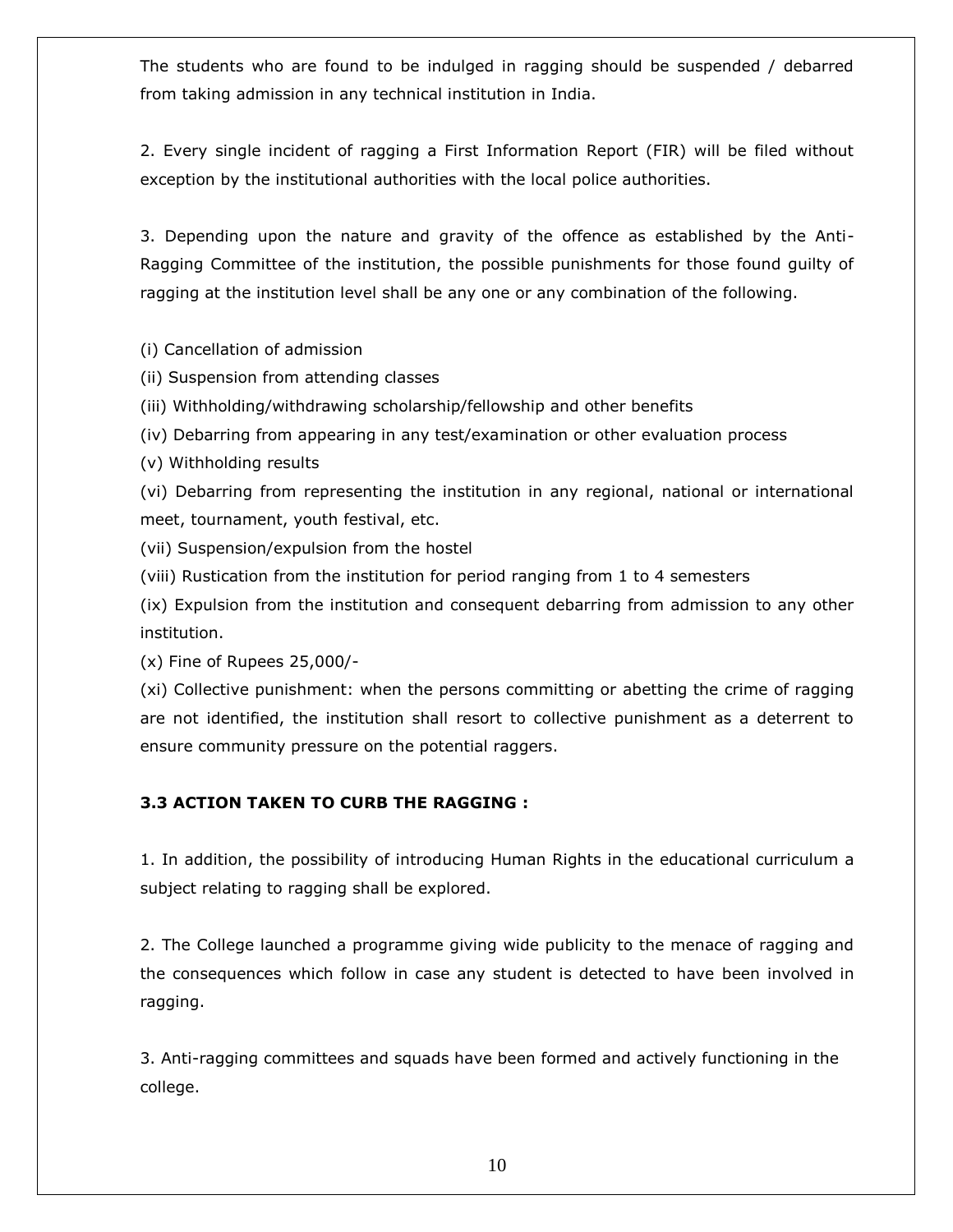4. Wardens were appointed as per the eligibility criteria laid down for the post reflecting both the command and control aspects of maintaining discipline, as well as the softer skills of counseling and communicating with the youth outside the class-room situations. Wardens are accessible at all hours and are provided with mobile phones. The institution reviews and suitably enhance the powers and perquisites of Wardens and authorities involved in curbing the menace of ragging.

5. The security personnel posted in hostels were under the direct control of the Wardens and assessed by them.

6. Fresher"s who do not report the incidents of ragging either as victims or as witnesses will also be punished suitably.

7. Anonymous random surveys are conducted across the 1st year students (freshers) during the first three months of the academic year to verify and cross-check whether the campus is indeed free of ragging or not.

8. The institution shall file an FIR with the police / local authorities whenever a case of ragging is reported, but continue with its own enquiry and other measures without waiting for action on the part of the police/ local civil authorities. Remedial action shall be initiated and completed within the one week of the incident itself.

9. Fresher"s welcome parties were organized in each department by the senior students and the faculty together soon after admissions, preferably within the first two weeks of the beginning of the academic session, for proper introduction to one another and where the talents of the fresher"s are brought out properly in the presence of the faculty, thus helping them to shed their inferiority complex, if any, and remove their inhibitions.

10. The institution usually enhances the student-faculty interaction by involving the students in all matters of the institution, except those relating to the actual processes of evaluation and of faculty appointments.

11. The mobile numbers of principal as well as of the wardens and members of anti ragging committee are displayed prominently at all places inside the campus besides complaint box.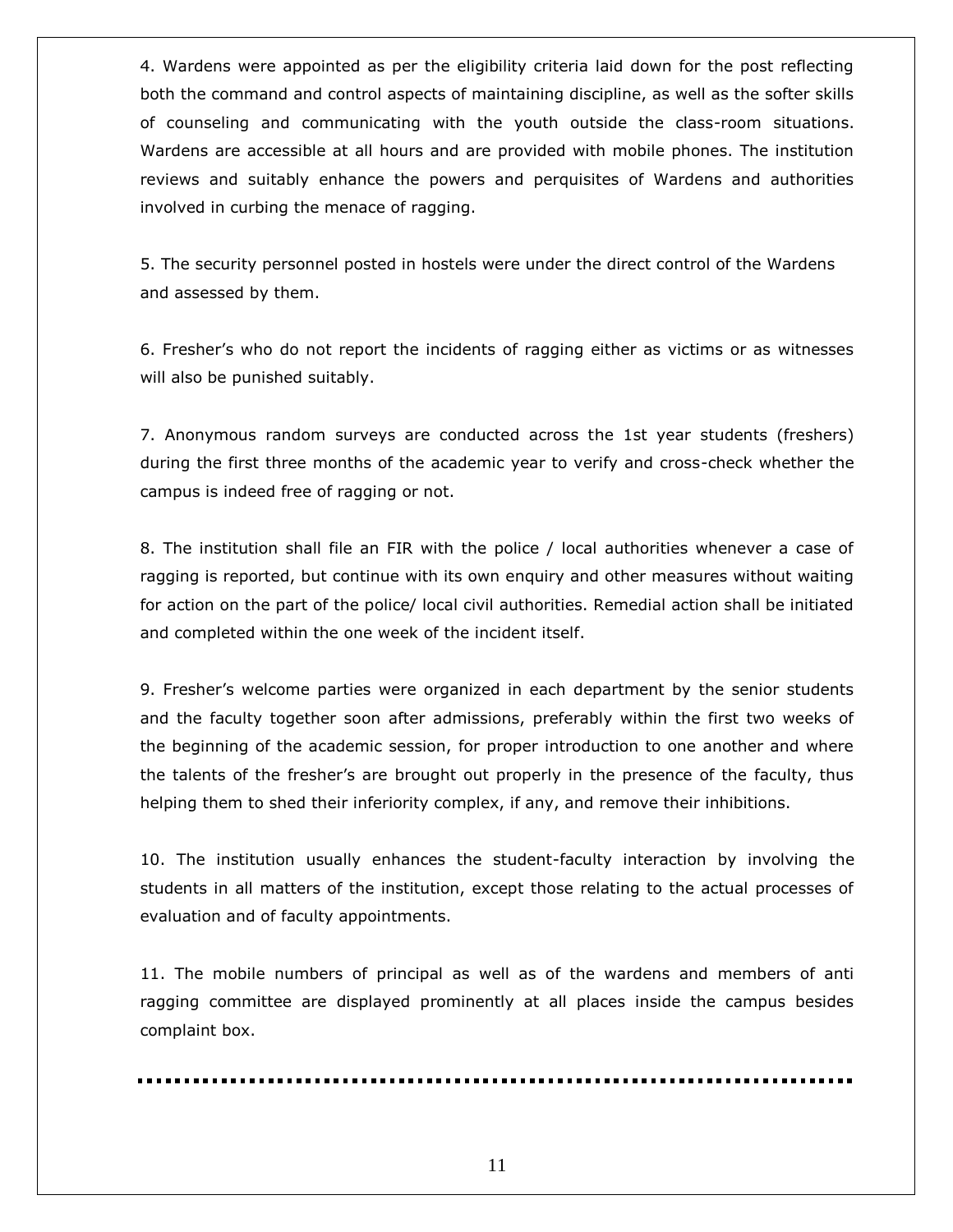## **4. STUDENT WELFARE AND DISCIPLINARY COMMITTEE AND COMPLAINTS AND REDRESSAL COMMITTEE**

The objective is to address and effectively solve various student related matters. It acts as a bridge between the students and the authorities. The committee tries to maintain a balance between student"s demands/issues and feasible solution provided by the authorities.

## **4.1 AREAS UNDER PURVIEW OF THIS COMMITTEE ARE:**

1. Functioning of the campus: Guide the students in maintaining the infrastructure, taking care of the needs of the students and initiate actions with the authorities based on the genuine needs.

2. Maintaining discipline and decorum in the college premises: Try to imbibe the feeling of accountability into the students by showing that they are responsible for upholding the reputation of the institute through their actions

1.NO HELMET & NO ENTRY.

Suggested to initiate an order to make the wearing of helmet compulsory for the students and faculty when they use two wheelers as their mode of conveyance to the institute. This was necessitated to save human lives.

2.Group Insurance Policy.

Suggested to contribute towards the group insurance policy for the members of faculty and the students and their parents in order to provide monetary support to those affected in accidents.

3.Suggested to introduce study hours for the hostel students to improve their academic performance. Also the introduction of resident tutor system to improve the interaction with the students and discipline in the hostel.

4.Advised for specific counselling for the students/faculty identified as stressed or involved in any unethical activity as reported.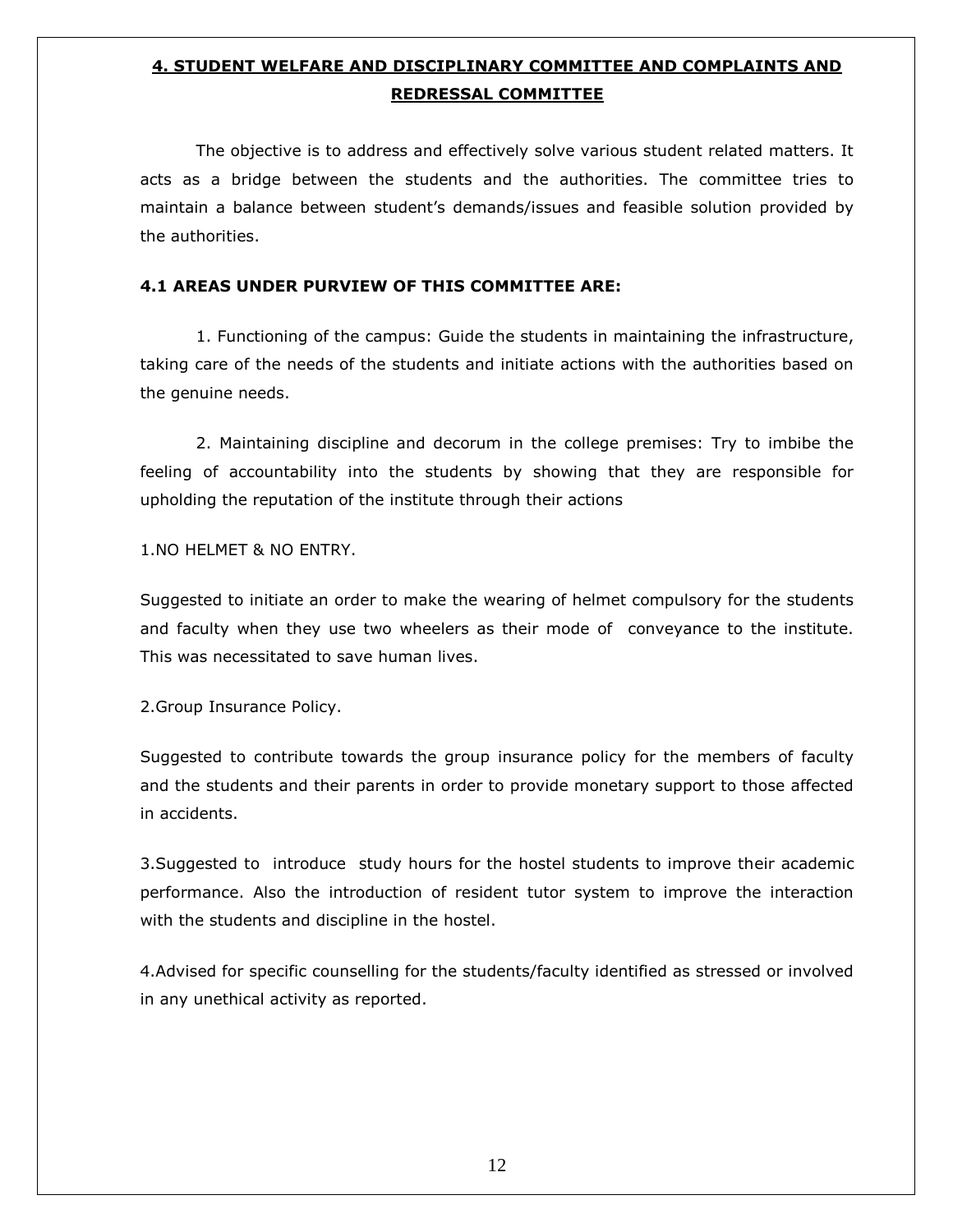## **4.2 COMPLAINTS AND REDRESSAL COMMITTEE:**

The objective is to provide a platform for the students/faculty members/staff members to represent their complaints arising out of acts of violations of guidelines in the regular working environment and provide a suitable solution.

Areas under purview of this committee are:

Anyone affected either physically or mentally by the act of anyone else whose act are deviated from the specified guidelines in the campus can register their complaints at suitable level.

## **5. WOMEN DEVELOPMENT CENTRE (WDC)**

## **5.1 OBJECTIVES OF WDC :**

Women Development Centre was inaugurated in our college on  $26<sup>th</sup>$  July, 2011 and women Empowerment Committee has also been functioning along with the WDC since January 2013. The Main Objectives are:

- To provide counseling to the female students.
- To give awareness programmes on various aspects to female students.
- To motivate and work for skill development programmes with positive attitude
- . To participate in community development programmes.
- To carry out the research programmes

WDC will consist of (i) Co-ordinator (ii) A lady faculty member from each department (iii) A girl student Co-ordinator and a minimum of 50 girls as members.

## **5.2 SOME NOTABLE ACTIVITIES OF WDC :**

The Women Development Centre is committed to empowering the young women in the college through the following activities.

- $\triangleright$  Creating awareness about women's issues and bringing visibility to gendered forms of marginalization.
- $\triangleright$  To promote gender equality in the campus.
- > Legal awareness programmes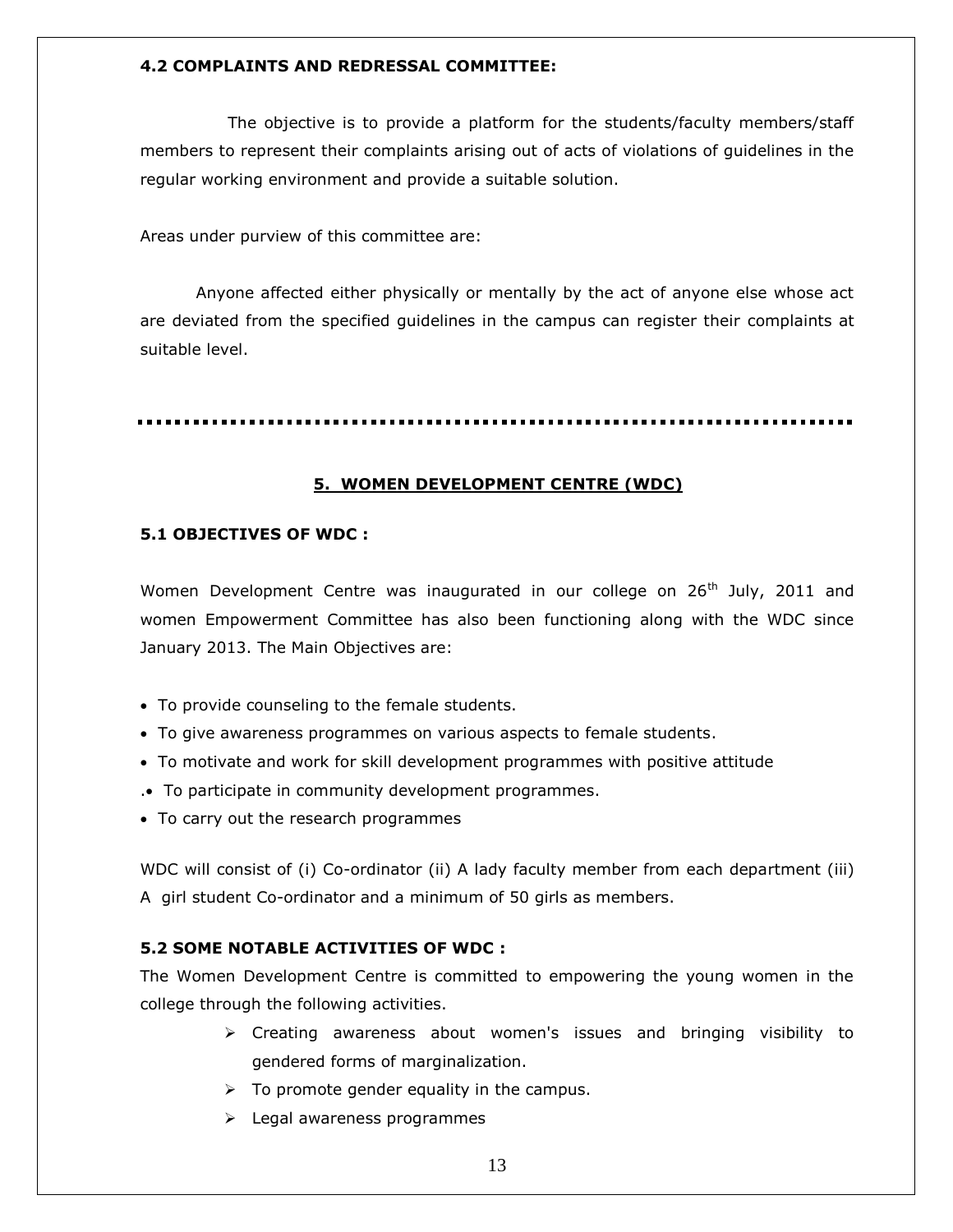- $\triangleright$  Pre-marital counseling sessions
- $\triangleright$  Film screening and seminars for enhancing the quality of life among young women.
- $\triangleright$  Focus on combating violence against women.
- $\triangleright$  Programmes on Sexual and reproductive health and rights.
- $\triangleright$  Conducting at least two Guest lecture every semester by inviting expert women personalities.

## **6. SEXUAL HARASSMENT PREVENTION POLICY**

## **6.1. INTRODUCTION :**

Sexual Harassment affects all women in some form or the other. Lewd remarks, touching, wolf-whistles, staring looks are part of any woman's life, so much so that it is dismissed as normal. Sexual Harassment is a form of violence in everyday life and is discriminatory and exploitative creating an atmosphere of threat and terror.

Sexual harassment is the expression of male power over women that sustain patriarchal relations in our male dominant society. It is practiced to remind women of their vulnerability and subjugated status. These patriarchal values and attitudes of both men and women pose the greatest challenge in resolution and prevention of sexual harassment.

Sexual harassment is also a form of human rights violation, and is an infringement on their life and liberty as defined in the Constitution of India. Such behavior is seen to transgress common dignity, gender equality, and fundamental rights. Sexual harassment is also contrary to anti discrimination laws of the land. \*Article 15: "Prohibition of discrimination on grounds of religion, race, caste, sex or place of birth" and Article 19(1) (g): Right to Freedom which upholds a woman"s right "to practice any profession or to carry on any occupation, trade or business".

Thus, combating sexual harassment involves developing understanding of what is sexual harassment and change of attitudes in all be it employees, colleagues, friends, administrators, employers or the law makers.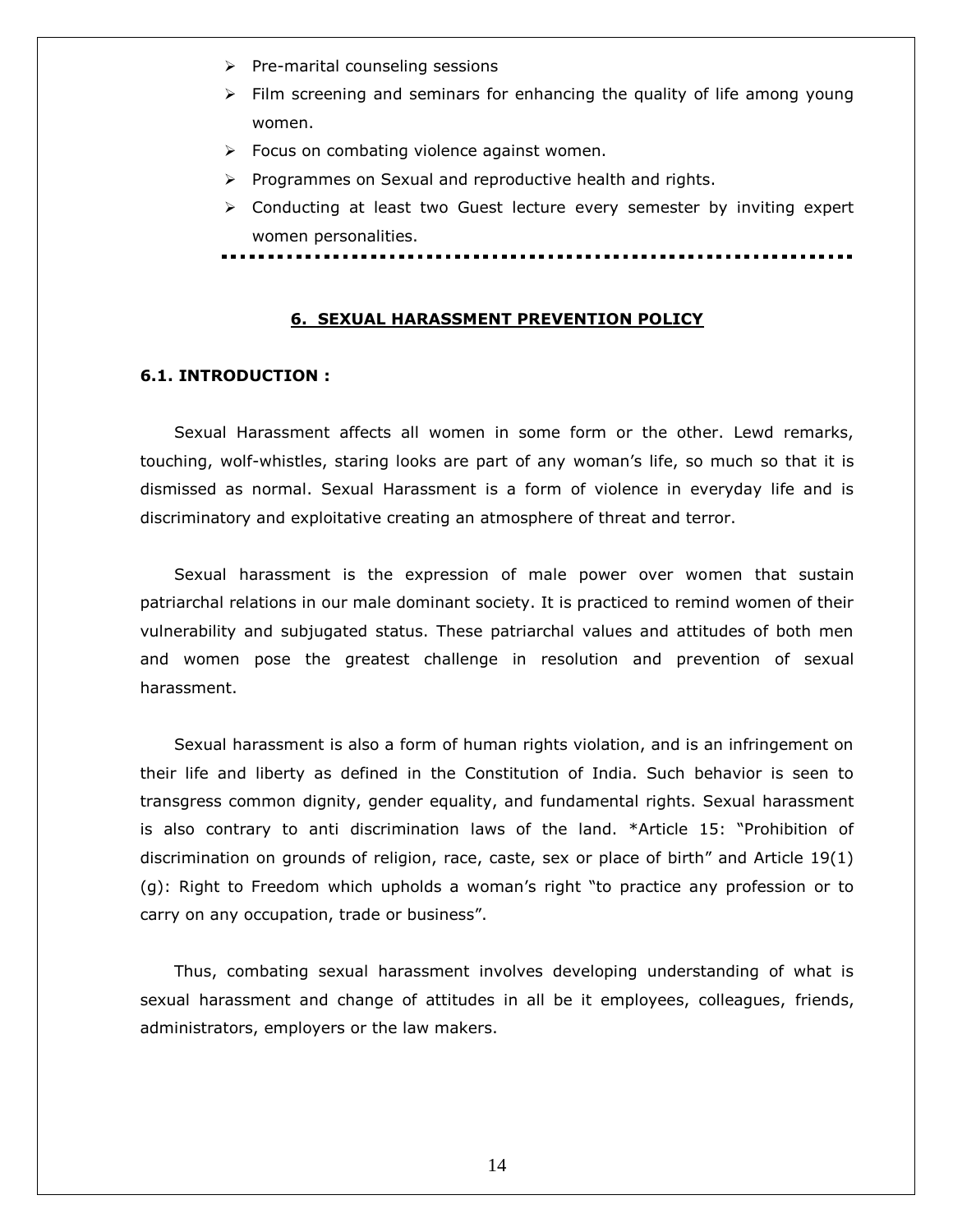#### **6.2. WHAT IS SEXUAL HARASSMENT ?**

Sexual harassment consists of any unwanted verbal, nonverbal or physical attention, or contact that is sexual in nature. Victims may be subjected to comments about their physical appearance, sex-based jokes, gender-specific put-downs or other language meant to demean, intimidate or threaten. Spreading rumors about a person's appearance or sexual activity can also constitute harassment, as can texting or emailing pictures of an individual. Nonverbal instances of harassment may include staring at someone suggestively, showing a person sexual images or engaging in other behavior intended to make someone feel uncomfortable. Physical manifestations of sexual harassment include hugging, patting or other bodily touching. Following someone or otherwise invading her or his personal space can also constitute harassment.

Harassment can occur between strangers or people who know one another very well, including couples or friends. The harasser and victim can be of any gender, and they need not be of the opposite sex. Also, the person who is the victim of the abuse doesn't need to be the target of harassment - he or she need only be affected by it.

## **6.2.1 Sexual Harassment: The Law**

There is no law dealing with sexual harassment. But there are existing laws which contain provisions under which sexual harassment can be challenged. The Indian Penal Code, for example, has no specific provision dealing with sexual harassment, but it has section 354 (outraging modesty of a woman), section 375 dealing with Rape section 509 dealing with act intended to insult the modesty of a woman etc. There are Acts such as Indecent Representation of Women (Prohibition) Act 1987 or the Delhi Prohibition of Eve Teasing Act 1988.

Sexual harassment has been recognized globally as most intimidating, most Violating forms of violence since long. Countries like UK, USA and many others have not only taken note of how degrading experiences of sexual harassment can be for women as well as employers but have adapted legislative measures to combat sexual harassment.

In India, it has been only more than ten years since sexual harassment was for the first time recognized by The Supreme Court as human rights violation and gender based systemic discrimination that affects women"s Right to Life and Livelihood. The Court defined sexual harassment very clearly as well as provided guidelines for

15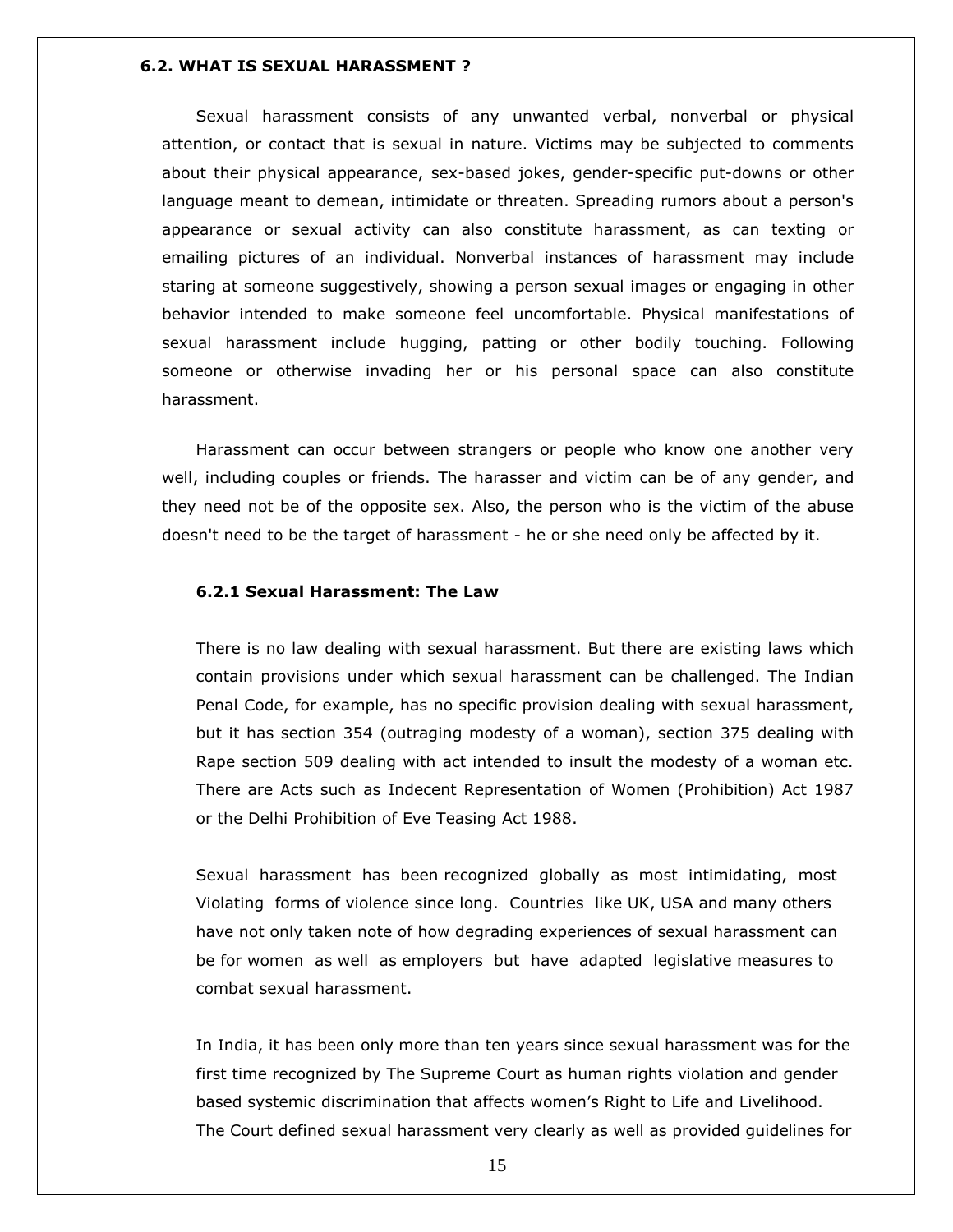students to redress and prevent sexual harassment at college.

## **6.3. SEXUAL HARASSMENT PREVENTION POLICY :**

## **6.3.1 Objectives of the Policy**

Sexual Harassment Prevention Policy of KCE has been framed keeping the following objectives in view:-

- 1. To evolve a permanent mechanism for the prevention and redressal of sexual harassment cases and other acts of gender based violence at the college.
- 2. To ensure the implementation of the policy in letter and spirit through proper reporting of complaints and their follow-up procedures.
- 3. To promote a social and psychological environment this will raise awareness about sexual harassment in its various forms.
- 4. To generate public opinion against sexual harassment and all forms of gender-based violence.
- 5. To make the commitment to ensure an environment without gender bias or gender based discrimination in the college campus.

Whereas Sexual Harassment infringes the Fundamental right of a woman to gender equality under Article 14 of the Constitution of India and her right to life and live with dignity under article 21 of the Constitution which includes a right to a safe environment free from Sexual Harassment.

And Whereas the Supreme Court has formulated guidelines to address Sexual Harassment at work place & educational institutions in the following judgments.

## **6.4. DEFINITIONS :**

## **6.4.1 Sexual Harassment**

For the purpose of this policy "Sexual Harassment" shall include, but will not be confined to the following:

 Unwelcome sexual advances, requests for sexual favours, and/ or verbal or physical conduct of a sexual nature made, either explicitly or implicitly, in return for a term or condition of teaching/ guidance, employment, participation or evaluation of a person's engagement in any college activity;

16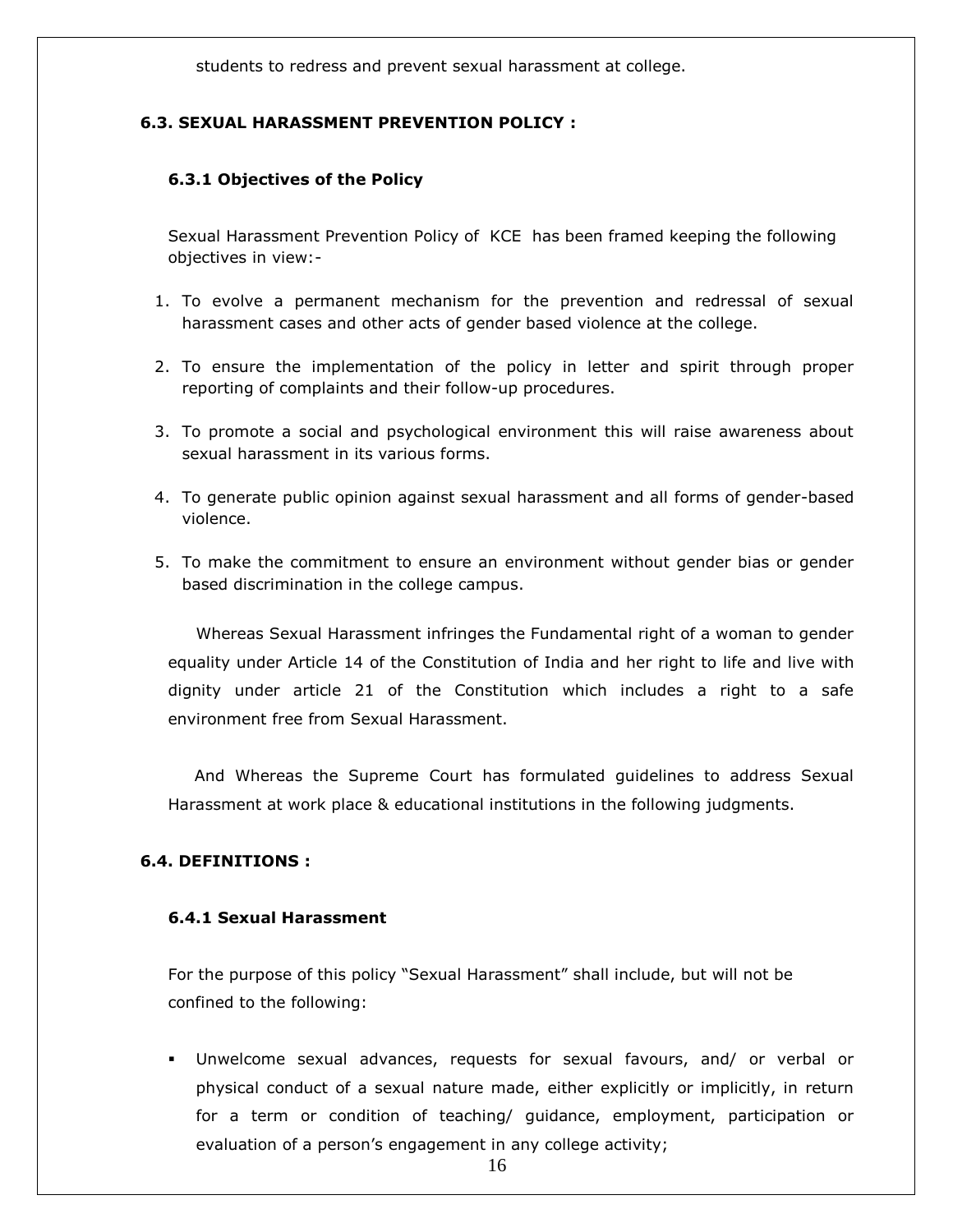- When unwelcome sexual advances and/or verbal, non-verbal, or physical conduct such as loaded comments, remarks or jokes, letters, phone calls or through e-mail or any other communication mediums, gestures, showing of pornography, lurid stares, physical contact or molestation, stalking, sounds or display of a derogatory nature, have the purpose or effect of interfering with an individual"s performance or of creating an intimidating, hostile or offensive environment;
- Forcible physical touch or molestation; Eve teasing, innuendos and taunts, physical confinement against one's will and any other act to impinge upon one's privacy;
- Any act or conduct by a person in authority and belonging to one sex which denies or would deny equal opportunity in pursuit of education or career development, or otherwise making the environment at the Institute hostile or intimidating to a person belonging to the other sex
- Any such conduct committed by a third party or outsider in relation to a student, teacher or non-teaching employee, or vice versa during the course of a person"s engagement with the institution.
- Stopping a vehicle and asking a female who is a stranger, if she wants a lift in the vehicle.
- Speaking to woman who is strangers and touching woman from passing vehicle
- Cruising in vehicle looking for females to harass.
- Stopping and asking woman for directions with a view to harass her.
- **Pursuing and stalking former girl friends**
- Gossiping and spreading information about a woman"s private life
- Ridiculing a woman on the basis of her colour, ethnicity, dress or physical appearance.

## **6.5. PREVENTION OF SEXUAL HARASSMENT :**

For the prevention of sexual harassment, a comprehensive Sexual Harassment Policy is required.

The institutions will evolve and adopt a comprehensive sexual harassment policy and amend its rules to bring them in conformity with the Hon"ble Supreme Court guidelines.

It will be widely distributed.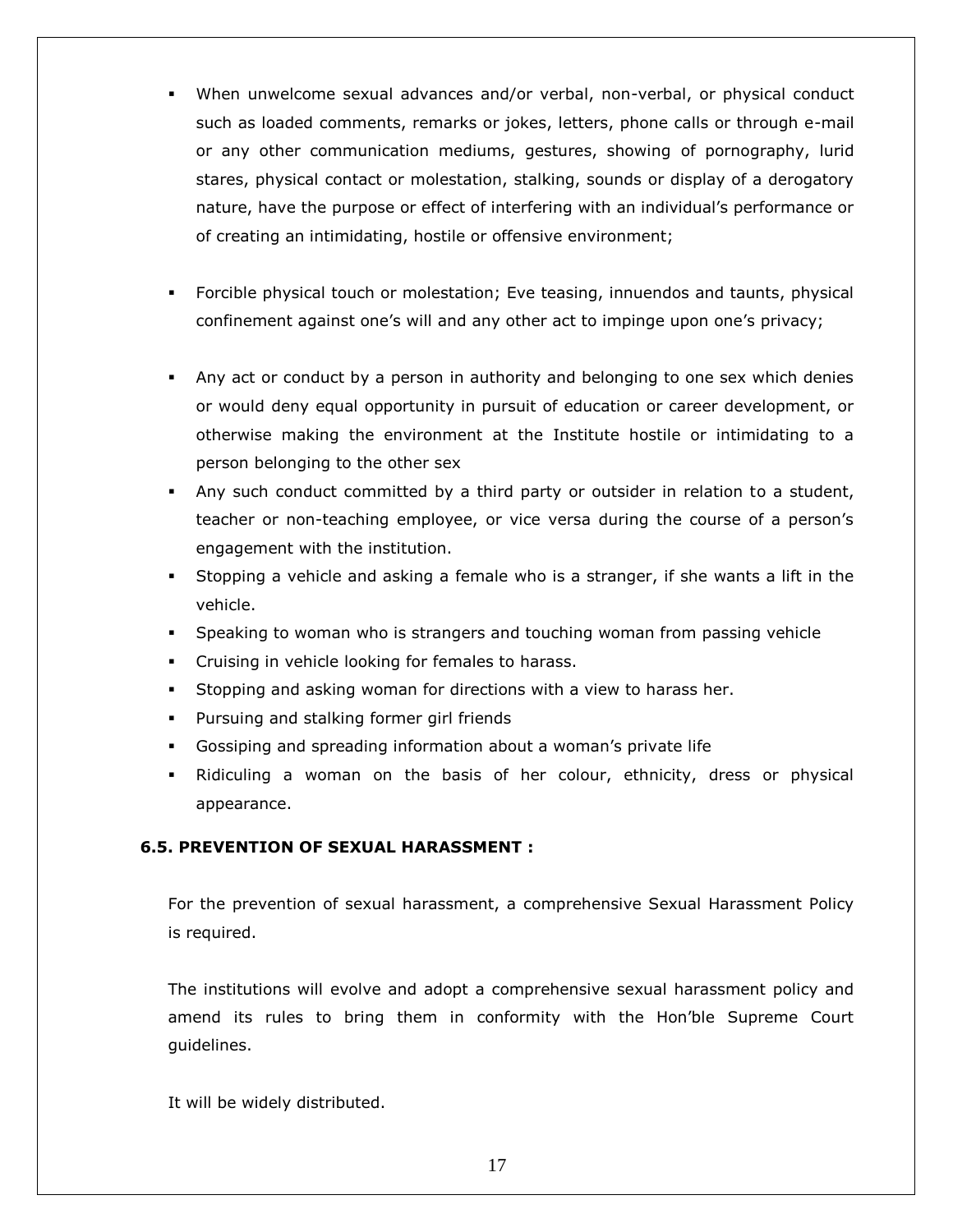## **6.5.1 Duties of the College Authorities**

- 1. To constitute Control Room.
- 2. To Constitute Internal Complaints Committee for complaints of sexual harassment of women.

## **6.5.2 Internal Complaint Committee of POSH cell**.

An Internal Complaint Committee is formed with senior women professors and members from among girl students. The committee consists of two members from society working for the prevention of crimes against women. Complaints can be given to any member of the Committee.

## **6.6. PROCEDURE FOR LODGING A COMPLAINT :**

## **6.6.1 Dealing with the complaint**

**•** All the students are aware of the members of the ICC which includes girl student also. Any issues related to sexual harassment can be brought to the members of the ICC which can then be addressed appropriately.

The issues of sexual harassment can also be brought to the notice of the Principal and the member of ICC by dropping suggestions in the Suggestion Boxes kept at different places.

• Any woman complaining of sexual harassment shall prefer a complaint before the following authorities at the earliest point of time and in any case within 30 days from the occurrence of the alleged incident.

• The complaint shall contain all the material and relevant details concerning the alleged sexual harassment including the names of the contravener and the complaint shall be addressed to the complaint committee.

If the complainant feels that she cannot disclose her identity for any particular reason, the complainant shall address the complaint to the head of the institution / Principal and hand over the same in person or in a sealed cover.

Upon receipt of such complaint, the head of the institution shall retain the original complaint with him and send to the complaint committee a gist of the complaint containing all material & relevant details other than the name of the complainant & other details which might disclose the identity of the complainant.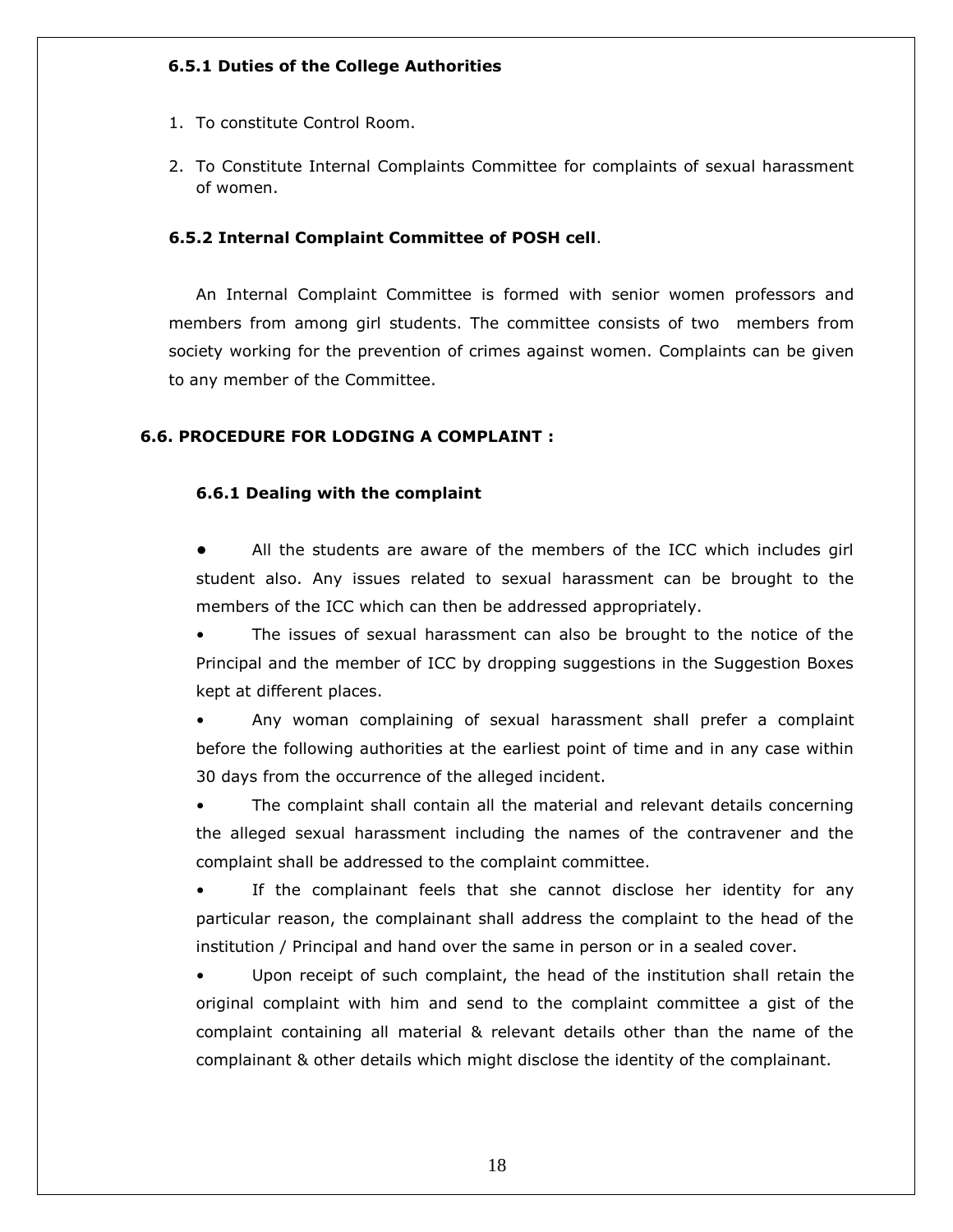## **6.7. PROCEDURE IN DEALING WITH COMPLAINTS :**

## **6.7.1 Dispute Resolution prior to Enquiry**

- Informal method of resolving complaints shall be the part of complaint mechanism to provide platform to resolve the complaint or to stop the harassing behaviour before the complaint escalate into full blown formal complaint.
- After a complaint of Sexual Harassment has been made, the aggrieved woman may request the Internal Complaints Committee to resolve the matter by conciliating between the parties before the commencement of the enquiry proceedings
- Internal Complaints Committee to resolve the matter by conciliating between the parties before the commencement of the enquiry proceedings
- First contact person/ authorized members of subcommittee, from within the committee or otherwise appointed, shall try to resolve the complaint informally first without the committee intervention, before the complaint goes to the formal channels of complaints committee.
- Any settlement brought about by such Dispute Resolution must be mutually acceptable to both the aggrieved woman and defendant.
- Where any settlement between the aggrieved woman and defendant is reached, the Internal Complaints Committee will record the Dispute Resolution process and the settlement reached; and will send it to the Principal, who shall implement the terms of the settlement, to the extent required therein. A copy of the same will be furnished to the aggrieved woman and the defendant.
- Notwithstanding the settlement reached in the dispute resolution process, the aggrieved woman shall have the right to withdraw from any dispute resolution process undertaken or to challenge any settlement on the ground that her consent for the settlement was obtained by force, fraud, coercion or undue influence or on the ground that the terms of settlement have been breached within a week.
- Any Dispute Resolution carried out by the Internal Complaints Committee shall be completed within a period of two weeks from the date of the receipt of the complaint.
- Where no mutually agreeable settlement Where no mutually agreeable settlement can be reached during such above-mentioned Dispute Resolution process, the Internal Complaints Committee shall proceed to conduct the enquiry as per the procedure prescribed.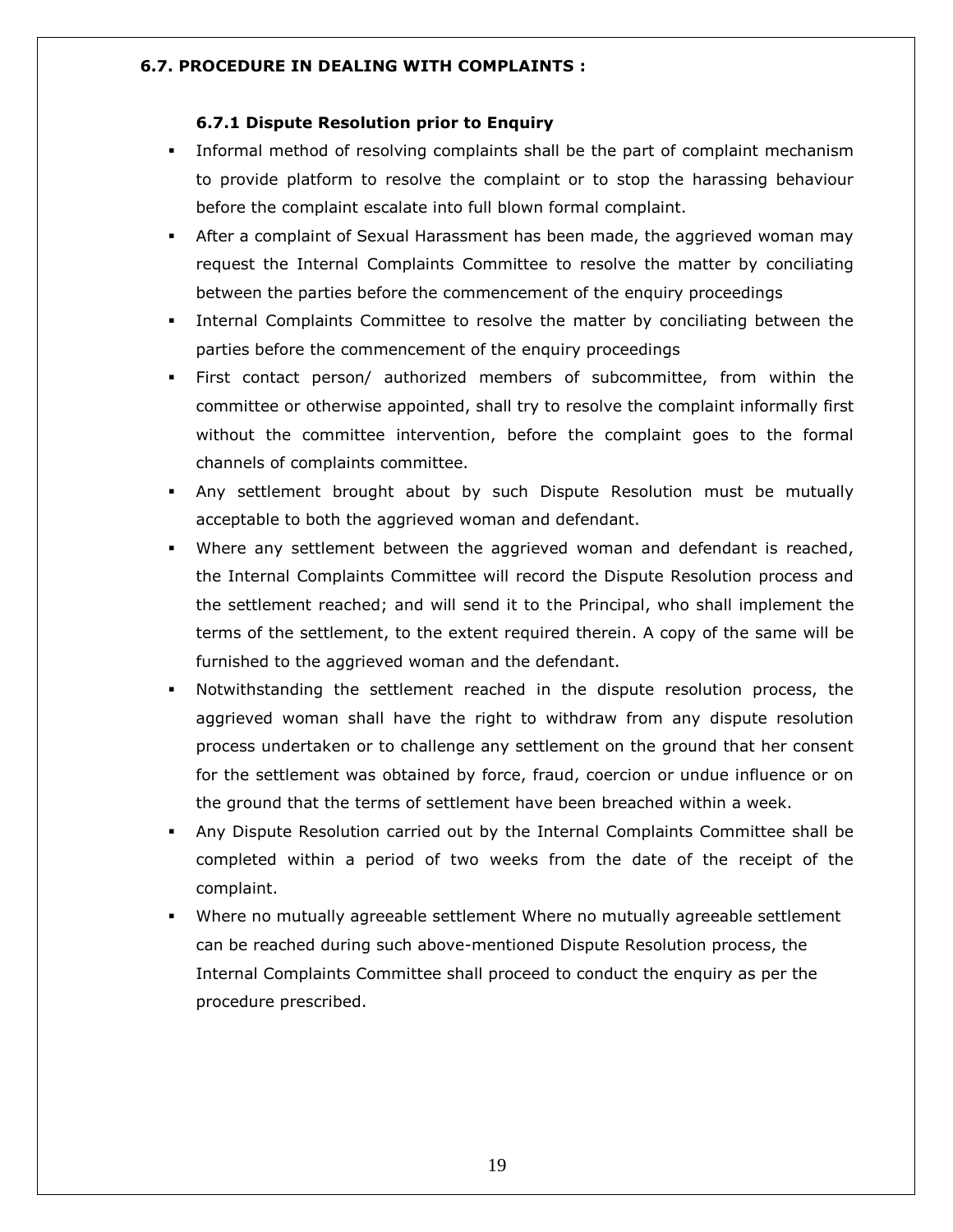## **6.7.2 The Disciplinary action may be taken in the form of:**

- o Warning.
- o Written apology & bond of good behavior.
- o Debarring entry into hostel/ campus.
- o Supervision for a specified period of time.
- o Debarring from exam or withholding results.
- o Debarring from holding posts.
- o Denial of admission.
- o Declaring the harasser as a (Person Non Gratia for a stipulated period of time.
- o Suspension.
- o Permanent expulsion from the institution.
- o Any other punishment as may be warranted by the case.

## **6.7.3 Punishment for false complaints**

There will be punishment for false/ wrong complaints in the form of various disciplinary actions against the complainant if the complaint is found to be false on investigation.

## **6.7.4 Documentation**

The results of any sexual harassment complaint or investigation and any punishment or corrective action that the committee ask the Principal or disciplinary authority to take will be documented.

## **6.8. REVIEW OF SEXUAL HARASSMENT PREVENTION POLICY :**

Review the policy will be done on a regular basis or as and when required.

## **6.9 COMMUNICATING POLICY**

- Communicate Policy to the students.
- Strong directions from the top authority against sexual harassment will be issued taking a zero tolerance approach.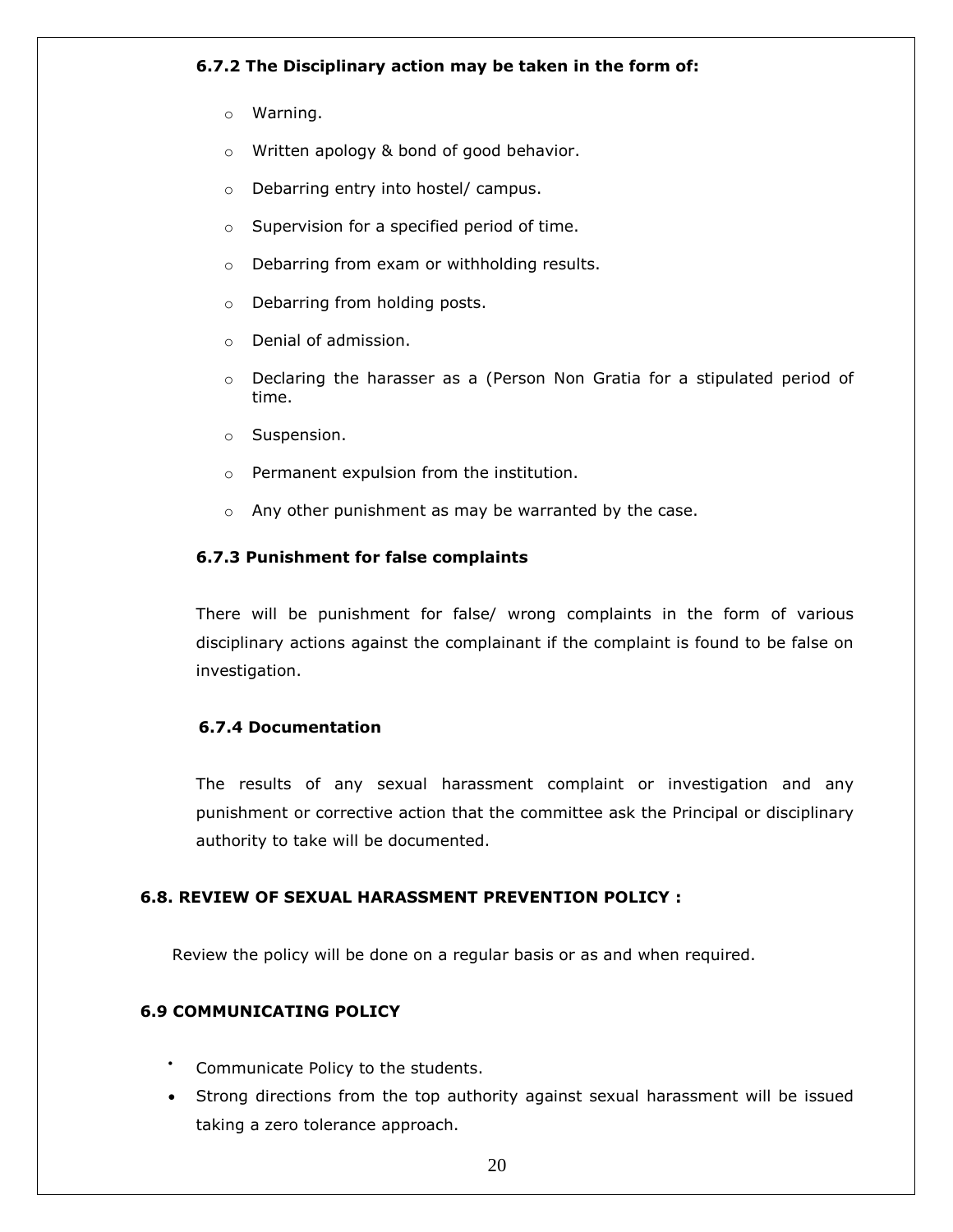- Sexual Harassment Policy will be communicated or at the time of admission to the college of the students and later on from time to time.
- Inform all employees that it is their obligation to report Sexual harassment that they either experience or witness.

## **6.10. ENFORCING POLICY**

- 1. The institution shall take complaint of sexual harassment seriously and investigate all sexual harassment charges quickly and thoroughly and professionally.
- 2. Accurate record of investigations and findings will be maintained.
- 3. The institution shall make sure that the complainant, witnesses, members of sexual harassment complaint committee, joint control room members and others who are to be instrumental in implementing the policy for gender sensitization along with procedure for taking complaints and for enquiry etc do not face retaliation.
- 4. The institution shall ensure confidentiality and time bond response to the complaint.
- 5. The institution shall take immediate action when sexual harassment is discovered or suspected.
- 6. The institution shall discipline appropriately any student found to have engaged in sexual harassment.
- 7. The institution shall safe guard student from third party work related sexual harassment.

## **7. RECRUITMENT AND PROMOTIONAL POLICIES**

## **7.1 RECRUITMENT POLICIES:**

- The Head of the department assesses the need for additional faculty based on workload calculation and specialization requirement.
- Whenever there is a vacancy in the departments, the approval is sent to the management after discussions with the principal.
- Once the approval is obtained, advertisement is released in popular English and vernacular dailies stating the vacancies and the basic requirements for applying.
- The applications are shortlisted based on the number of vacancies and the minimum qualifications, a written test is conducted if required and the candidates are called for interview on a 1:5 ratio.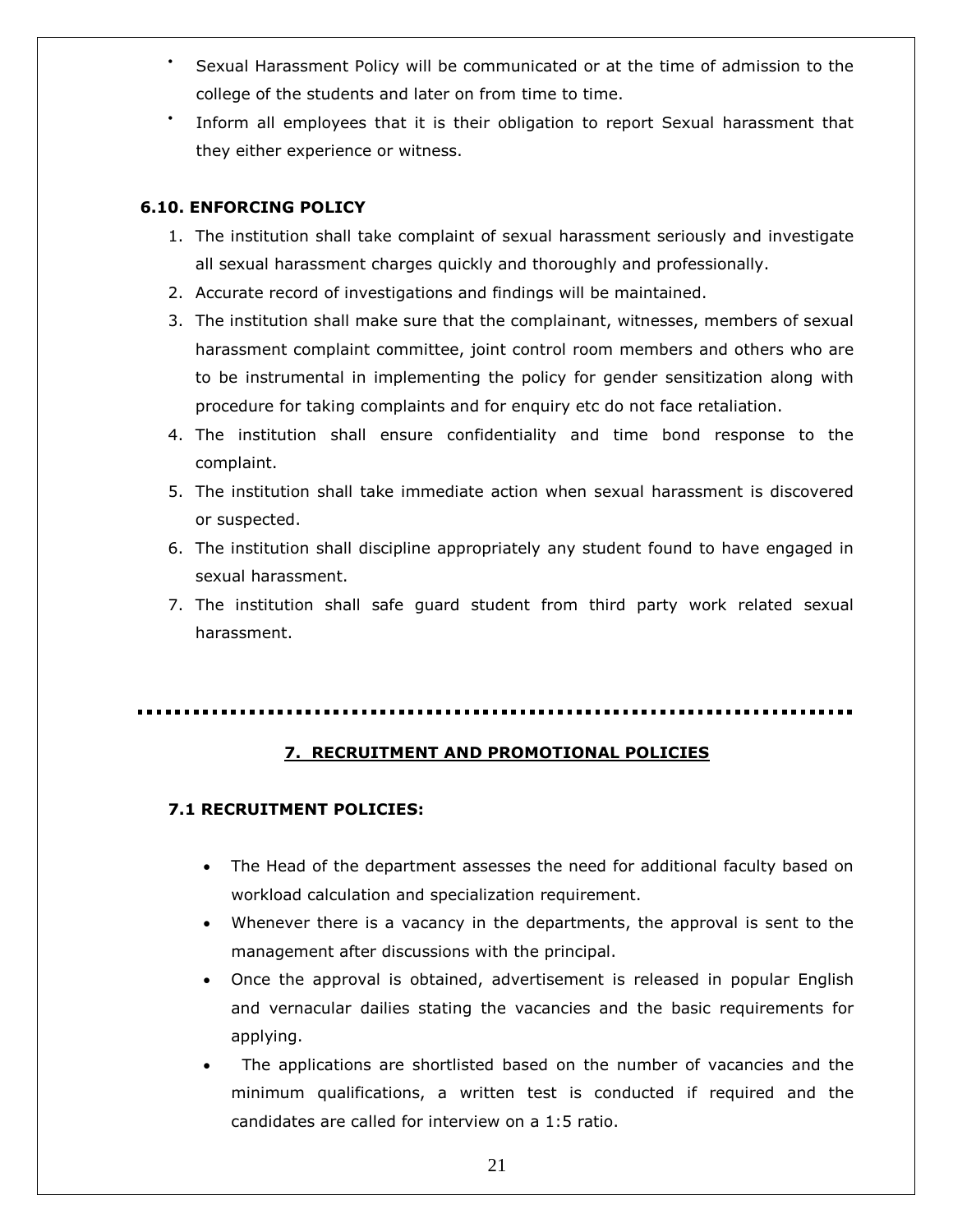- The interview board is constituted with a subject expert from reputed institutions. The other members in the board include the Director, Principal, Dean and the Head of the department concerned.
- Based on the candidates" performance in the interview, the selected candidates are recruited.

## **7.2 PROMOTION POLICIES:**

At the end of every year, a performance appraisal is conducted for all faculties.

 The self-appraisal form (Key Performance Indicator) is filled in by all faculties, with endorsement by the Head of the department.

• The performance appraisal in conducted by a panel consisting of Principal, Dean and the head of the department concerned.

• The faculty is assessed based on the results produced in the course handled by them,the feedback received from students, participation in summer-winter schools, workshops, paper presentations in international/national conferences, paper publications in international/national journals, projects guided, self- up gradation activities and the faculty involvement and contribution in student/ department/ institution level activities.

AICTE norms are followed for promotions.

## **8. FACULTY SERVICE RULES**

## **8.1 INTRODUCTION:**

Karpagam College of Engineering is established to serve as a Center for Academic Excellence in imparting Technical Education. The Institution is recognized by the All India Council of Technical Education (AICTE) and is affiliated to Anna University. It has been established in the year 2000 by the Karpagam Charity Trust.

The service conditions are aimed to encourage the employees to take sincere interest and pride in the Institute and its progress and to put their best talents in the discharge of their responsibilities.

The Institute wishes to encourage its employees to improve their professional qualification on par with changing needs of the Engineering education and to grow in their abilities to serve the Institution. Likewise, it wishes to appropriately evaluate, recognize and reward superior performance. The following service conditions are framed with this in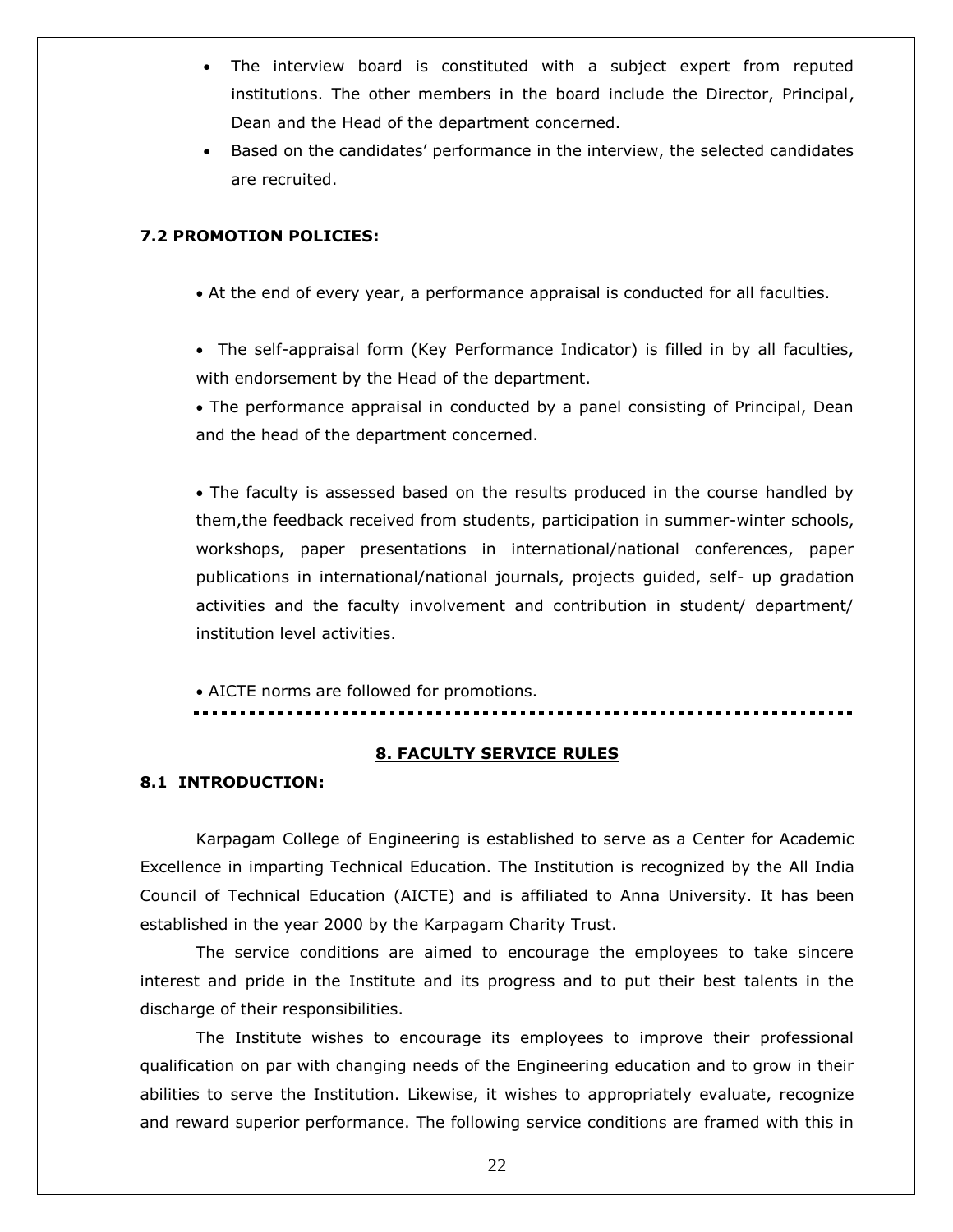mind; however, these conditions and practices will be reviewed periodically and such changes will be made as experience indicates.

These service rules concern only regular employees who are employed on the rolls of the Institute and on continuing positions. Some persons may be employed on *temporary/Adhoc/contractual/part-time* basis for a specific purpose and/or for a specific period of time. Such employees are not covered under the provisions of these rules/policies outlined herein, beyond the extent set forth in their respective letters of appointment/agreement.

### **According to KCE Service Rules**

**(a) 'Salary'** means Basic Pay, Dearness Allowance, House Rent Allowance, Annual Grade Pay, City Compensation Allowance, Medical Allowance and other allowances, if any, wherever applicable or consolidated pay without any allowances payable to an employee.

**(b) 'Service'** includes the period during which an employee is on duty as well as on leave duly authorized by the Management, but does not include any period during which an employee is absent without salary.

**(c) Disciplinary Authority:** The Principal of the Institution is the disciplinary authority for all the employees employed in the Institution. The Principal may nominate any other person/employee to be the disciplinary authority for a certain cl*ass/category* of employees. The person so nominated shall exercise the powers of the disciplinary authority in discharge of the duty.

**(d) Appellate Authority**: Where the disciplinary authority is being exercised by the Principal, the Governing Council/Management Committee along with the Secretary will constitute as Appellate Authority; in all other cases, the Principal will be the Appellate Authority.

**(e) Enquiry Officer:** Enquiry Officer is the person/committee appointed by the disciplinary authority to enquire into the charges leveled against an employee of an Institution.

## **8.1.1 Power To Implement And To Amend The Rules:**

The power to implement or to amend the rules and regulations vests with the Management, which is empowered to issue such administrative instructions or orders as may be necessary to give effect and to carry out the provisions of these rules and regulations. The Management shall have absolute right, liberty and powers to withdraw, modify, amend, alter and to repeal or to supersede at its sole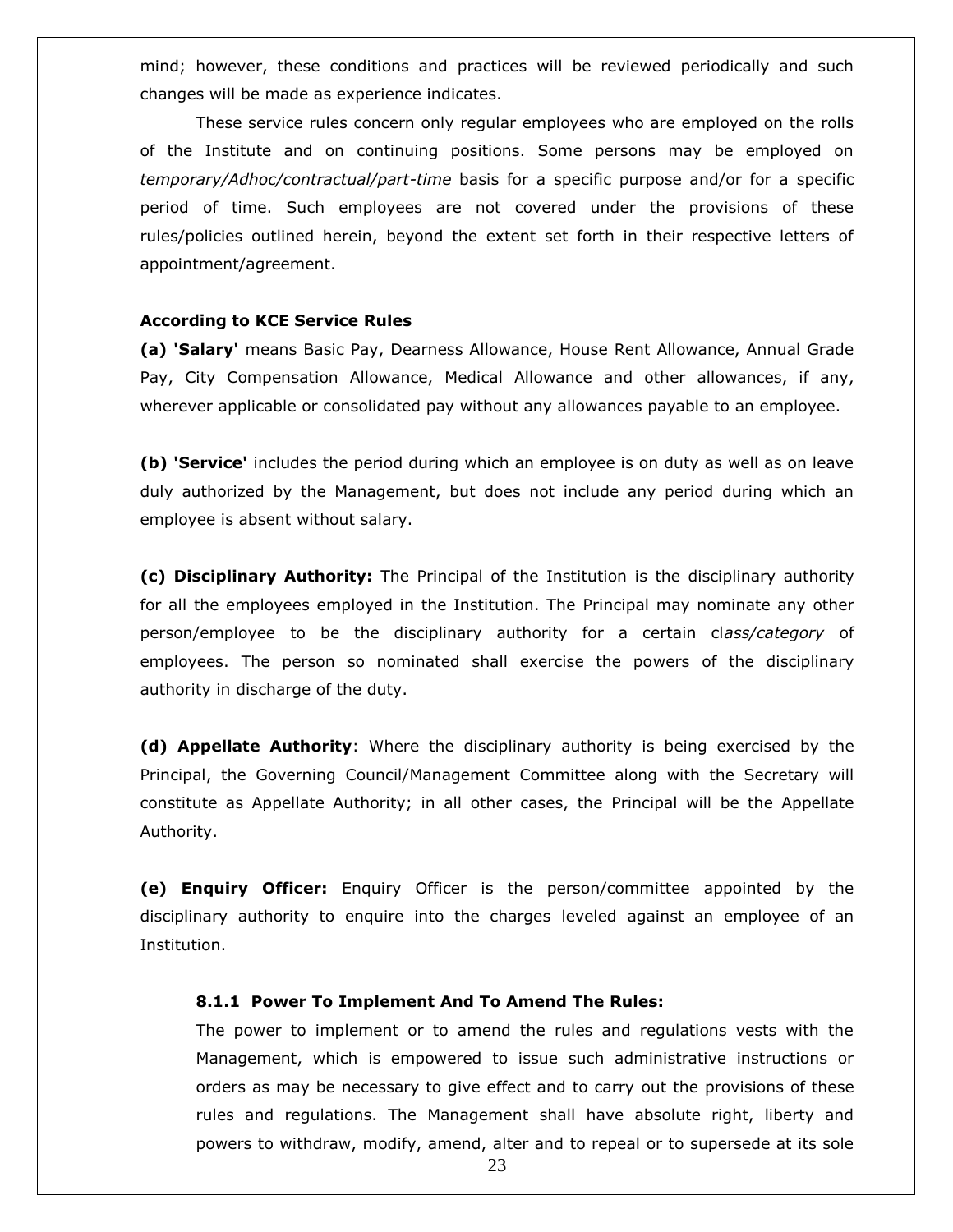discretion any or all the rules contained herein or any rules and regulations framed and enforced by it from time to *time.*

#### **8.1.2 Management's Powers To Delegate:**

The Management means the Management Committee. It may delegate to the Secretary or Principal or to any officer or officers of the institution under their control, any or all its functions, wholly or partly, permanently or temporarily, and such officer or officers shall be the Management for the purpose of interpretation of these rules to the extent and for the duration of the period as may be authorized by the Management.

**8.1.3 Probation**: Employees who are appointed to the posts in the organization under the control of the Management directly on a regular basis shall be required to be on probation for a period of one year and in case of employees on promotion/transfer appointed to higher posts shall be for a period of six months. However the probation period for different other categories may be learnt from the Appointment Order and in case of any difference between the probation policy mentioned here in this Policy, the terms and conditions given in the appointment order shall be given a supervening effect.

The probationary period shall stand automatically extended until confirmation orders or otherwise re issued in writing by the Management. The services of an employee on probation may be terminated either by giving one month's notice to the other party or one month' salary in lieu there of.

## **8.1.4 Resignation and Termination :**

**a)** If an employee at any time after confirmation intends to resign, he/she shall give three months' notice in writing or pay three months' salary in lieu thereof. Similarly, the Management shall be competent at their discretion to terminate the services of any employee by giving three months' notice or three months' salary in lieu of notice.

**b)** The Management shall also be competent to terminate the services of an employee in case of abolition of post or posts, due to closure of an Institution or reduction in the number of sections of a class or discontinuance of a teaching subject by giving three months' notice in writing or by paying three months' salary in lieu thereof.

**c)** The Management shall also be competent to terminate the services of an employee who is incapacitated to discharge his/her official duties or for misconduct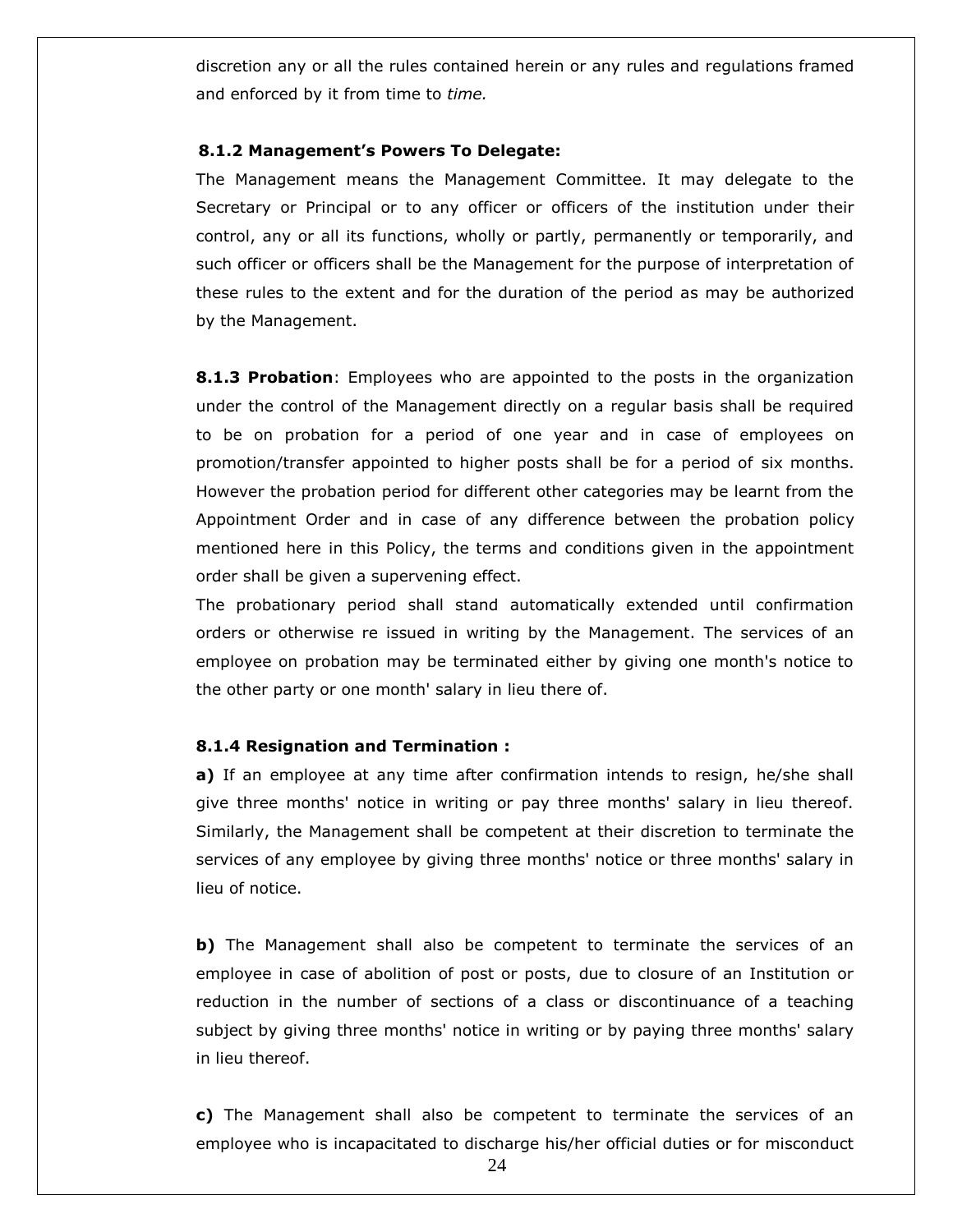in discharge of his/her official duties, -by giving three months' notice or paying salary in lieu of notice.

**8.1.5 Working Days/Hours :** The working timings of the employees are determined and notified by the Institute from time to time, based on the work */* service requirements, fulfillment of Institute's obligation to students and such other expediencies. The Institute will observe National/ Festival holidays as may be notified from time to time. Employees notified will be available for work on said holidays and those working on the holidays will be granted compensatory off (as per the convenience of the Institute).

The Institute will also observe vacation which will be notified from time to time.

**a) Attendance and Punctuality :** Each employee in the Institute has an important role in ensuring smooth and efficient handling of classroom and maintenance of discipline as well required for the smooth functioning of the Institute. They are, therefore, expected to be at their respective allotted places on time on each working day. Employees are expected to be present for duty on all working days, except on the days of authorized leave.

**b) Employee Absence from Duty without Prior Permission :** An employee shall not absent himself / herself from his/her duties without first obtaining the permission of the competent authority. In case of unavoidable circumstances, a message or a letter should be sent on the next working day, giving the reasons of his/her absence for the previous days. If the employee absents himself continuously for a period of 10 working days or more without any leave letter or communication, the employee shall be deemed to have deserted the post held by him/her from the date on which he/she abstained from duty.

**8.1.6 Appraisals :** There will be a system of annual performance appraisal of Institute's employees on a regular basis. At the beginning of Academic Year every faculty submits Key Performance Initiator (KPI) and same is evaluated at the end of the Academic Year. The main objective of this scheme is to evaluate the performance of an employee systematically, so that at any point of time, it is possible to assess his/her capabilities without being required to oral enquiries in different quarters. The Principal is authorized to design a form as per the requirements and to meet the objectives and the performance appraisal shall happen accordingly.

Regarding the probationers, this report is a must to confirm his/her services; hence periodical appraisal will be done and deficiencies will be brought to his/her notice

25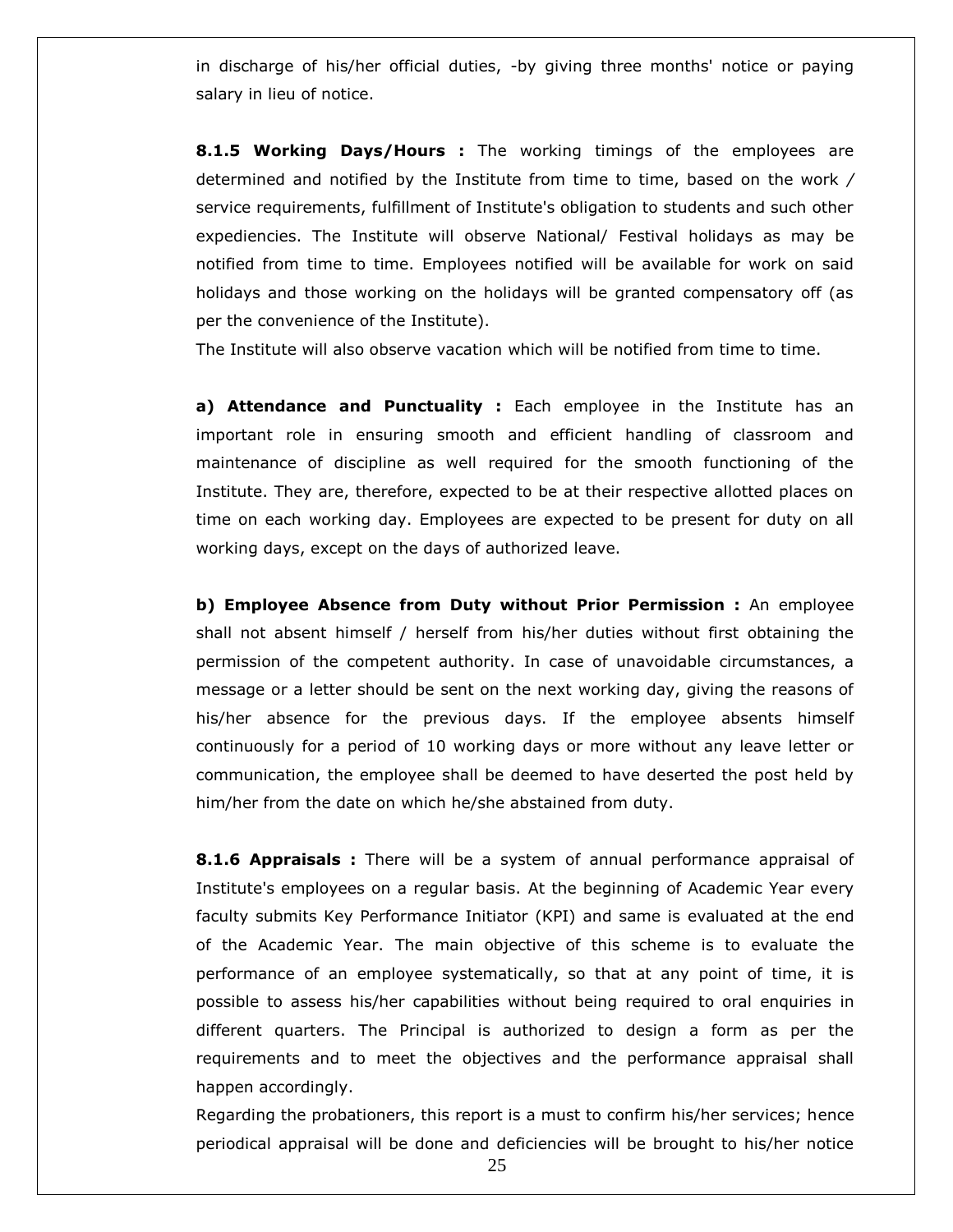for necessary rectification.

## **8.1.7. Governance and Interpretation of Rules**

**a)** All employees are automatically governed by the code of conduct or other rules that may be framed from time to time. Any violation thereof shall attract disciplinary action.

**b)** All employees of the Institute shall be governed by the leave rules and T.A. rules that are framed separately.

**c)** The decision of the Management Committee of the Institute regarding the interpretation of these rules and on any other point, which is not covered under these rules, shall be final and binding on the employees.

## **8.2. LEAVE RULES**

The Leave Rules shall apply to

- a. All Regular employees of the Institution
- b. Probationers

**8.2.1 Types of leave**: The following leaves are granted to employees:

- **a)** Casual Leave
- **b)** Compensatory Off
- **c)** Medical Leave
- **d)** Maternity Leave

## **a) Casual Leave :**

**a)** Employee shall be eligible for casual leave for a period of 12 days in a calendar year and they will be entitled to casual leave on pro-rata basis.

**b)** The unavailed casual leave during the year lapses at the end of year.

**c)** Not more than 7 days' leave may be availed at a time. Leave shall not be prefixed or suffixed to joining time or any other kind of leave.

## **b) Medical Leave:**

All employees who have completed two years' service are eligible for Medical leave, up to 10 days of leave with full pay.

- i) In case of employees whose service is less than two years, they *are*  eligible for 10 days of leave on half-pay or 5 days of leave with full pay.
- ii) Service of less than one year entails no eligibility for medical leave benefit and leave may be considered on Loss of Pay
- iii) The employee has to submit proper Medical Certificate to consider the leave for approval.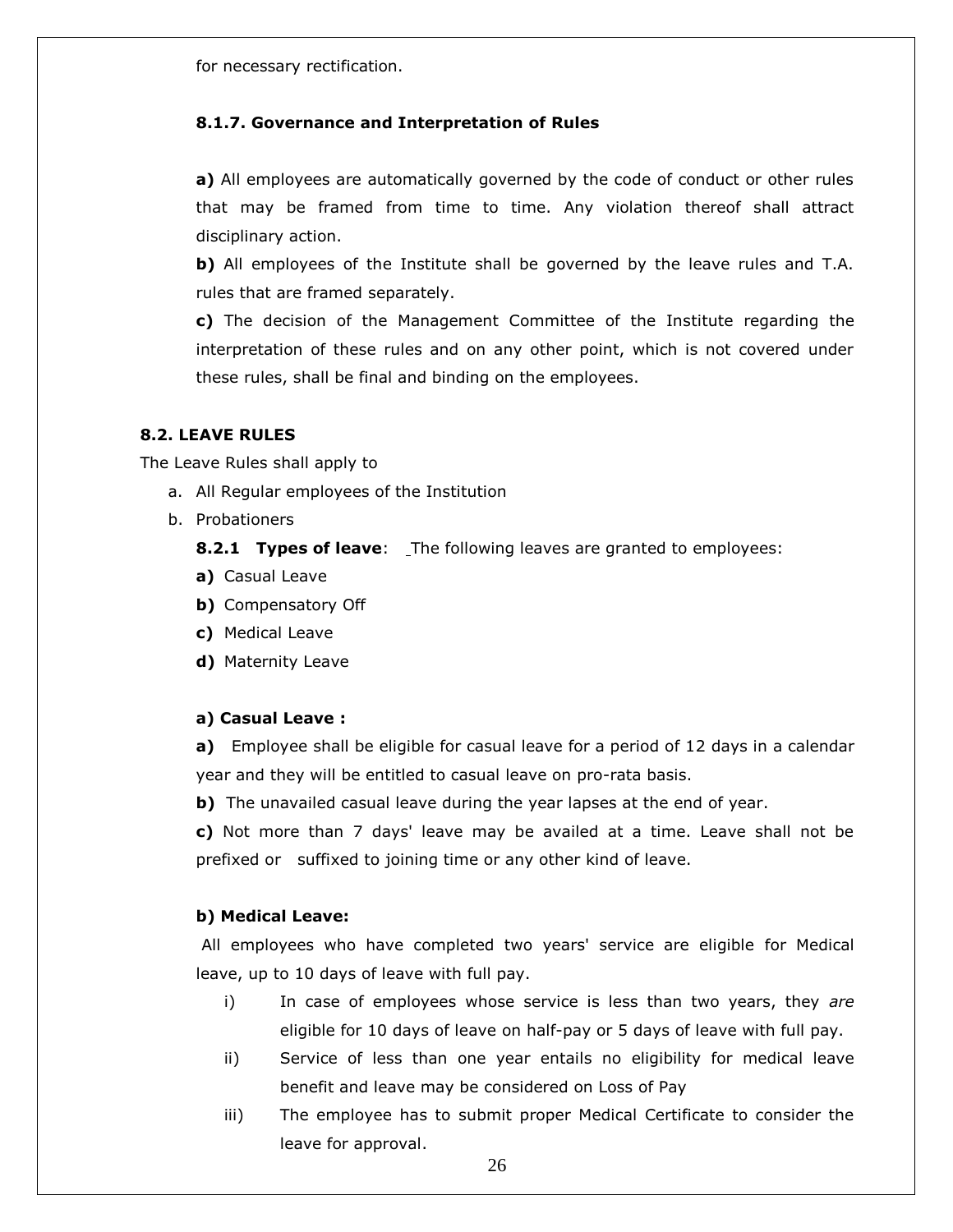## **8.2.2 Maternity leave :**

i) Maternity leave may be granted to married female permanent employees who have completed two years of service for a period of not exceeding 2 months at a time during her confinement (both pre-natal and post-natal periods put together) and only for one occasion in the entire period of her service in the Institution. The payment for the maternity leave may be considered to half pay basis based on approval of the management and if approval is not obtained it shall be considered as Loss of Pay.

ii) The maternity leave, however, can be clubbed with other available leave or vacation leave or leave on medical grounds. The competent authority requires sufficient proof before granting such leave.

## **8.2.3 Compensatory leave :**

At the discretion of the Head of the Institution, an employee may be granted compensatory leave for the holidays and Sundays on which they have been specially put on duty, provided such compensatory leave is availed within two months on which he has worked on holidays/Sundays.

The faculty availing CL/OD/COL submit their leave forms in time.

- CL and LOP should not be combined and availed.
- When availing LOP before and after holiday, LOP would be marked including the holidays.

Shall not avail CL continuously for more than 3 days.

## **8.2.4 Sanctioning authority :**

 The Head of the Institution is competent to sanction all the leaves to the employees working in the Institution except Extraordinary leave, in which case, the Secretary is the competent authority to sanction such leave.

The Secretary of the Institution is the competent authority to sanction all the leaves to the head of the Institute.

#### **8.3**. **RESPONSIBILITIES OF THE EMPLOYEES :**

#### **8.3.1. Responsibilities of the Principal :**

i) The Principal shall be the head of the institution.

ii) Plan the establishment of various departments and the various administrative units of the college.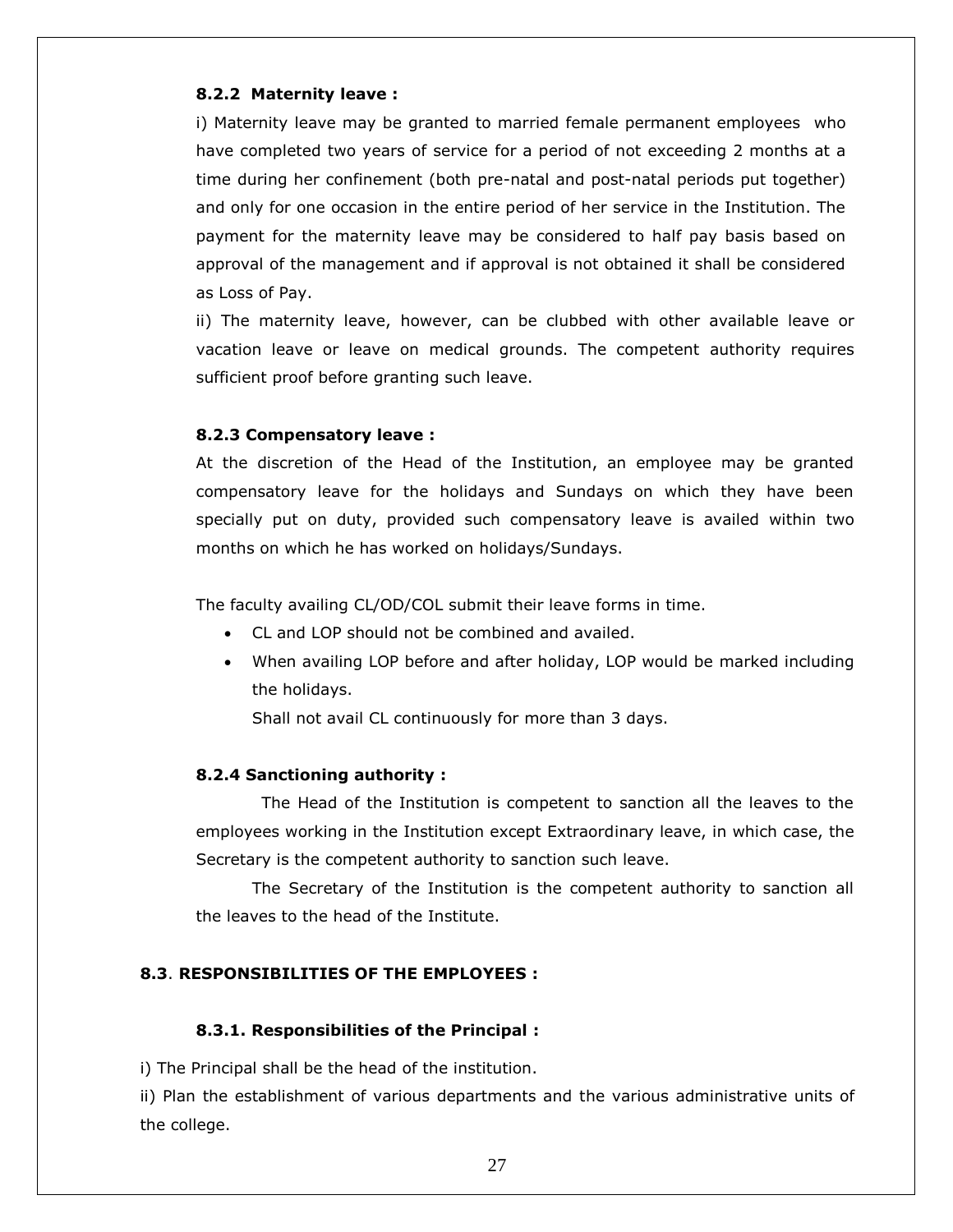iii) Coordinate various activities connected with admissions, teaching, conduct of examinations, collection of fees, publishing course files and manuals.

iv) To identify and recruit suitable persons to man the various departments and administrative units.

v) Development of various laboratories, Computer Centre, library and all organs required for an educational institution.

vi) To maintain cordial relationship with the university authorities, Directorate of technical education, AICTE and such other policy making bodies who matter.

- vii) a) To maintain healthy relationship with the management and conduct meetings of the Governing Council and Management Committee as and when necessary.
	- b) Prepare the minutes of meetings.
	- c) Prepare the budget for approval of management.
	- d) Regularly apprise the management about the various activities.
- viii) To plan functions like Convocation, Annual Day, Fresher"s Day, Merit Awards.
- ix) To give leadership for organizing seminars, symposia, short-term schools and plan Faculty Improvement Programmes.
- x) In a nutshell, the principal shall be responsible to project a powerful image of the college in the eyes of the authorities of university, AICTE, Government, Parents and other stakeholders.

## **8.3.2. Responsibilities of Head of Department:**

i) a) Administer the department in respect of regularity, punctuality, distribution of teaching work and laboratory work among the staff and ensure completion of syllabus as per the almanac in time

- b) Maintain vacation duty statement, CCL account for the staff of the department.
- c) Maintain the relevant topic-wise files and ensure "place for everything and everything in its place".
- d) The HOD should be well informed about the activities and programs of other professional colleges and institutions. HOD should keep good contacts with the faculty of IITs, Universities and Sister Colleges in the country and if possible, universities abroad.
- e) Preparation of class-wise timetables.
- f) Ensure compilation of students' attendance and sessional marks as and when required during Semester/Academic Year and maintain the relevant files and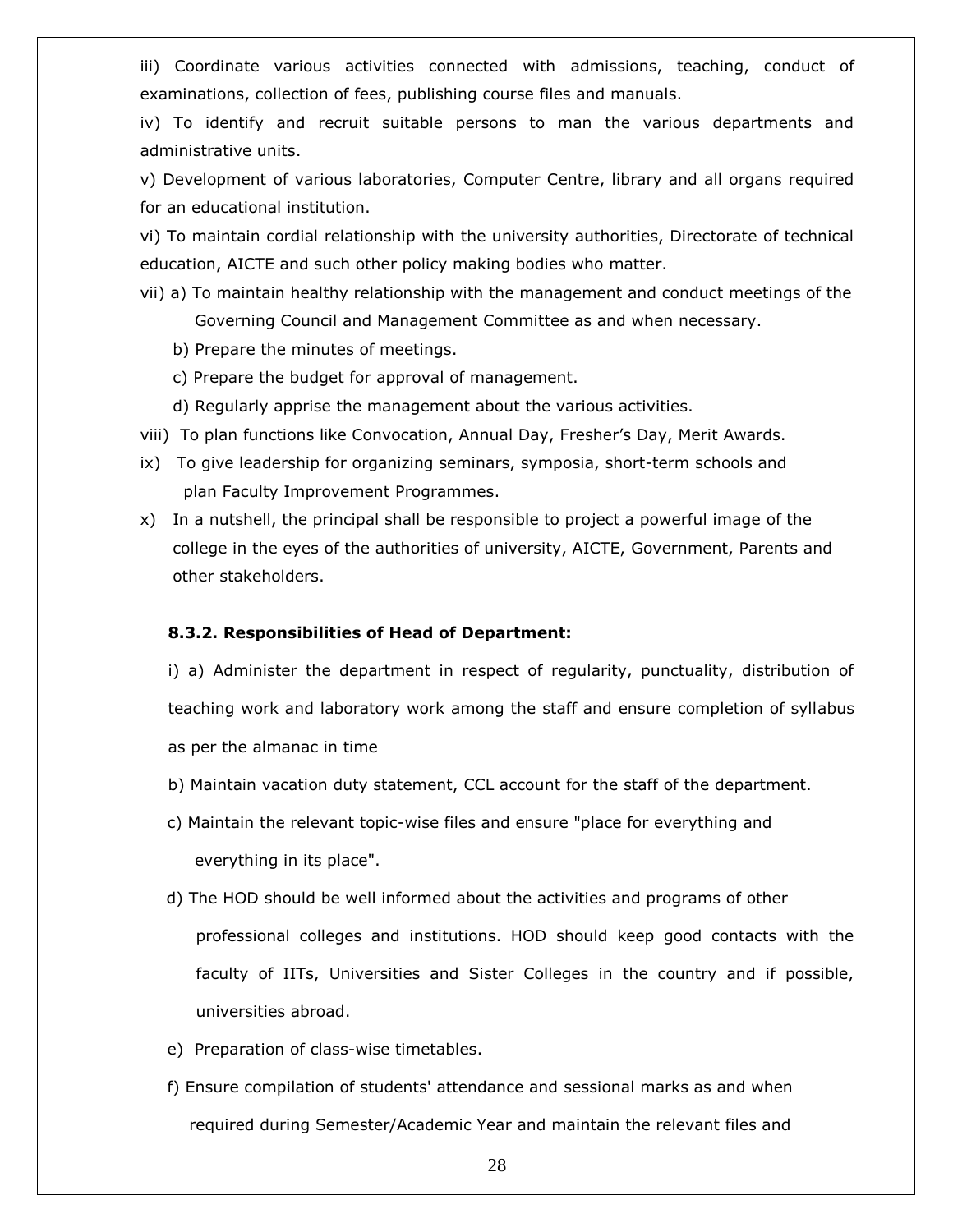records for future reference.

- ii) Coordinate the work in connection with the preparation of course files, laboratory manuals and such other documents and updating them from time to time.
- iii) a) Development of various laboratories and arrange for regular maintenance, updating the laboratories by procuring the equipment required to perform experiments listed in the syllabus book.
	- b) Maintain laboratory-wise stock registers one for capital equipments and the other for components & spares.
	- c) Procure spares and components and stock them and maintain inventory laboratory- wise.
- iv) a) Coordinate the activities of Technical Associations, ISTE, IETE. IEEE and such other professional associations.
	- b) Organizing special lectures by experts, technical staff, seminars & conferences and refresher courses.
	- v) a) Encourage the faculty and staff to improve their academic qualifications without effecting normal curriculum.
		- b) Encourage students to develop communication skills, report writing, debating and group discussions etc.
- vi) a) Maintaining cordial relations with local industries and also develop contacts in general with industry and R & D organizations in the country.
	- b) Extend all possible help to the students of the department for training / project work / professional employment.
	- c) Efforts are to be put in to enhance the computing skills of the students of the department and organize bridge courses to make up deficiencies.

## **8.3.3. Responsibilities of Dean/ Director:**

**i)** To assist the Principal and render advice as and when sought in organizing various administrative units/ cells/ sections in the college such as establishment, accounts, academics, examinations, students' counseling, student"s feed back on teaching effectiveness, proctorial work, games, sports cultural activities, seminars, functions and so on.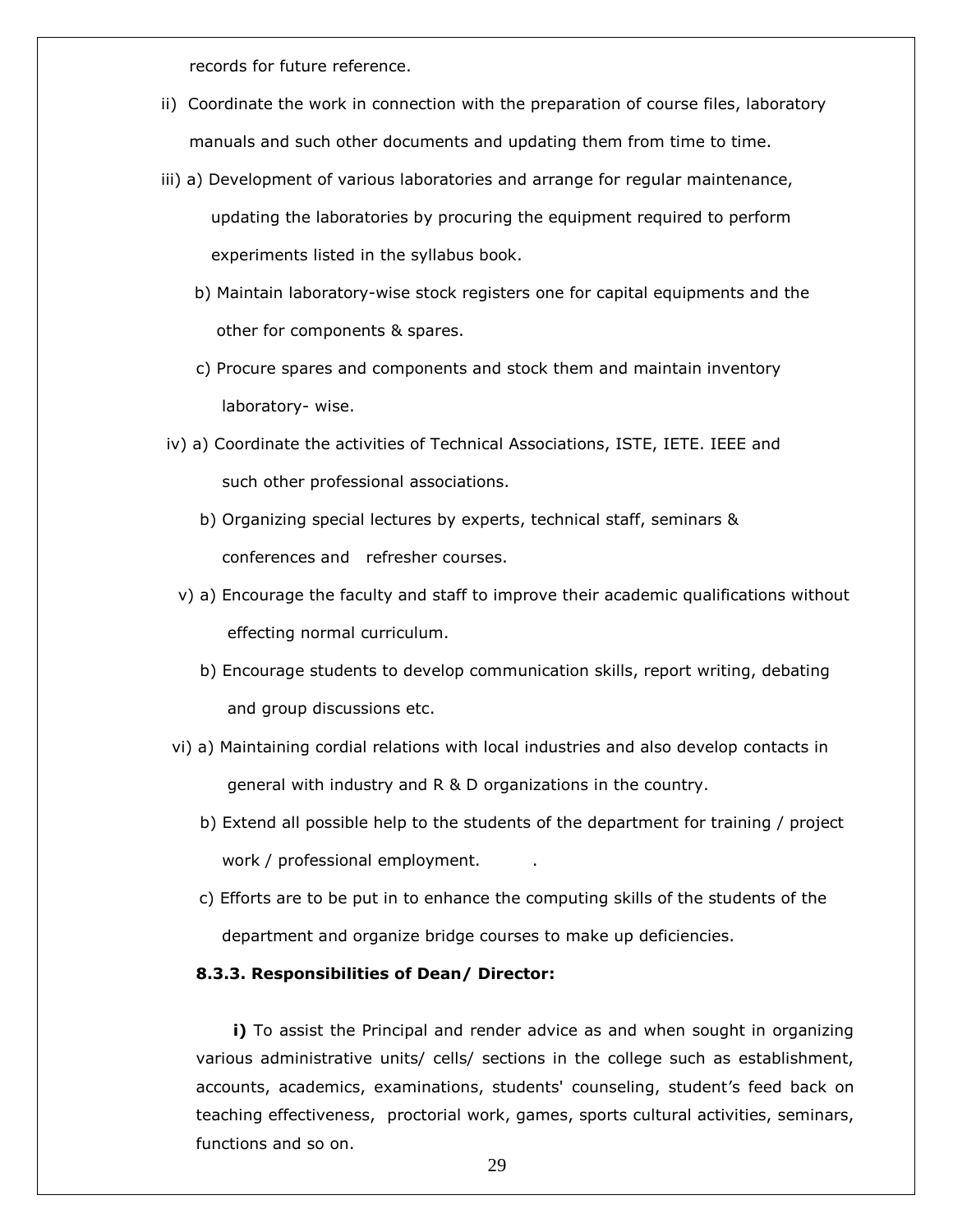**ii)** Assist the Principal in evolving service rules, code of conduct, leave rules, annual reports, annual confidential reports, self-appraisal reports, performance appraisal reports of faculty and staff and such other activities. In general to assist the Head of the Institution i.e., the Principal to project a powerful image of the college in the eyes of the authorities of universities, AICTE, Government, Parents, Industries & R & D Establishments and the general public.

## **8.3.4. Responsibilities of Teaching Staff:**

- i. Class Room Instruction & Laboratory Instruction of high quality in line with the syllabus prescribed by Anna University and relevant advanced topics beyond syllabus.
- ii. To develop curriculum, learning resource materials and Laboratories.
- iii. To actively participate co curricular and extra curricular activities of the college and those organized by other institutions.
- iv. Excellent guidance and counseling to promote their personal, ethical, moral and overall character.
- v. To keep abreast of new knowledge and skills, help generate new knowledge and dissemination of such knowledge through publication of papers, books and seminars etc.
- vi. Self development through up-gradation of qualification and participation in professional activities.
- vii. To actively involve in Research and Development Activities, Research guidance and Industries sponsored research.
- viii. To provide consultancy and testing services by providing extension services and participating in community services.
- ix. To provide non-formal modes of education for benefit of community and dissemination in community services.
- x. To promote the spirit of entrepreneurship with an aim at creation of jobs.
- xi. And any other relevant work assigned by the head of the institution.

## **8.4. PLANNING**

## **8.4.1 Human Resource planning:**

**i)** The principal will obtain the information regarding the staff requirement from all the heads of the Departments and arrive at the number of faculty members required for the Departments. The principal will consider appointing a professor for heading the Department concern, besides the number of Associate Professors and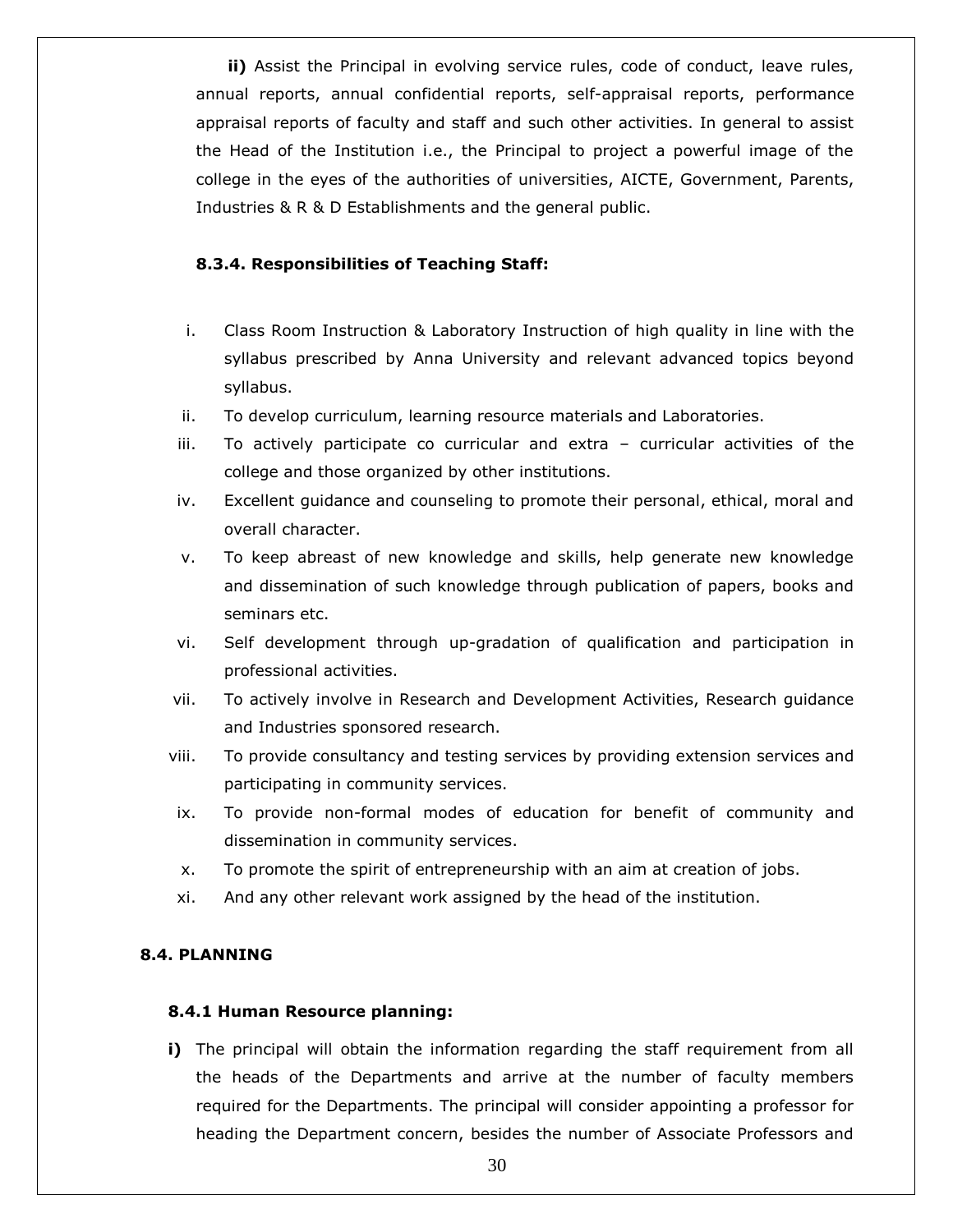Assistant Professors required by each Department in accordance with the teacher student ratio of 1:15.

- **ii)** The principal shall assess the staff requirement for the subsequent academic year in the month of May every year.
- **iii)** Principal will constitute the selection committee for recruitment in each Department, with the HOD, senior staff member and the Departments Advisors/experts as its members. University experts will be invited as per the university norms.

## **8.4.2 Orientation**

- i) Every teacher of the college shall be briefed about the college by the principal or his nominee on the day of his/her joining.
- ii) The principal shall take/send him/her to the department of his/her work and introduce him/her to the Head of the Department in turn.
- iii) The Head will brief him/her about the Department and will introduce the new incumbent to all the teaching and non-teaching members of his team.
- iv) The HOD will take him/her round the campus, and explain to him/her the various code of conduct to be observed in availing the facilities in the college.
- v) The HOD will also ensure that all the registration formalities, including submission of joining report etc. are fulfilled by obtaining the assistance of the office team.
- vi) The HOD will introduce the new faculty member to the first class he/she is going to handle in every section of his assignment.

## **8.5. STAFF BENEFITS :**

- i. All Faculties and Staff members are covered under group personal accidents insurance policy.
- ii. Staff members are eligible for EPF scheme, who complete one year service in this college. The management contributes 12% of the pay subject to the ceiling of Rs.1800/ per person, towards the Employer"s contribution to the EPF Scheme. PF contribution would be made only on formal request.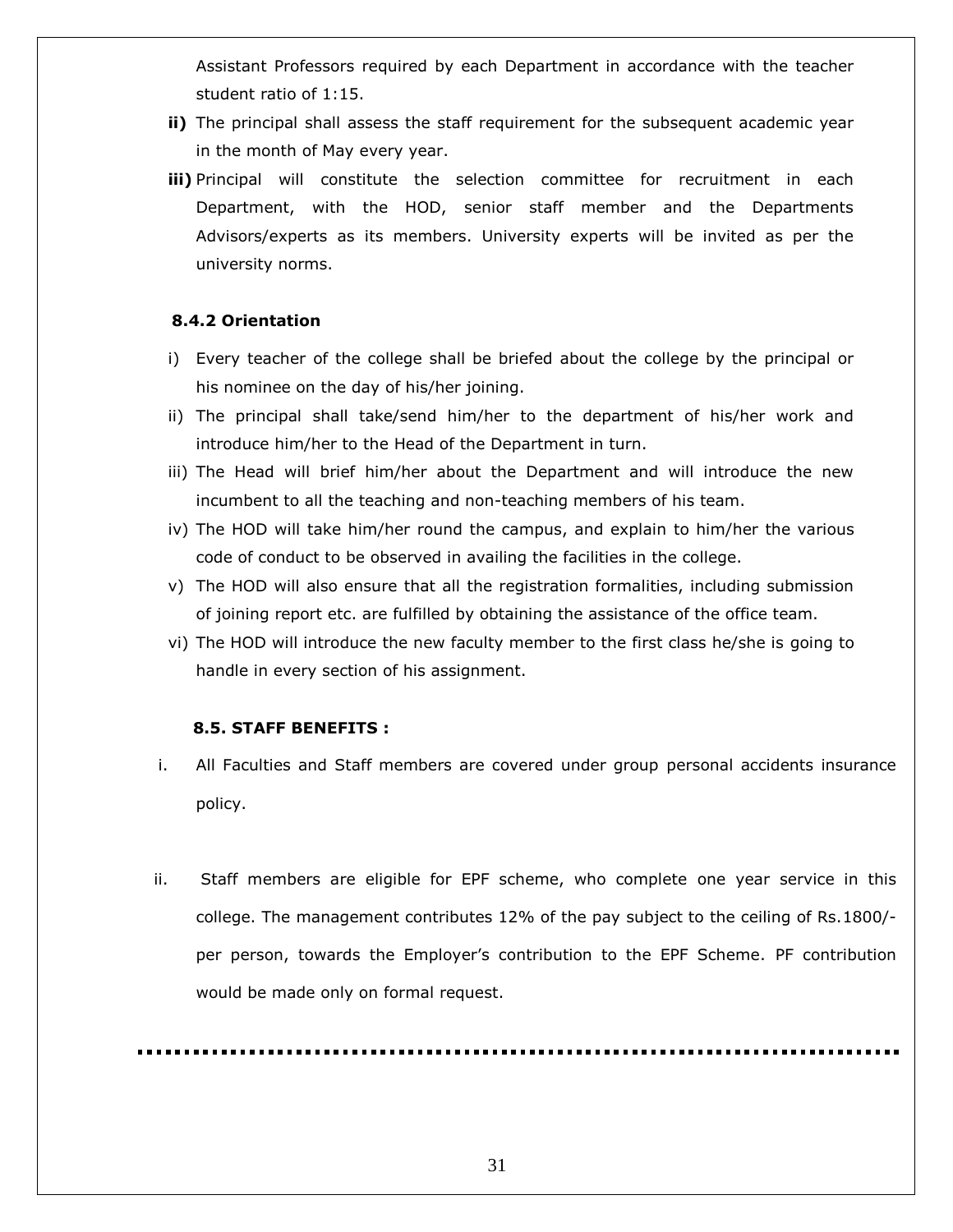## **9. CODE OF CONDUCT AND ETHICS OF EMPLOYEES**

The institution follows a holistic approach to education for personal growth, physical development, emotional growth, skill development, academic achievement and environment sustenance. This is achieved with the cooperation and support of staff, students and parents.

## **9.1. PRINCIPAL:**

- Carry out the responsibilities sincerely/ Diligently
- Confidential matters/information are kept secret
- Impartiality to all employees down below
- Maintain cordial relationship with higher ups and colleagues
- Authority is aptly employed
- Improve image of the institution
- Strive to establish supremacy of institution by fair means

## **9.2. DEAN/DIRECTOR:**

- Carry out the responsibilities sincerely
- Confidential matters/information are not divulged
- Impartial to all the students, teaching and non-teaching staff down below
- Maintain cordial relationship with higher authorities and colleagues
- Maintain punctuality and be a role model to others
- Respect collective wisdom for institutional growth
- Mentoring for academic excellence

## **9.3. HEAD OF THE DEPARTMENT:**

- Carry out the responsibilities sincerely
- Confidential matters/information are not divulged
- Impartial to all the students, teaching and non-teaching staff down below
- Maintain cordial relationship with higher authorities and colleagues
- Maintain punctuality and be a role model to all others
- Excel both in teaching and research
- Friend, philosopher and guide for students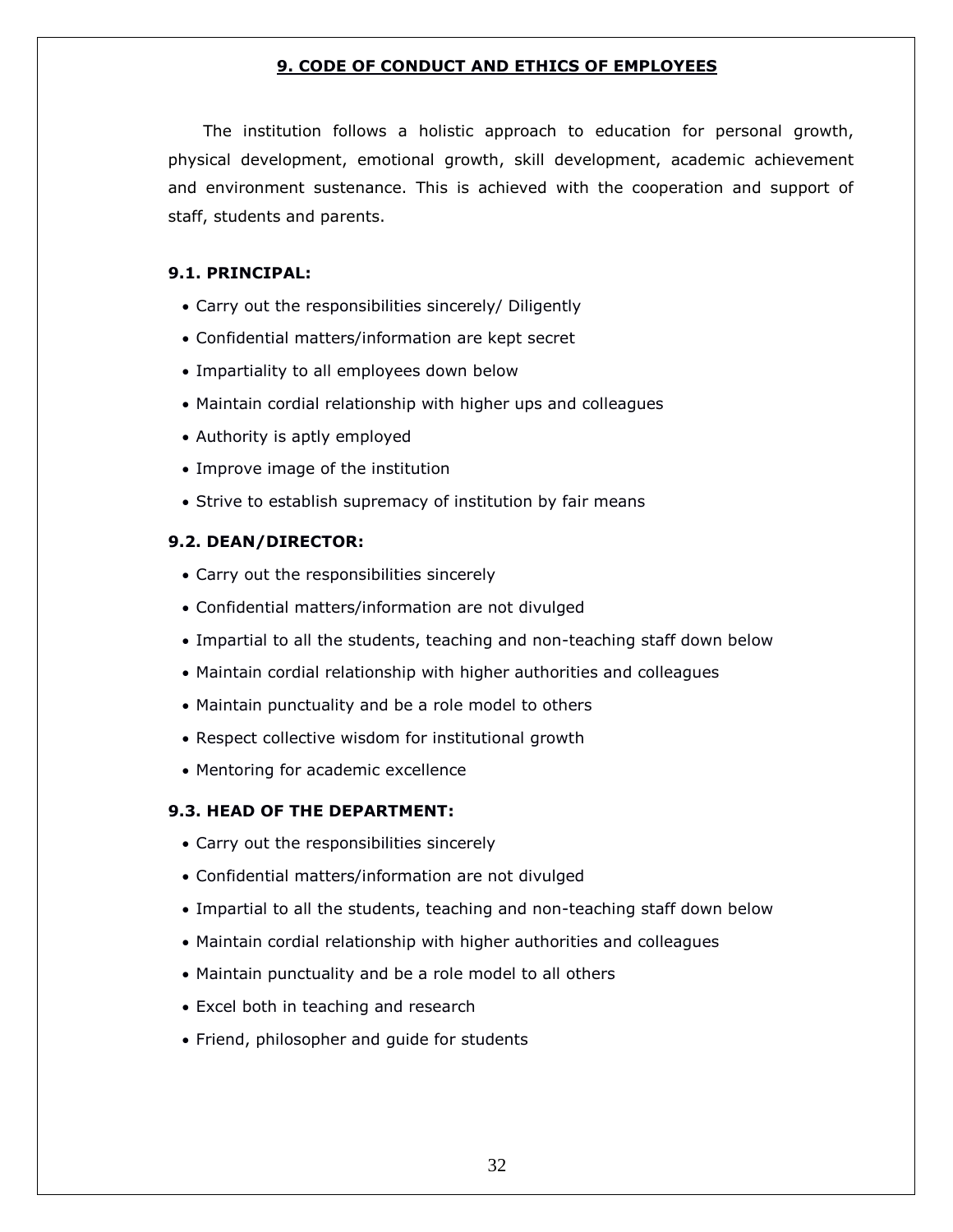## **9.4. CONTROLLER OF EXAMINATION:**

## **COE Shall be**

- Impartial in his duty
- Maintaining integrity in dealings
- Service minded
- Have probity in evaluation process
- Striving for excellence of evaluation
- Constructive in the usage of the freedom given
- Uphold the university"s guidelines in all subject matters

## **9.5. FACULTY MEMBERS:**

- Carry out the duty diligently
- Impartial with students
- Appropriate behaviour with higher authorities, colleagues and students
- Punctual upright and a role model to students
- Maintain proper dress code
- College resources are used properly
- No financial dealings with students and colleagues
- Free time to be productively utilized
- Discourage malpractices by colleagues and students
- Academic work is not to be delegated to students or others
- Refrain from using students and non-teaching staff for personal work

## **9.6. TEACHERS' CODE OF PROFESSIONAL ETHICS**

## **Monitor Students Behavior**

The main elements are:

## **Prevention:**

Prevention of misconduct with a positive environment building relationships, structuring the education system having clear guidelines and rewarding positive behaviors

## **Intervention:**

Intervention is best done immediately and followed through by the tutor, parents and counselling

## **Consequences:**

Imposing related, reasonable and corrective action for inappropriate behavior

## **Supporting and building relationship:**

Building cordial student/teacher relationship Implementing Justice for all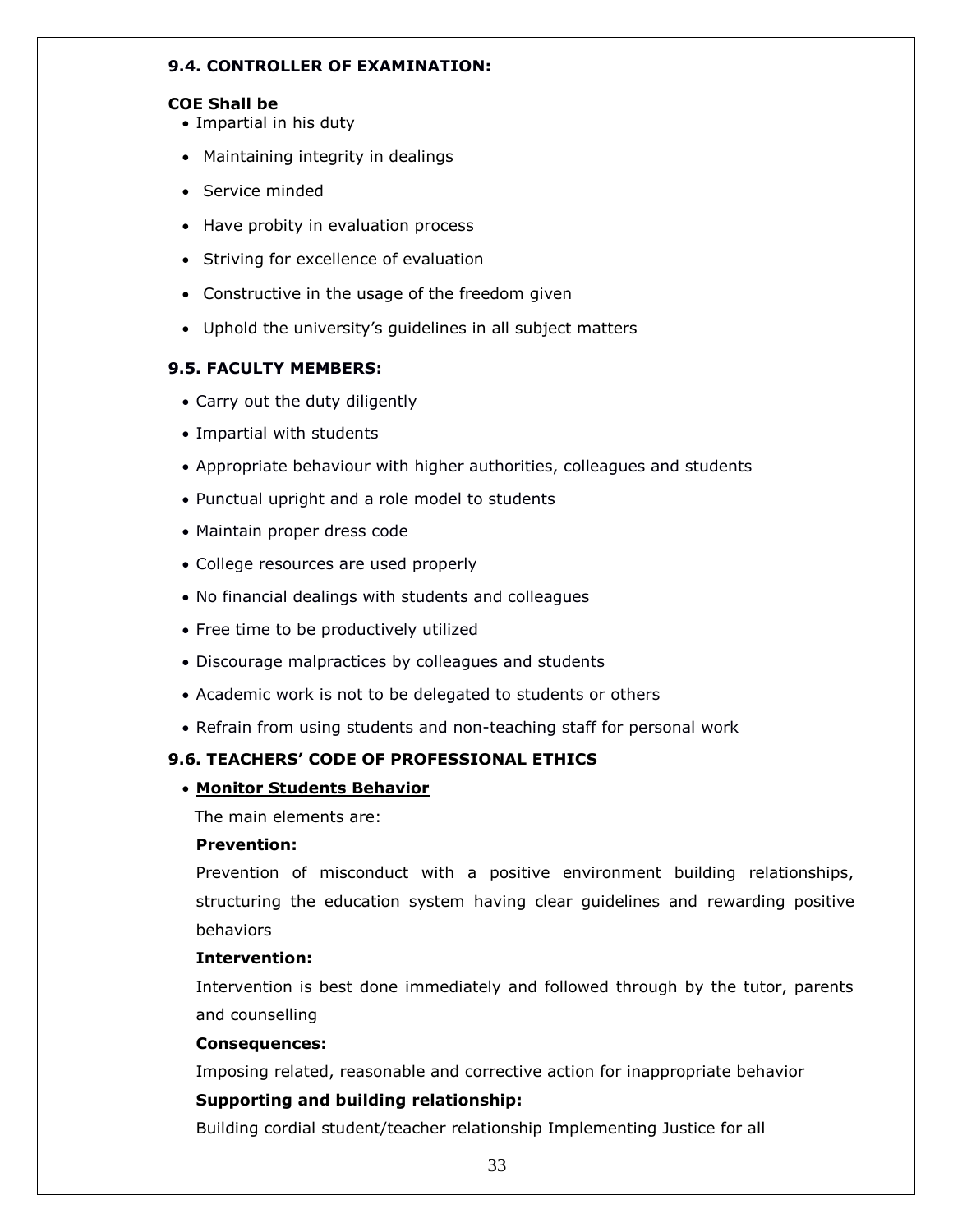### **The four elements of the model will assist students and teachers:**

- (i) To mind their behaviors
- (ii) Respect others' rights
- (iii) To develop self esteem
- (iv) To enhance working relationships

# **a.Teacher and their responsibilities**

The profession requires that the teachers should be calm, patient and communicative by temperament and amiable in disposition.

### **Teachers should**

- Adhere to responsible pattern of conduct and behavior
- Behave in a manner consistent with the dignity of the profession
- Make professional growth continuous through study and research
- Express free and frank opinion by participation at professional meetings seminars, conferences etc. towards the contribution of knowledge
- Maintain active membership of professional organizations and strive to improve professional activities
- Perform teaching, tutorial, practical seminar and research work consciously and with dedication
- Co-operate and assist in carrying out all the academic and administrative functions of the institutions
- Participate in extension, co-curricular and extracurricular activities including community service.

# **b.Teachers and the students**

### **Teachers should**

- Respect the right and dignity of the students
- Deal fairly and impartially with students
- Recognize the difference in aptitude and capabilities among students and strive to meet their individual needs:
- Encourage students to improve their attainments
- Inculcate among students scientific outlook and respect for the ideals of democracy, patriotism and peace
- Be affectionate to the students
- Be empathetic with the students in accomplishment of their tasks
- Help and guide students without expecting any remuneration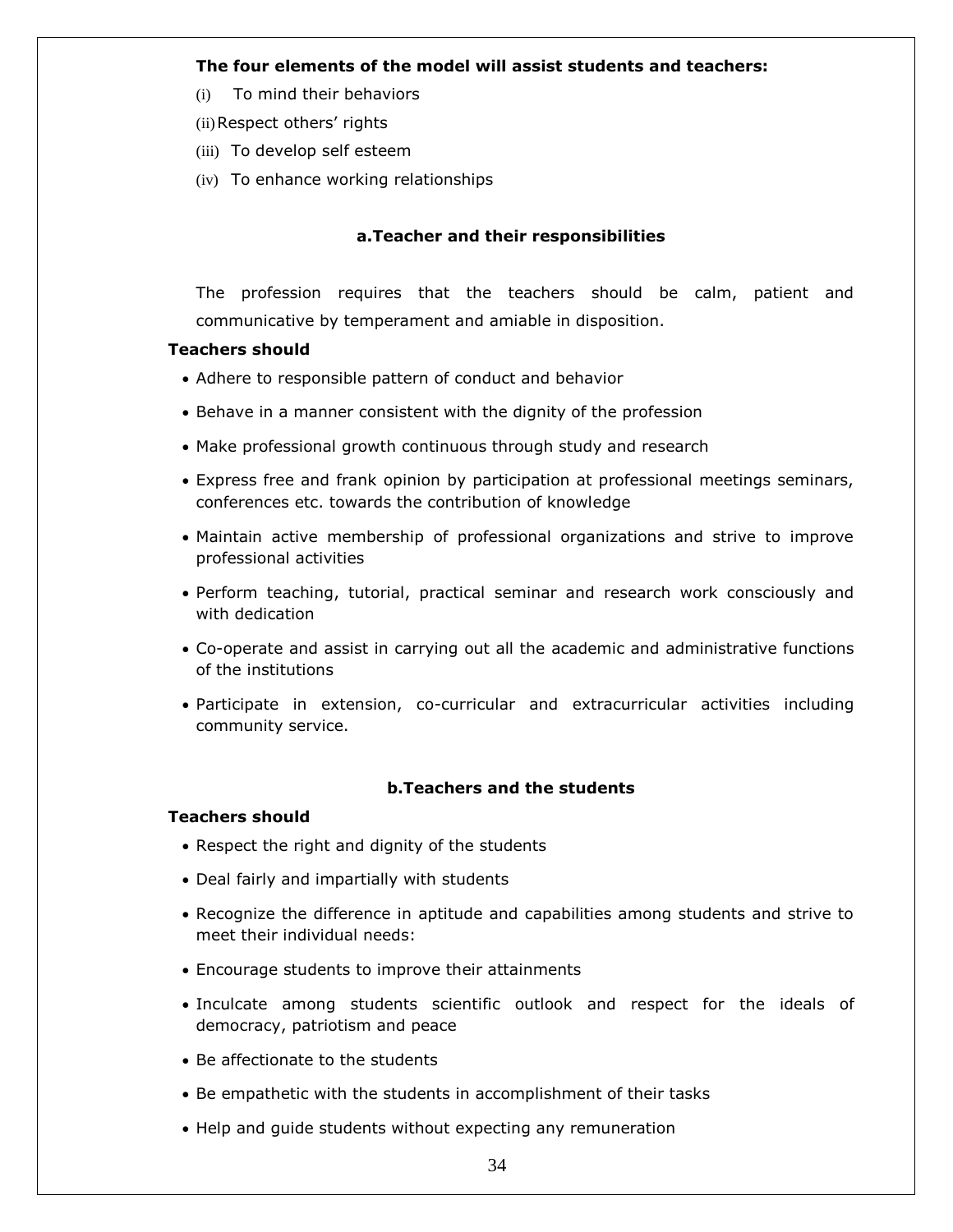# **c.Teachers and colleagues**

### **Teachers should**

- Treat members of other profession equally
- Render assistance for professional betterment
- Discharge their professional responsibilities according to the existing rules and adhere to procedure;
- Refrain from undertaking any other employment and commitment including private tuitions and coaching classes which are likely to interfere with their professional responsibilities;
- Co-operate in the formulation of policies of the institution by accepting various offices and discharge responsibilities which such offices may demand;
- Co-operate through their organizations in the formulation of policies of the other institutions and accept offices
- Co-operate with the authorities for the betterment of the institutions keeping in view the interest and in conformity with dignity of the profession;
- Should adhere to conditions of contract
- Give and expect due notice before a change of position as made
- Refrain from availing themselves of leave except on unavoidable grounds and as far as practicable with prior intimation, keeping in view their particular responsibility for completion of academic schedule.

# **d.Teachers and non-teaching staff**

Teachers should treat the non-teaching staff as colleagues as equals

# **e.Teachers and parents/guardians**

### **Teachers should**

 Be a bridge between the institution and the parents in building cordial, developing and working relationship for the development of the students

# **f.Teachers and society**

### **Teachers should**

- Recognize that education is public service
- Work to improve education in the community and strengthen the community"s moral and intellectual life
- Perform the duties of citizenship, participate in community activities and shoulder responsibilities of societal/national developments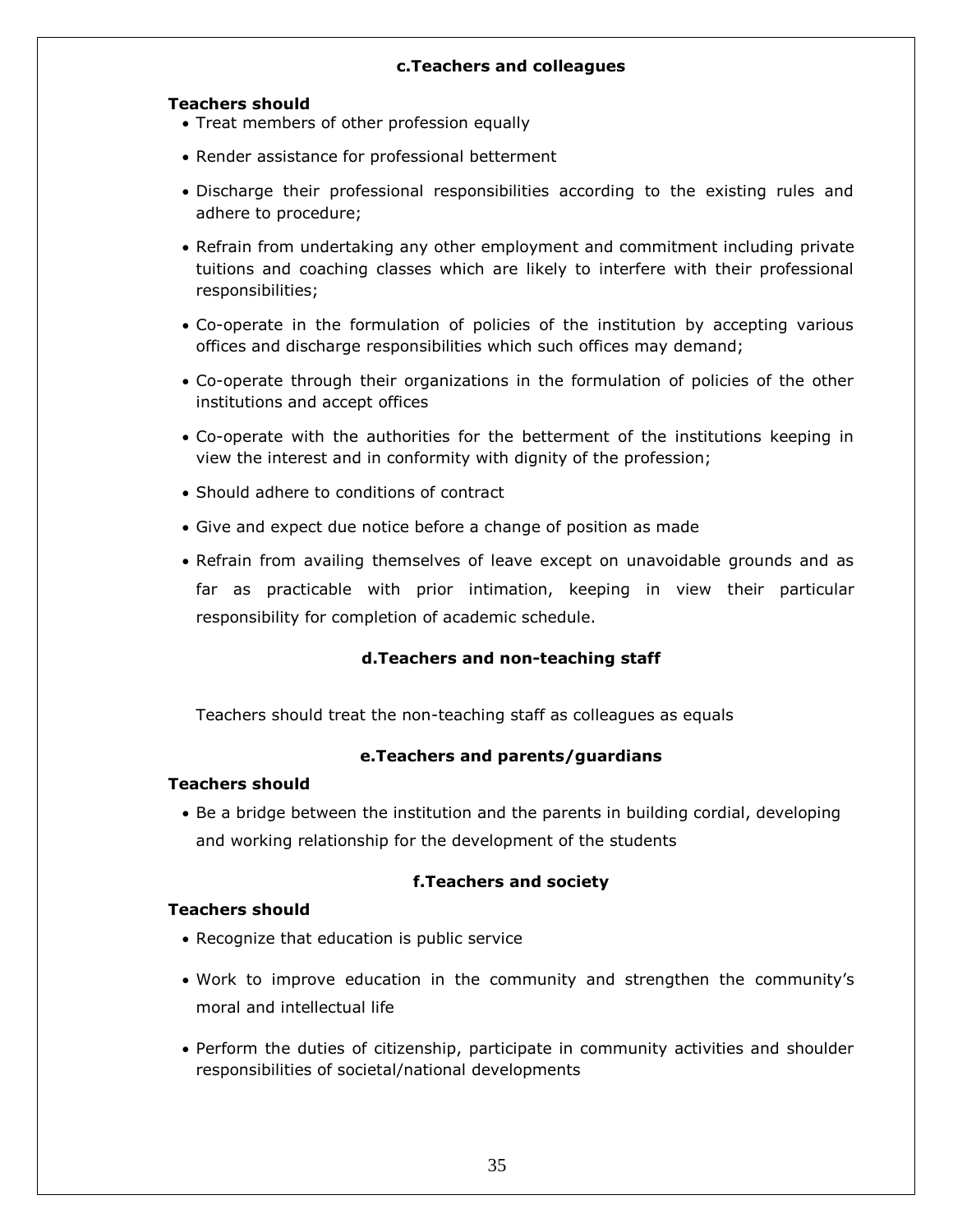### **9.7. OFFICE SUPERINTENDENT:**

- Uphold the service needs of the students /faculties
- Maintain professional relations with all
- Custodian of all relevant documents for AICTE/University's requirements
- Guide/deal fairly with all the requests received from stakeholders
- Be conversant with administrative policies, guidelines
- All-round informed personality to guide the member of the institution

# **9.8. LAB IN-CHARGE:**

- To ensure the availability and proper functioning of equipments for practicals in the laboratory.
- proper maintenance of the laboratory with staff In-charge and guidance from HOD
- Support Technical Assistant, Lab Assistant and Lab Attendant for maintenance of the laboratory.
- To monitor the performance of practicals as per time table.
- To perform stock verification.
- To prepare requirement of laboratory equipments and consumables to HOD.
- Monitor delivery for items placed as per purchase order.
- Receive, verify and inspect material received as per specifications laid down in P.O
- Receive test reports from the department / section and process for payment to the suppliers with due entries in stock register.
- Ensure for payment of bills to the suppliers.
- To ensure maintenance of cleanliness of laboratory.
- To ensure the routine maintenance and preventive maintenance of equipments.
- To ensure availability of Laboratory manuals.
- To ensure the proper maintenance of Dead Stock of laboratory.
- Reporting of damages/breakages/thefts of equipments to HOD and ensuring subsequent recovery if decided.
- AMC, periodical calibration.
- Record Maintenance.

### **9.9. LIBRARIAN:**

- To take initiative in planning and development of Library.
- Decide scheme of classification for documents related to library.
- To execute all the library related processes and activities in consultation with Principal, Deans, HOD and other authorities.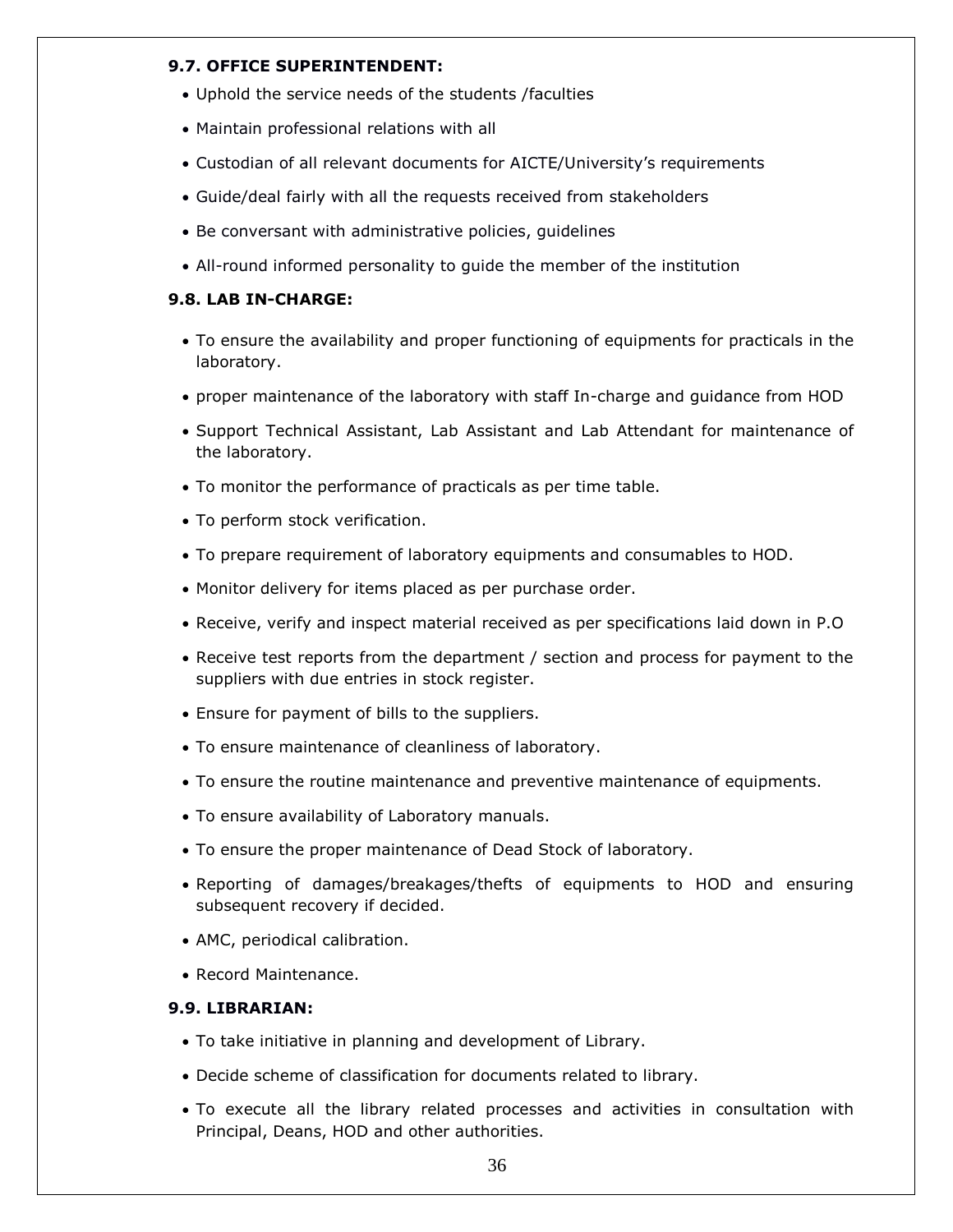- Plan and carry out book purchasing, periodical subscriptions.
- To coordinate meeting of Library Advisory Committee and follow up.
- To get and analyze students feedback regarding library activities and improvement thereon.
- Monitor and control overall functioning of the library.
- Carry out stock verification annually.
- Define and communicate rules and notices regarding library activities.

### **10. TRANSPORT RULES AND REGULATIONS**

### **10.1 RULES:**

- $\triangleright$  Ragging is strictly prohibited inside the bus.
- $\triangleright$  If any student involve in ragging, his / her bus facility will be withdrawn after proper enquiry.
- $\triangleright$  Students should not play music through any means which disturbs fellow passengers.
- $\triangleright$  Students must board in the bus at the respective stop as described by the Transport Department.
- $\triangleright$  Students are prohibited to communicate with the driver for any matters.
- $\triangleright$  All sort of problems must be communicated only to the Transport Officer and necessary actions will be taken.
- $\triangleright$  In case of non arrival of bus, students can wait for the alternate arrangements provided by the Transport Department.
- $\triangleright$  Any sort of financial transactions are not allowed inside the bus with the driver (or) Attender.
- $\triangleright$  Celebrations related to birthday or towards any such matters should be strictly avoided.
- $\triangleright$  Music system is prohibited in the bus.
- $\triangleright$  Students are advised to give respect and preference to the Staff members in seating inside the bus.
- $\triangleright$  All are advised to come and wait for the bus at their respective bus stop 5 to 10 minutes well in advance.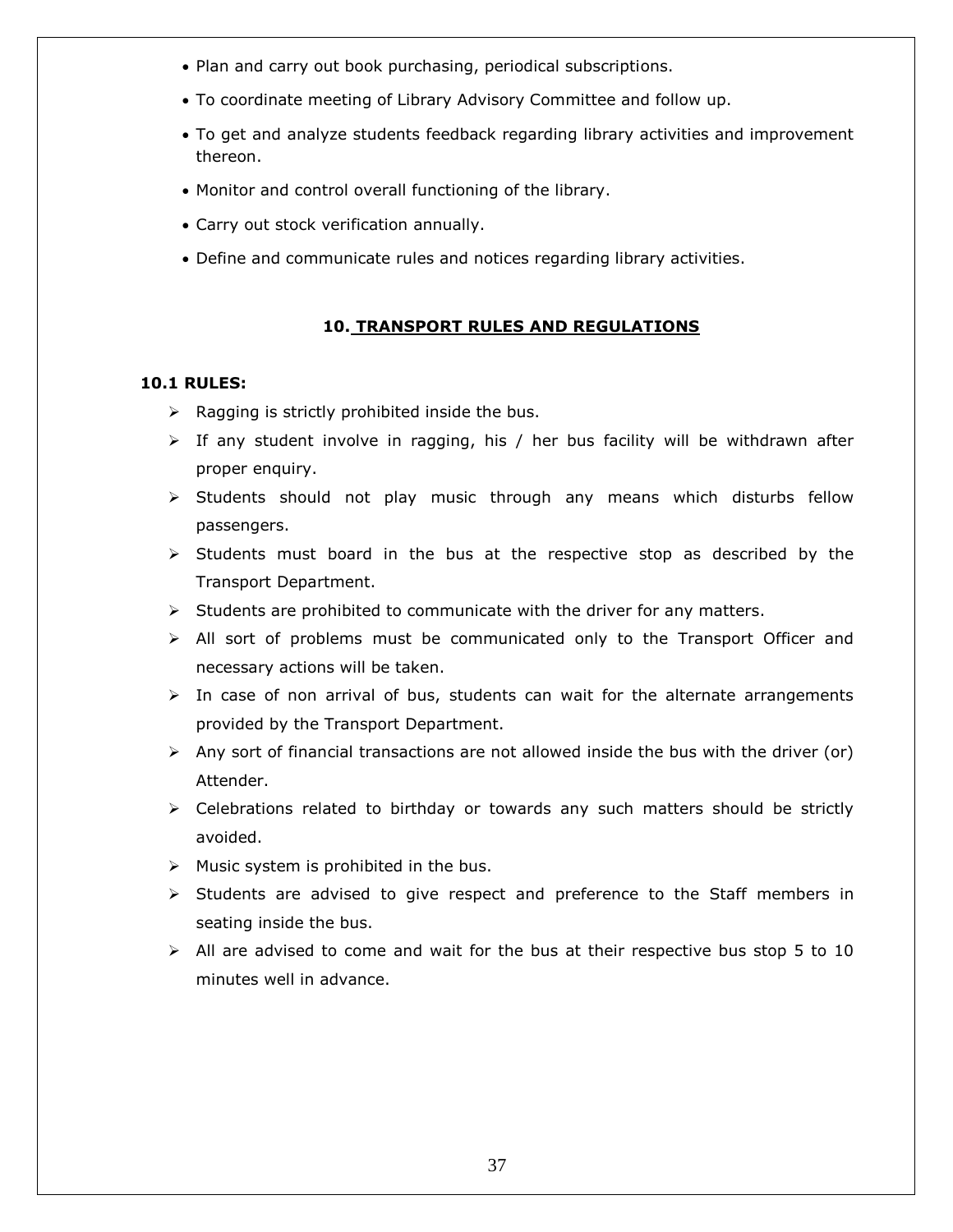### **10.2 REGULATIONS:**

- $\triangleright$  College bus facility is an optional service provided for the Staff members and students who are day-scholars.
- $\triangleright$  For all the students, College bus fee is applicable for whole of Academic year.
- $\triangleright$  Bus fee is non-refundable unless otherwise genuine reason is specified.
- For Staff members College bus facility is provided with concessional rate.
- $\triangleright$  Ministerial Staff are exempted from bus fees.
- $\triangleright$  For Lab technicians and supporting staff members, bus fee is levied with a concession.
- $\triangleright$  For Staff members, bus fee is deducted from their salary on monthly basis.
- $\triangleright$  After the payment of bus fee by the student, a bus pass will be issued by the Transport Officer.
- $\triangleright$  Bus pass must be available during their journey and random verification will be done by the Transport Officer and Transport Assistant.
- $\triangleright$  A warning will be given to the students who don't have bus pass at the time of verification. If repeated, fine will be imposed.
- $\triangleright$  Usage of bus facility without proper payment of bus fee will lead to a fine of Rs.1,000/-
- $\triangleright$  During the Academic year, students can change the place of boarding when situations arise and information must be given to the Transport Officer and a new bus pass will be provided.
- $\triangleright$  Hostel in-mates can utilize bus facility upon payment of a nominal fee for a single trip or round trip at the College Office.
- $\triangleright$  After payment of fee, a "bus token" will be issued by the Transport Officer which must be available during their journey and should be shown upon verification.
- $\triangleright$  Buses are being operated after regular working hours for the students who are working in laboratories and having special coaching classes.
- $\triangleright$  Buses are being operated free of cost for the students who have off-campus drives arranged by the Placement and Training Department.
- $\triangleright$  Buses are being operated on Sundays for coaching classes for students or for any specific programmes.
- $\triangleright$  Buses are arranged for students to visit various industries all over Tamilnadu with proper permit obtained from Transport Authorities. All the expenses relevant to these trips are provided by the Management.
- $\triangleright$  An Android application has been developed and hosted in the Google Play Store which details all the information about College bus routes, Special buses arrangement etc.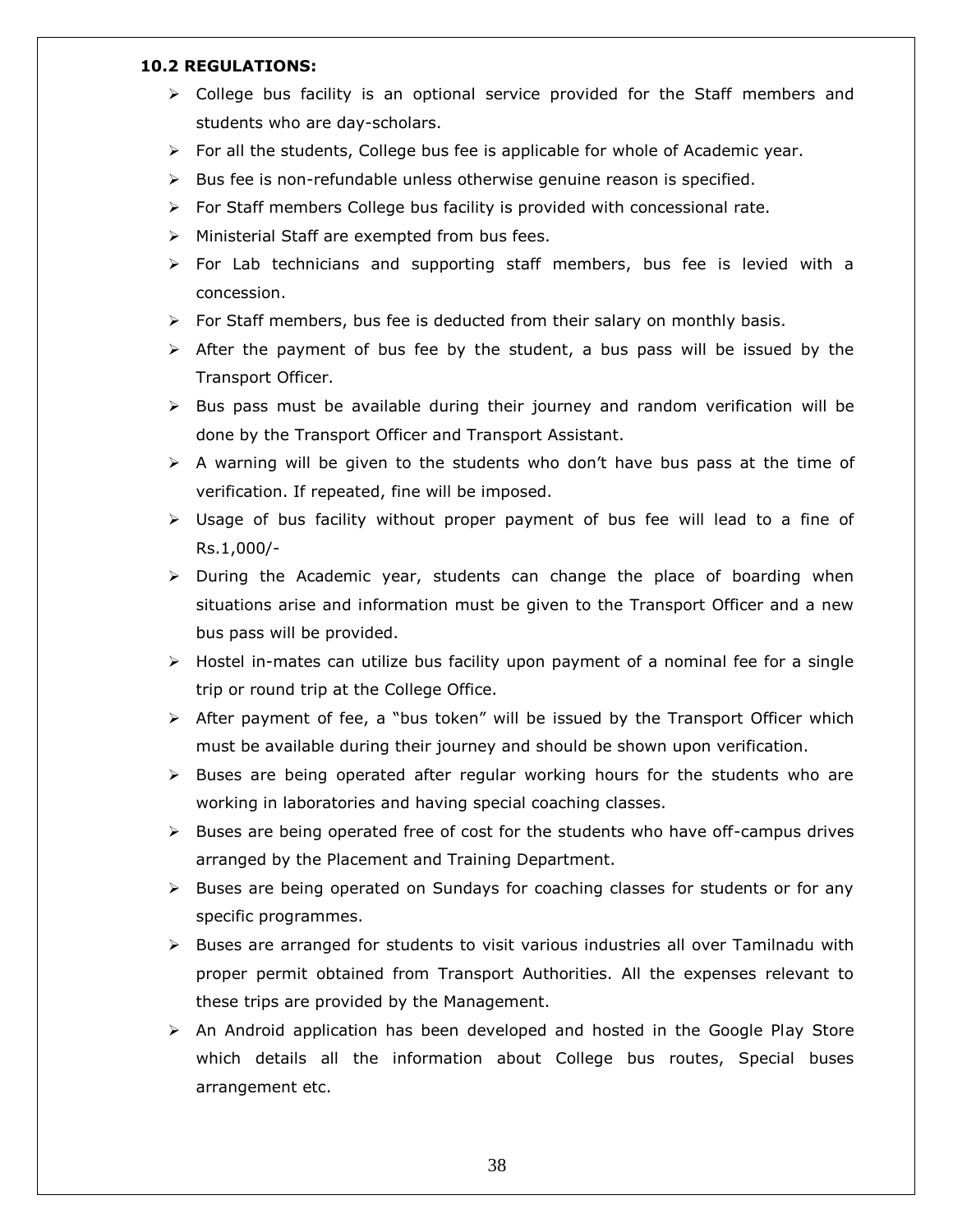### **11.HOSTEL RULES AND REGULATIONS**

The rules and regulations as stipulated below are applicable for all inmates of hostels @ KCE.

 $\triangleright$  Boys and Girls are provided separate hostels with comfortable accommodation. All the inmates admitted to the hostels are to conduct themselves be fitting to the reputation of our institution.

### **11.1 ADMISSION AND ACCOMMODATION:**

- 1. Students seeking hostel accommodation are required to apply in a prescribed application which can be collected from the cashier/office.
- 2. The requisite fee for hostel & mess has to be paid each year in advance. The fee receipt is to be produced before the deputy warden I/C for admission.
- 3. Students are allocated specific block/rooms and they have to stay in the room allotted to them. Change of room is not permitted until and unless written permission is obtained from the hostel authorities.
- 4. For any requirements he/she is required to approach the deputy warden concerned.
- 5. No single room accommodation/AC rooms are available. Each student is expected to share (four each) in a room allotted to them.
- 6. Students are not allowed to carry the food, cups, saucers and other utensils of hostel mess to their rooms under any circumstances and also not supposed to bring the day scholars to the mess and rooms.
- 7. Students found wasting the mess food on the dining table, will be fined.

### **11.2 CLEANLINESS IN HOSTEL:**

- 1. Students are responsible for cleanliness of their rooms. They should ensure that they are properly swept everyday by co-operating with the sweepers.
- 2. All waste paper and rubbish must be placed in baskets provided for that purpose. Members should keep the room scrupulously clean. Soiled things and clothes should be stored out of sight. Discarded rags and papers should not be thrown around in the rooms, terrace and premises. Writing, sticking handbills, posters etc. should be strictly avoided.
- 3. Cooking in the room is strictly forbidden. Students are not allowed to remove any article or furniture fittings lights etc. belonging to the hostel. Any damage to the hostel property including driving in of nails and defacing of walls, fixtures or furniture will be made good at their own expense.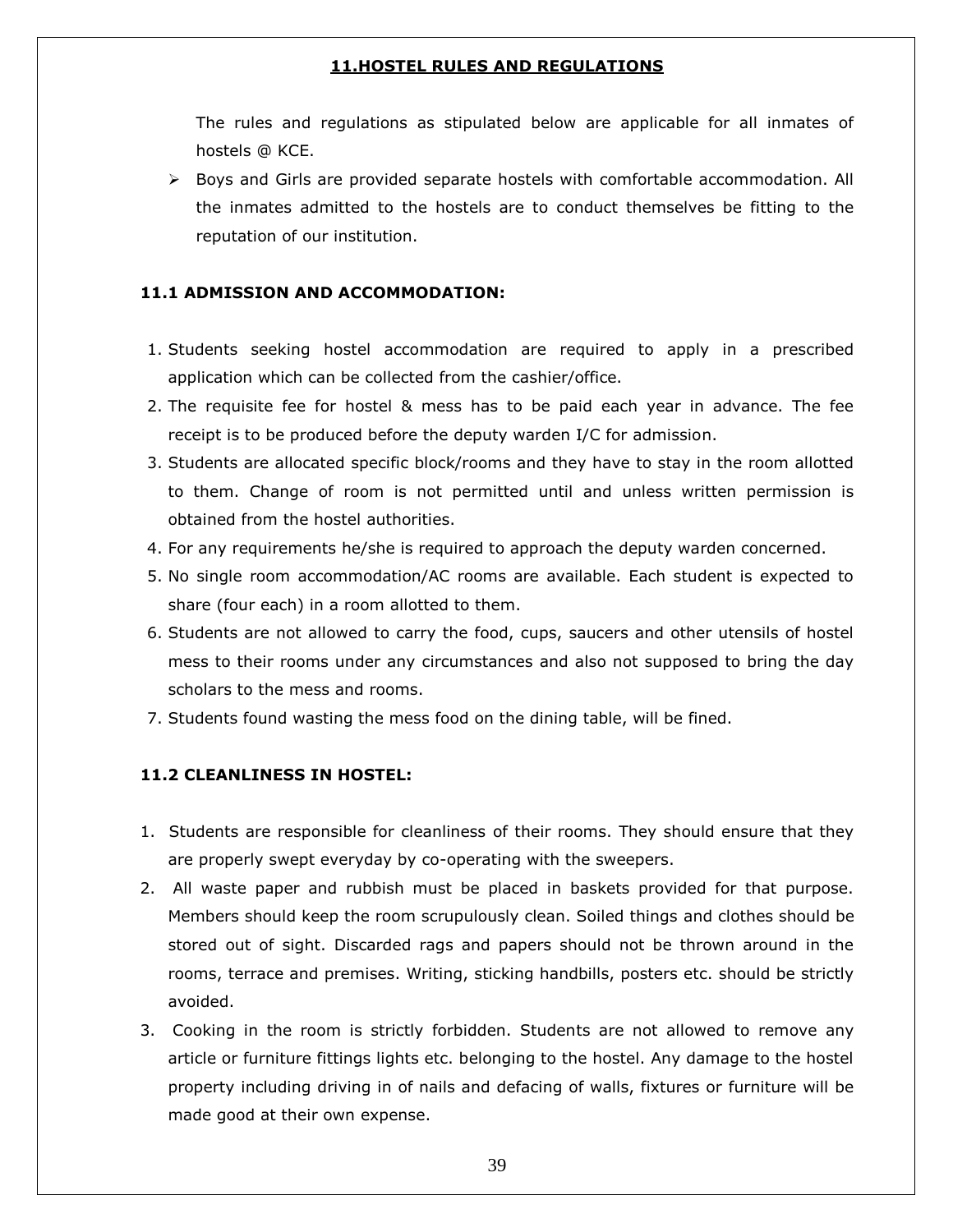4. The cost of the damage will be recovered from the individual concerned. If the person is not traced, the members of the wing or flat concerned will be held responsible. In case of wanton damage in addition to recovery cost of repair the deputy warden might impose a suitable time.

# **11.3 RESPONSIBILITY OF STUDENT PROPERTY:**

- 1. The hostel or college authorities do not hold themselves responsible for any loss of private property by students residing in the hostels.
- 2. Students are advised in their own interest not to keep money and other valuables in their rooms. They may deposit all sum of money not immediately required by them for their expenses in, local banks.
- 3. Students must provide themselves with their own locks for their rooms in the hostel.
- 4. They shall not lock their rooms when they leave the hostel during the college vacation. The warden may order the breaking open of any locked room during the vacation if that becomes necessary.

# **11.4 HOSTEL DISCIPLINE:**

- 1. Ragging is strictly prohibited.
- 2. Anything which interferes with student"s studies must be avoided at all times.
- 3. Study hours are observed from 8.15p.m to 10.45p.m and students are not allowed to go around during study hours. They are supposed to be present in their respective rooms. Attendance will be taken every day during that particular time.
- 4. Silence hours will be observed from 10.45p.m to 8.00am on all days. No noise of any sort will be permitted during the silence hours.
- 5. Students should not sing aloud, whistle, shout or make noise likely to distract the attention of those who may be at their studies. Playing of stereos, Radios, tapes and cell phones etc. also amounts to disturbance and is prohibited.
- 6. No student should leave the station or stay away from his/her room during the night except with prior written permission of the warden. The residents of hostel should be back to the hostel before 8.15p.m
- 7. Hostellers are not permitted to bring day scholars inside the hostel under any circumstances.
- 8. The warden may enter any room for verification at any time of the day or night.
- 9. Students are not allowed to celebrate birthdays and any festival in the hostel.
- 10.Smoking, chewing pan, panmasalas, gutkha or taking intoxicating drinks in the campus including the college and hostels is strictly prohibited.
- 11. Loitering about in the corridor or college and hostel campus is not allowed.

40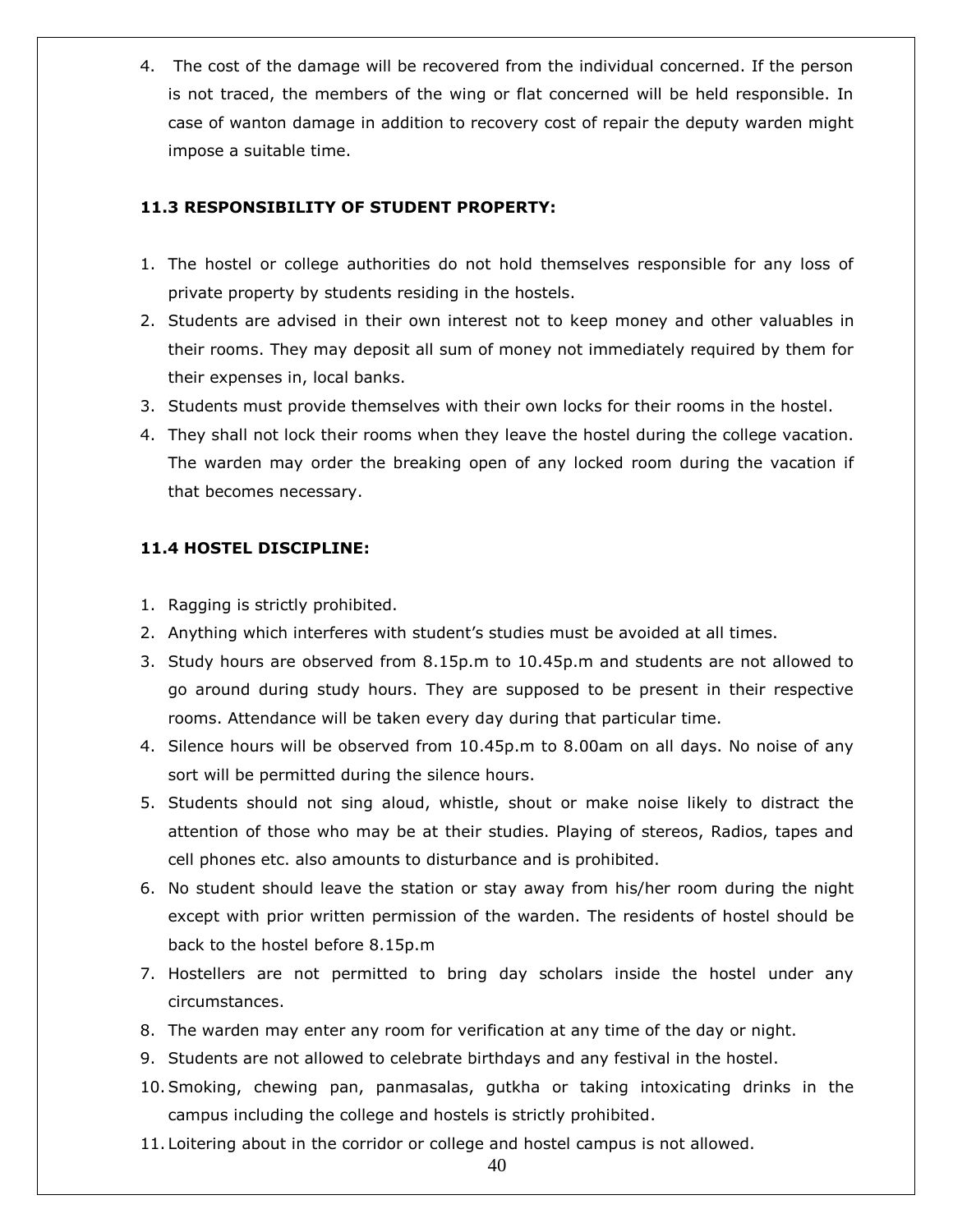- 12. No circular or subscription list shall be taken expect with the permission of the warden.
- 13.Students willing to have computer system in their room should get written permission from warden. No speaker and headphones are allowed along with the system.

# **11.5 VISITORS:**

- 1. Visitors are not allowed to be in the hostel after 7.30 p.m
- 2. Visitors should report to the deputy warden and wait in the hostel office to meet the inmates.
- 3. Visitors are not permitted to go inside the hostel rooms.

# **11.6 VACATING FROM THE HOSTEL:**

- 1. Students are not permitted to vacate the hostels during the middle of the academic year. At the end of the year/course, they have to submit permission letter to vacate, after approved by deputy warden they can vacate. All inmates are to strictly adhere to the timings and should be back to their hostels before 8pm.
- 2. Students who are leaving the campus and not likely to return have to obtain proper out pass from the hostel office.
- 3. Students, who are suspended due to disciplinary action, have to vacate the hostel forth with only on completion of disciplinary proceedings he/she will be readmitted to the hostel.
- 4. Readmission to the hostel, once vacated is possible only on exceptional cases subject to the student"s good conduct.
- 5. All fees including/fine will have to pay before vacating and no due certificate has to be submitted to the hostel office. Principal/Vice principal will be overall in-charge of the hostel and his decision will be binding/final incase matters pertaining to hostels.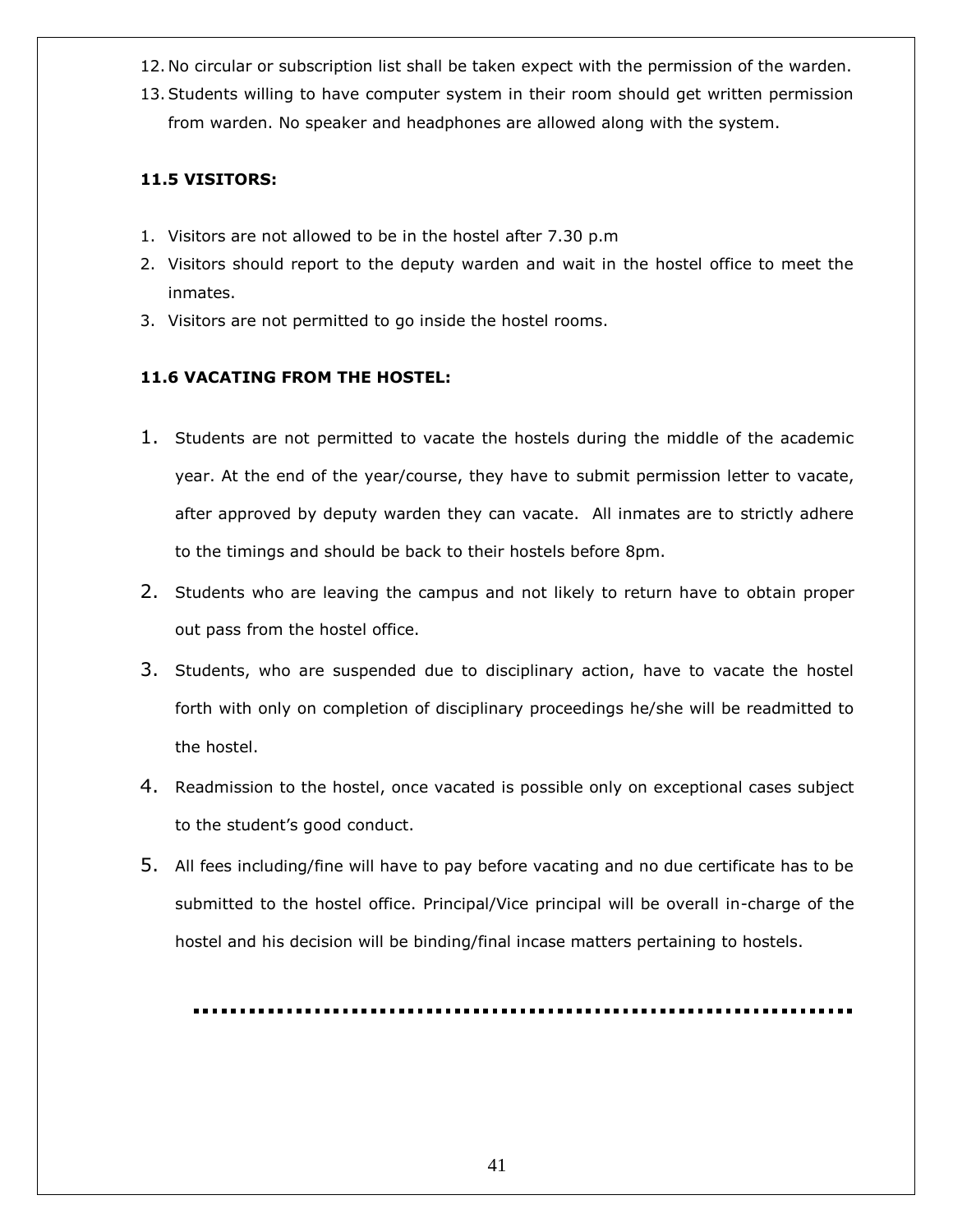### **12. LIBRARY RULES & REGULATIONS**

Karpagam College of Engineering Library welcomes all registered users to use the library services and resources. The following rules and regulations have been formulated to promote fair access, efficient usage of the library services and resources.

### **Library Timings:**

Working days : 8.00 a.m – 8.00 p.m Weekend : 10.00 a.m – 2.00 p.m Vacation days : 8.00 am – 8.00 pm

- 1. Every Student must possess his / her ID Card while making use of the Library facility.
- 2. Readers are not allowed to bring personal books or any printed material and other personal belongings like bags, umbrellas, etc. inside the library. These materials are to be kept at the Property Counter at their own risk. Readers' are advised not to leave their precious and valuable items like money, passport, credit card etc. at the Property Counter. All the users have to register their entry in the system kept at the entrance.
- 3. Silence must be maintained in the library at all times. Mobile phones must be on silent mode. Smoking, eating, drinking and any other misconduct which is a nuisance to other users is prohibited.
- 4. Strict discipline must be maintained in the Library. Indiscipline may lead to disciplinary action and the library privileges may be withdrawn.
- 5. Readers are requested to keep the books only on the table after reading, misplacement of books is punishable.
- 6. Only four books will be issued to the students. For faculty six books will be issued, if they required more books, additional two books will be issued with the requisition letter.
- 7. Books should be returned within 15 days from the issue date.
- 8. Readers have the free access to the stack racks and can browse for books in the shelves. They should not disturb the arrangements of the books. Not to dislocate the books in the racks.
- 9. Reference material should not be taken outside the Library.
- 10.Books for overnight reading will be issued at specific time as decided by the Librarian and the same must be returned before 9.00 AM next day.
- 11. When books are issued, students should check the pages of the issued books and if pages are found missing, they should report the same to the Librarian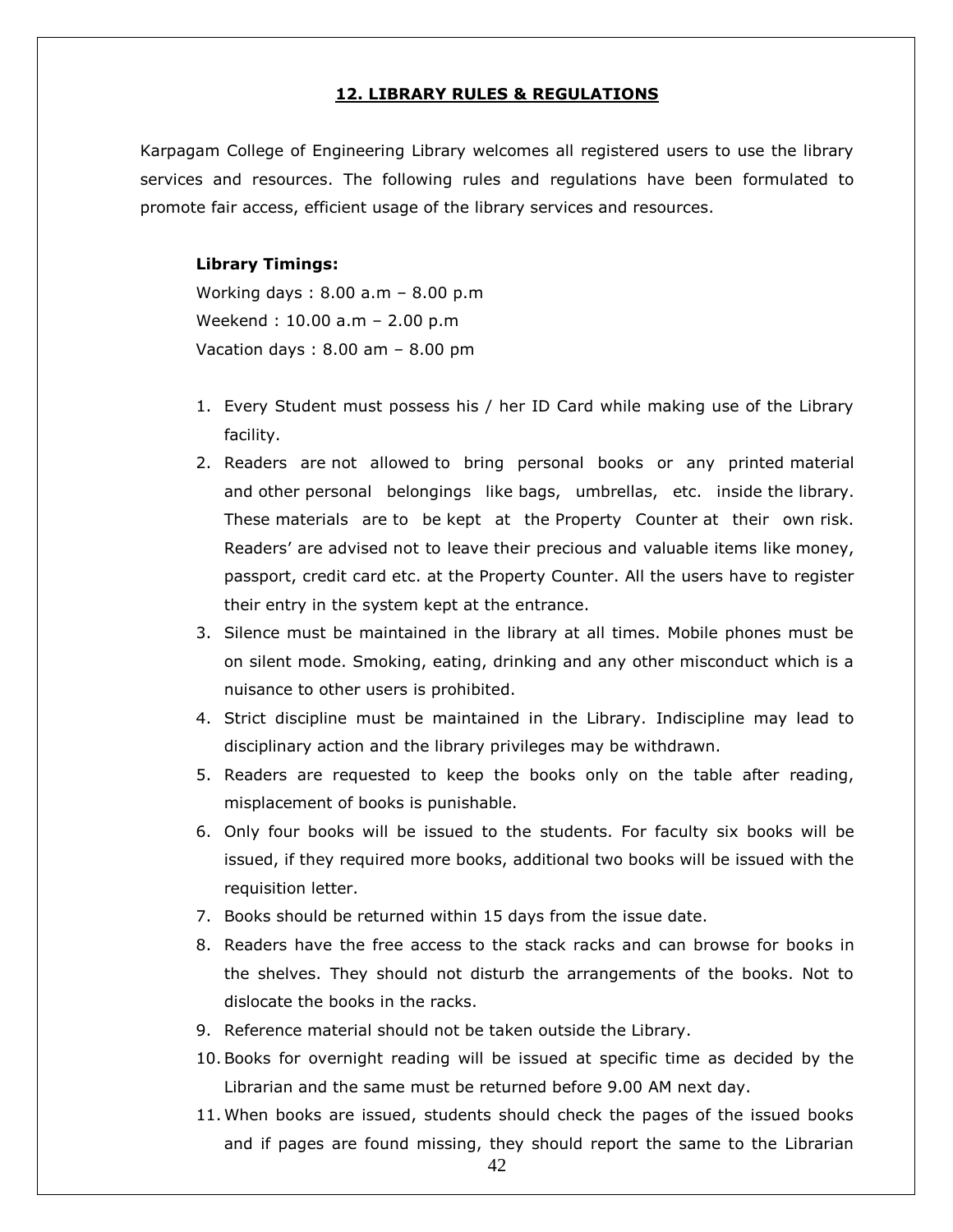before leaving the counter. On returning the books, if pages are found missing, then the last borrower of the book shall be held accountable for the missing pages and shall accordingly be fined.

- 12.Students are required to handle books and reading material very carefully. Marking library books with pencil or ink, tearing the pages or spoiling the same in any other way will be viewed very seriously. In such case, the last reader will be held responsible unless he shows the Librarian at the time of issue that the book had been previously marked or damaged. In the event of damage of any kind, the last reader will be liable to compensate for damage. Books will have to be replaced.
- 13. It is observed that some of the students do not return the Library Books on or before the due date stamped on the date slip attached in the book depriving other students. In order to prevent such students from keeping Library books with them beyond due date, the fine charged will be as follows:

First ten days after the due date: Rs. 1/- per day For second ten days after the due date: Rs. 3/- per day Beyond twenty days : Rs. 5/- per day.

- 14. In case a Reader loses a book he / she should replace the book. In case the book cannot be replaced, three times of the book cost will be paid by the borrower.
- 15. The Transfer certificate will be issued to student only after he / she has returned all the Library books and cleared all library dues.
- 16. The Library staff has the right to ask students to leave the library if they are behaving inappropriately or causing disturbance to other users.
- 17.At the end of every year, Head of the departments and faculty give the list of books required for the next semester. The list will be shortlisted by the librarian and gets the quotation from the vendors and forwarded to the Principal. After getting the approval from the management the order will be placed. Every year two or three books exhibition will be conducted in our college premises; from there also books will be selected by the faculty and purchased to the library.
- 18. At the end of the year Head of the departments and faculty give the required list of journals and magazines to the librarian. After that Librarian get the quotation from the publisher / agencies and then the list will be forwarded to the Principal. The order will be placed after the approval from the management.

These rules and regulations are subject to review by the library advisory committee from time to time.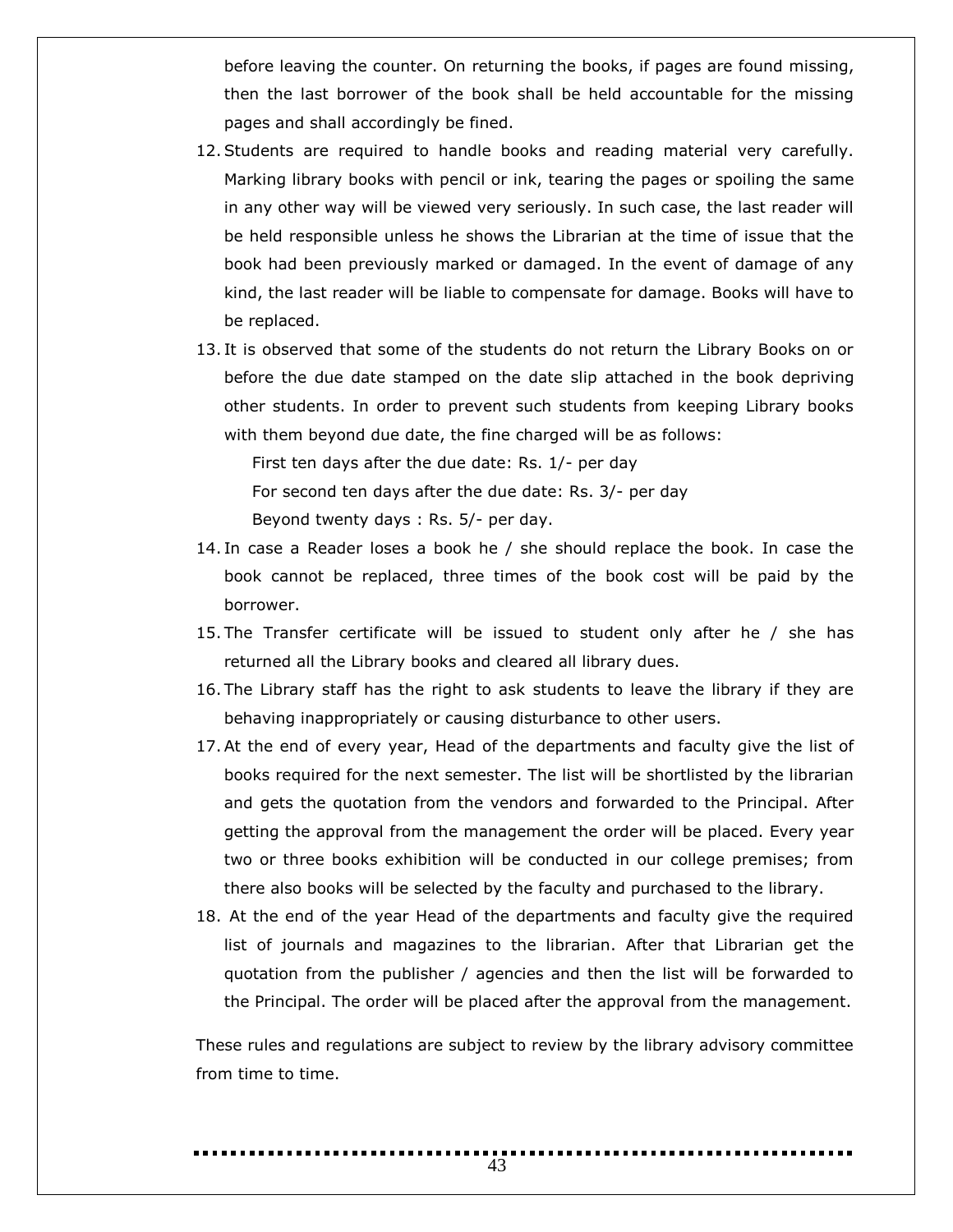### **13. GENERAL LABORATORY RULES AND PRECAUTION**

The following general rules and precautions are to be observed at all times in the laboratory. These rules are for the benefit of the experimenter as well as those around him/her.

# **13.1 ELECTRICAL SAFETY :**

1. There must be at least two (2) people in the laboratory while working on live circuits.

2. All students should wear the lab coats and shoes at all times.

3. Long hair should be tied firmly/safely. Remove all loose conductive jewelry and trinkets, including rings, which may come in contact with exposed circuits. (Do not wear long loose ties, scarves, or other loose clothing around machines.)

4. When making measurements, form the habit of using only one hand at a time. No part of a live circuit should be touched by the bare hand.

5. Keep the body, or any part of it, out of the circuit. Where interconnecting wires and cables are involved, they should be arranged so people will not trip over them.

6. Be as neat a possible. Keep the work area and workbench clear of items not used in the experiment.

7. Always check to see that the power switch is OFF before plugging into the outlet. Also, turn instrument or equipment OFF before unplugging from the outlet.

8. When unplugging a power cord, pull on the plug, not on the cable.

9. When disassembling a circuit, first remove the source of power.

10. No ungrounded electrical or electronic apparatus is to be used in the laboratory unless it is double insulated or battery operated.

11. Keep fluids, chemicals, and beat away from instruments and circuits.

12. Report any damages to equipment, hazards, and potential hazards to the laboratory instructor.

13. Do not operate any other machines not connected with your experiment

# **13.2 MECHANICAL SAFETY :**

1. When using compressed air, use only approved nozzles and never directs the air towards any person.

2. Guards on machinery must be in place during operation.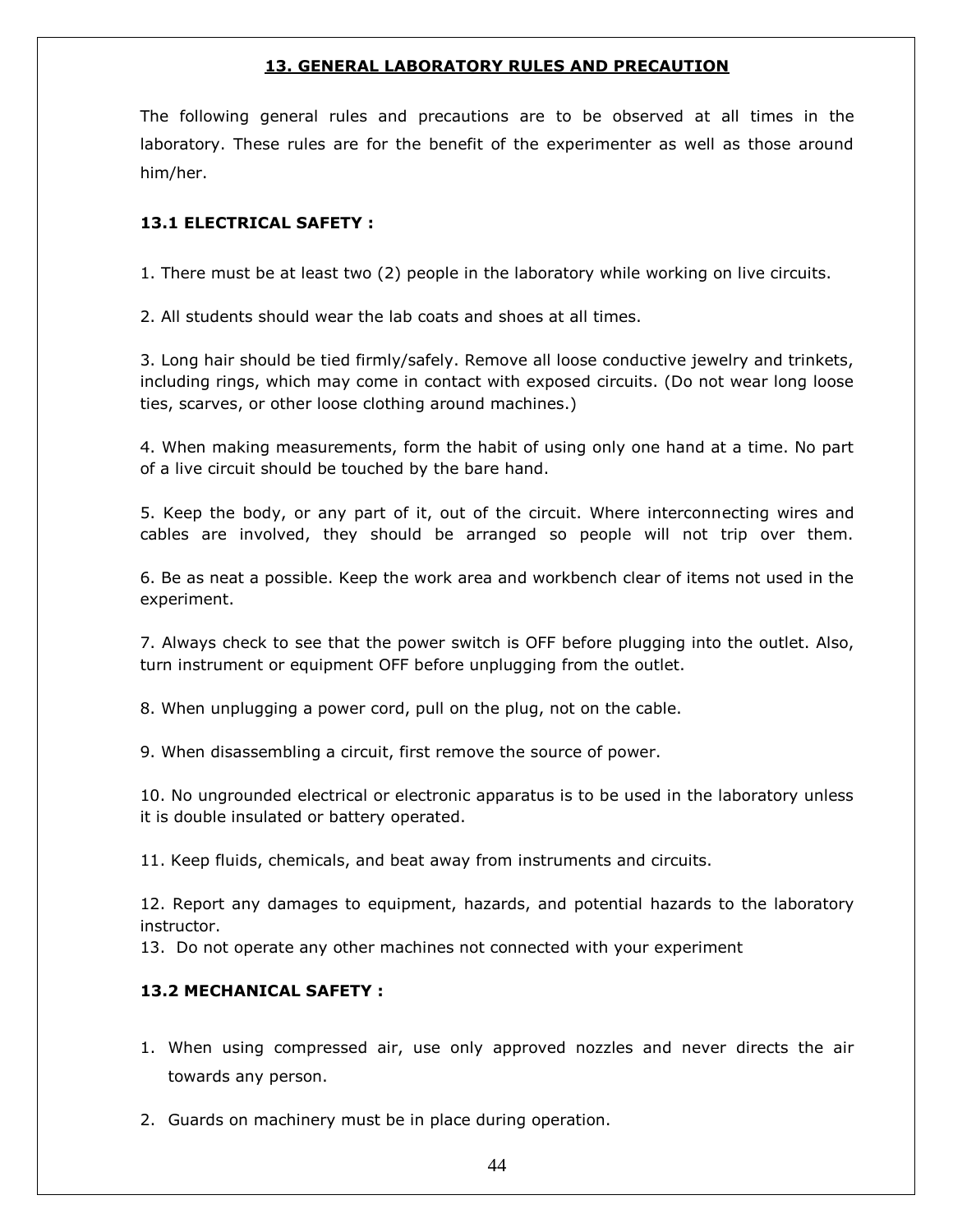3. Exercise care when working with or near hydraulically- or pneumatically-driven equipment. Sudden or unexpected motion can inflict serious injury.

# **13.3 CHEMICAL SAFETY :**

- 1. Treat every chemical as if it were hazardous.
- 2. Make sure all chemicals are clearly and currently labeled with the substance name, concentration, date, and name of the individual responsible.
- 3. Never return chemicals to reagent bottles. (Try for the correct amount and share any excess.)
- 4. Comply with fire regulations concerning storage quantities, types of approved containers and cabinets, proper labeling, etc. If uncertain about regulations, contact the building coordinator.
- 5. Use volatile and flammable compounds only in a fume hood. Procedures that produce aerosols should be performed in a hood to prevent inhalation of hazardous material.
- 6. Never allow a solvent to come in contact with your skin. Always use gloves.
- 7. Never "smell" a solvent!! Read the label on the solvent bottle to identify its contents.
- 8. Dispose of waste and broken glassware in proper containers.
- 9. Clean up spills immediately.
- 10. Do not store food in laboratories.

# **13.4 LASERS SAFETY :**

- 1. NEVER, EVER LOOK INTO ANY LASER BEAM, no matter how low power or "eye safe" you may think it is.
- 2. Always wear safety goggles if instructed by your Lab Instructor
- 3. The most common injury using lasers is an eye injury resulting from scattered laser light reflected off of mountings, sides of mirrors or from the "shiny" surface of an optical table. The best way to avoid these injuries is to always wear your goggles and NEVER LOWER YOUR HEAD TO THE LEVEL OF THE LASER BEAM! The laser beam should always be at or below chest level.
- 4. Always use "beam stops" to intercept laser beams. Never allow them to propagate into the laboratory. Never walk through a laser beam. Some laser beams of only a few watts can burn a hole through a shirt in only a few seconds.
- 5. If you suspect that you have suffered an eye injury, notify your instructor or teaching assistant IMMEDIATELY! Your ability to recover from an eye injury decreases the longer you wait for treatment.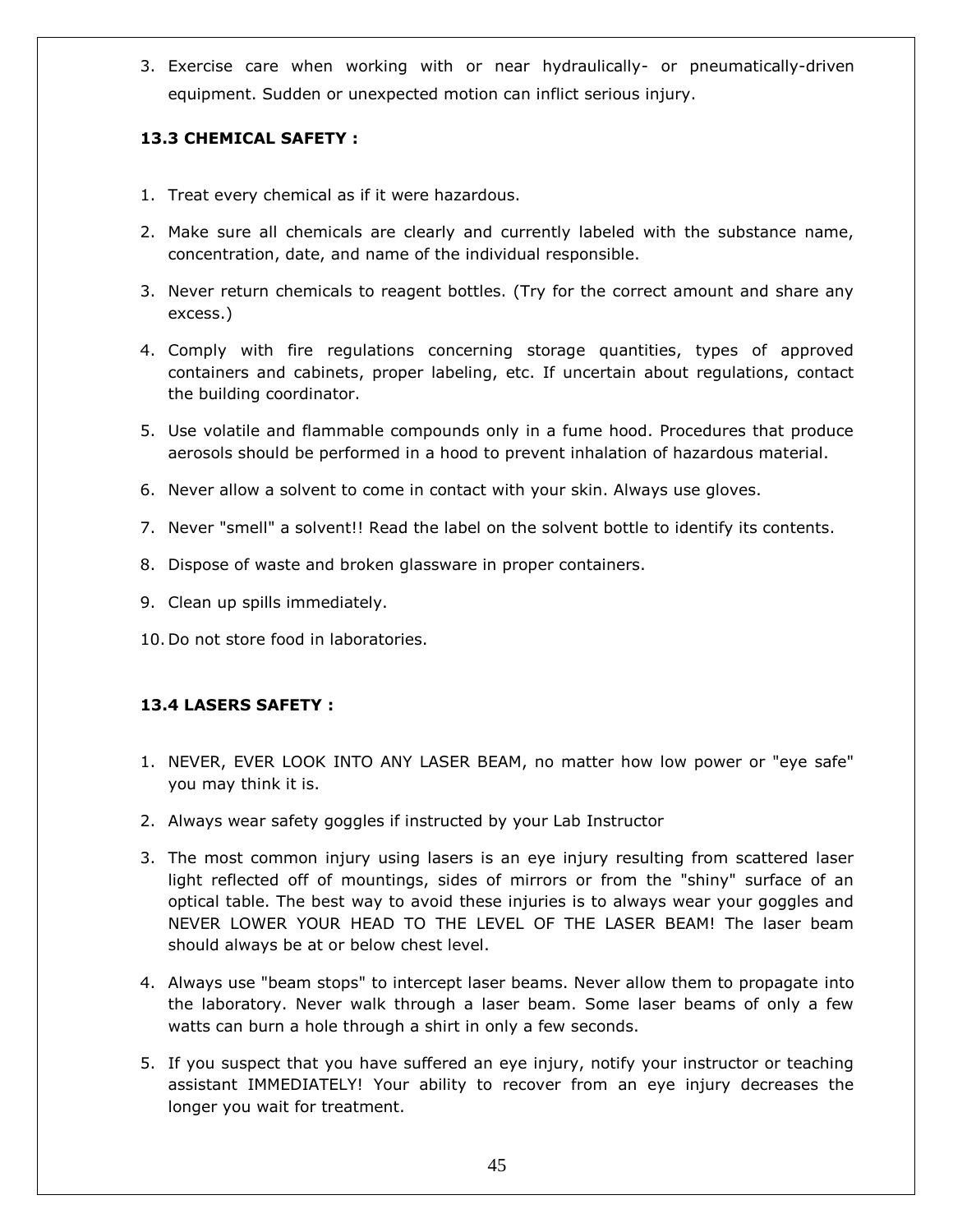### **13.5 ELECTRICAL SAFETY FOR ELECTRICIANS :**

A *safe work environment* is not always enough to control all potential electrical hazards. You must be *very cautious* and *work safely*. Safety rules help you control your and others risk of injury or death from workplace hazards.

If you are working on electrical circuits or with electrical tools and equipment, you need to use following *safety rules*:

- 1. Avoid contact with energized electrical circuits. Use rubber mats bellow the MV panels.
- 2. Treat all electrical devices as if they are live or energized. Ensure that all the electrical devices are properly earthed.
- 3. Disconnect the power source before servicing or repairing electrical equipment.
- 4. Never use metallic pencils or rulers, or wear rings or metal watchbands when working with electrical equipment.
- 5. When it is necessary to handle equipment that is plugged in, be sure hands are dry and, when possible, wear nonconductive gloves, protective clothes and shoes with insulated soles.
- 6. If it is safe to do so, work with only one hand, keeping the other hand at your side or in your pocket, away from all conductive material. This precaution reduces the likelihood of accidents that result in current passing through the chest cavity.
- 7. Minimize the use of electrical equipment in *cold rooms* or other areas where *condensation* is likely. If equipment must be used in such areas, mount the equipment on a wall or vertical panel.
- 8. If water or a chemical is spilled onto equipment, shut off power at the main switch or circuit breaker and unplug the equipment.
- 9. If an individual comes in contact with a live electrical conductor, do not touch the equipment, cord or person. Disconnect the power source from the circuit breaker or pull out the plug using a leather belt.
- 10. Do not rely on grounding to mask a defective circuit nor attempt to correct a fault by insertion of another fuse or breaker, particularly one of larger capacity.
- 11. *Drain capacitors* before working near them and keep the short circuit on the terminals during the work to prevent electrical shock.
- 12. Never touch another person's equipment or electrical control devices unless instructed to do so.
- 13. Never handle electrical equipment when hands, feet, or body are wet or perspiring, or when standing on a wet floor.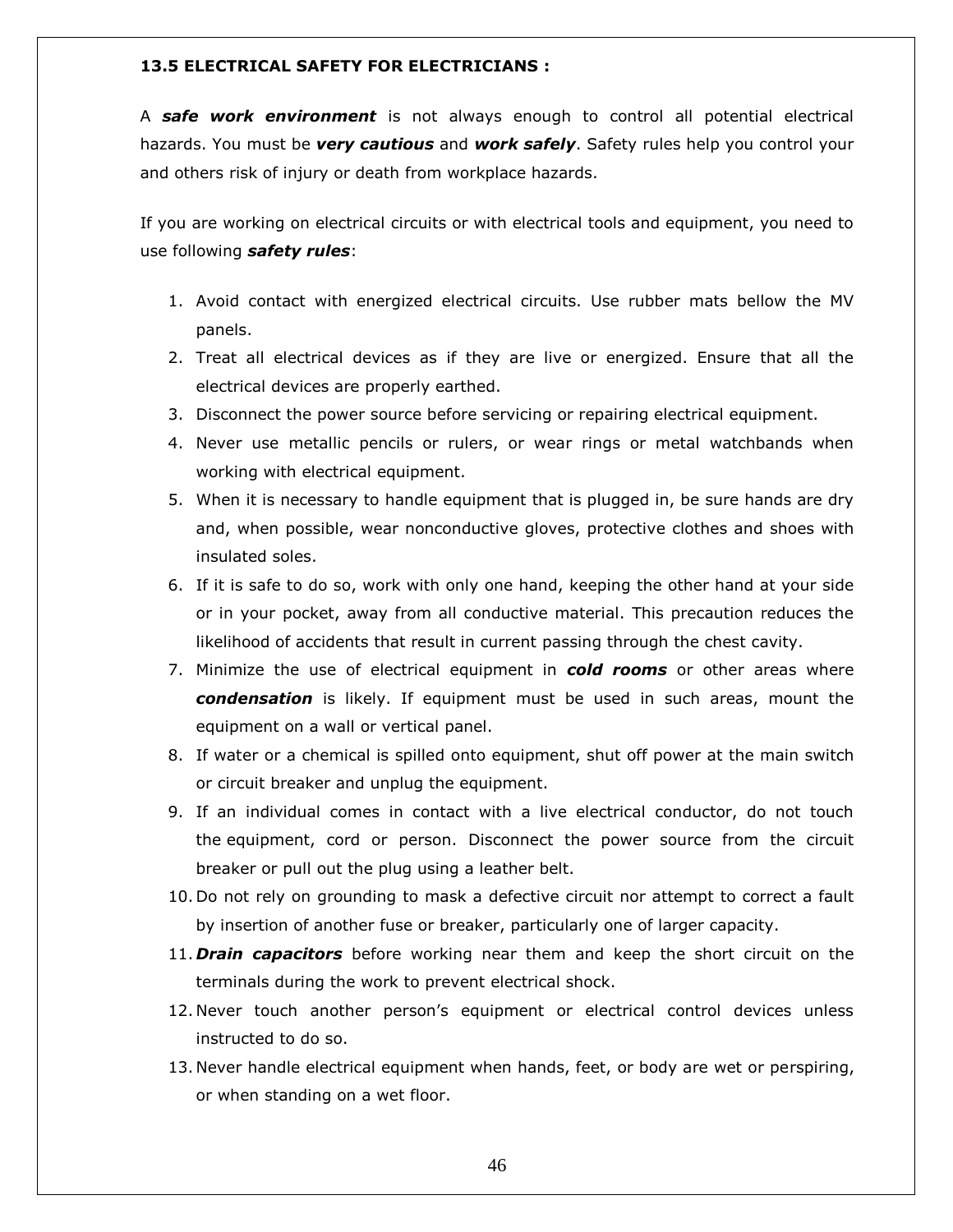- 14. When it is necessary to touch electrical equipment (*for example, when checking for overheated motors*), use the back of the hand. Thus, if accidental shock were to cause muscular contraction, you would not "*freeze*" to the conductor.
- 15. Do not store *highly flammable liquids* near electrical equipment.
- 16.Be aware that interlocks on equipment disconnect the high voltage source when a cabinet door is open but power for control circuits may remain on.
- 17. De-energize open experimental circuits and equipment to be left unattended.
- 18. Do not wear loose clothing or ties near electrical equipment.
- 19. Use the fire extinguisher when fire occurs.

### **14. GUIDELINES FOR CONDUCT OF EXAMINATIONS**

### **14.1. PREAMBLE:**

The successful conduct of Karpagam College of Engineering examinations depends greatly on the integrity, alertness and sincerity of all examination officials. These guidelines aim to set out uniform codes of conduct for each official engaged in connection with examinations held at Karpagam College of Engineering. It is, therefore, necessary that each one of these persons should follow the rules and guidelines strictly.

### **14.2. EXAM CELL:**

The Role and Formation of the exam cell committee:

- 1. The Examination cell of the college which is headed by Chief Coordinator and shall be facilitated by three sections: Examination, Record Maintenance and Administration.
- 2. The main function of this exam cell Committee is to carry out examinations, keeping the record of each and every issue related to the test and examination.
- 3. Chief Coordinator is a faculty member (Professor level) of the college and is appointed by the principal.
- 4. The Examination cell committee shall function under the guidance of the Chief Coordinator.
- 5. The Committee under the Chief Coordinator shall comprise 2 exam cell Coordinators for carrying out Continuous Internal Assessment (CIA) and End Semester examinations.
- 6. The Committee shall further comprise of 11-12 members from each department for carrying out Continuous Internal Assessment (CIA) and End Semester Examinations (ESE).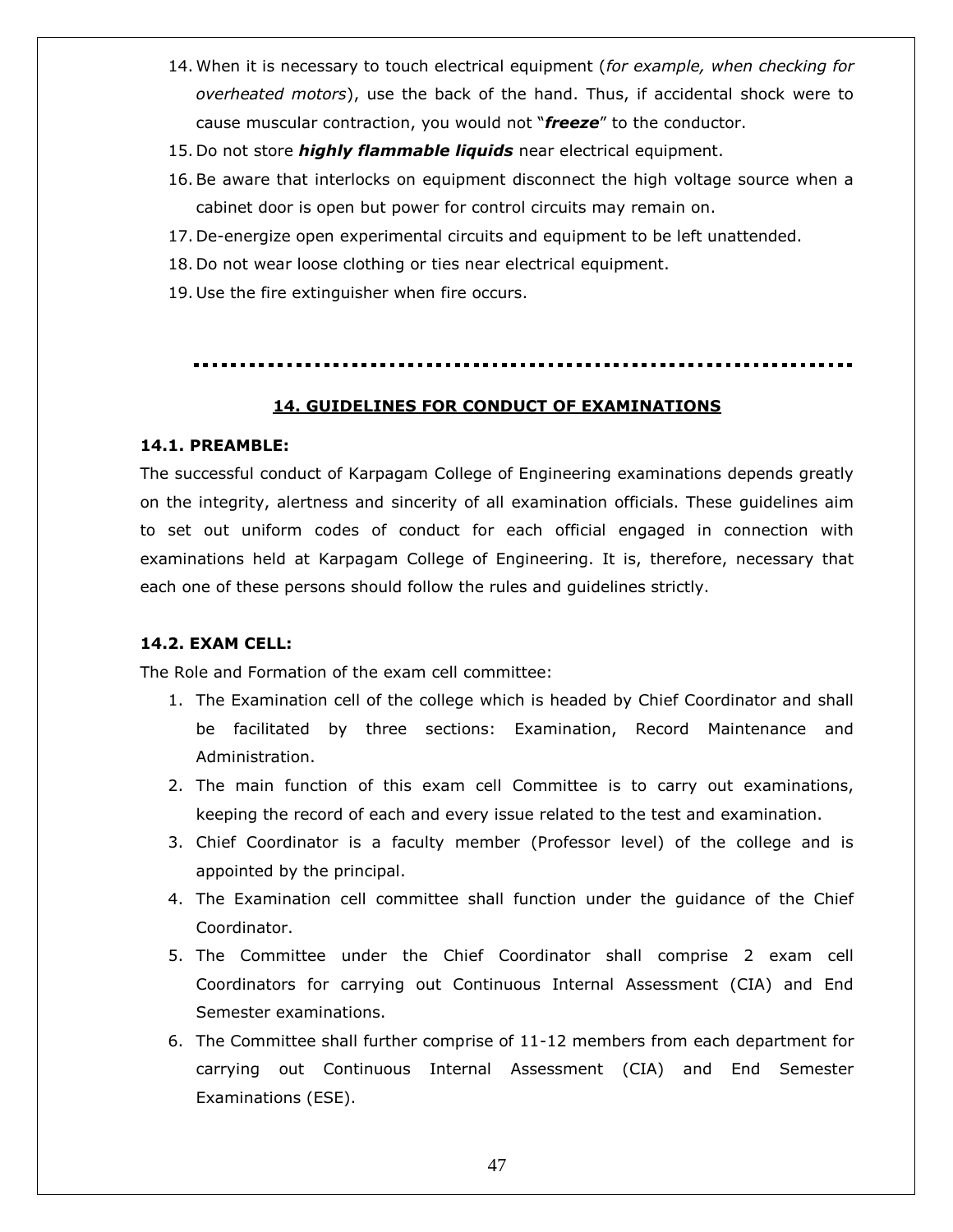7. The Committee shall meet at least twice in a semester and record minutes of the same and submit a copy to the Principal.

### **14.3 ROLE OF EXAM CELL:**

The exam cell should conduct the following :

- Continuous Internal Assessment (CIA) Three Continuous Internal Assessment (CIA) test are conducted in each semester for students of all the departments. For CIA , there will be 2 invigilators for a maximum of 60 students.
- End Semester examinations (ESE)

End semester exams are conducted with the coordination of the Controller of examination office in the Month of May/June and November/ December every year for students of all the departments. For End semester examination there will be one invigilator for a maximum of 25 students.

# **14.4. EXAMINATION OFFICERS AND THEIR DUTIES FOR CONTINUOUS INTERNAL ASSESSMENT (CIA)**

Any duty related to Continuous Internal Assessment (CIA) test is binding for Teachers / other Academic staff / Officers / Non-teaching staff.

### **14.4.1. Functions of the Custodian of Confidential papers:**

The Head of the Department shall be the custodian of confidential papers relating to Continuous Internal Assessment (CIA) test. The custodian shall keep the confidential papers in his or her safe custody. The custodian shall hand over question papers on relevant subjects(s) two days prior to the test to the Chief Coordinator.

### **14.4.2. Functions of the Chief Coordinator:**

The Chief Coordinator of the exam cell shall make all preparatory arrangements for holding tests, including seating arrangements for candidates. He will have to take all necessary measures for the smooth conduct and fairness of test. Shall have administrative control over the members working under him/her. The Coordinator will keep the question papers in safe custody and will print the papers the day before the commencement of the respective test. In the absence of the Chief Coordinator, the Exam cell coordinators shall perform the functions of the Chief Coordinator with intimation to the principal.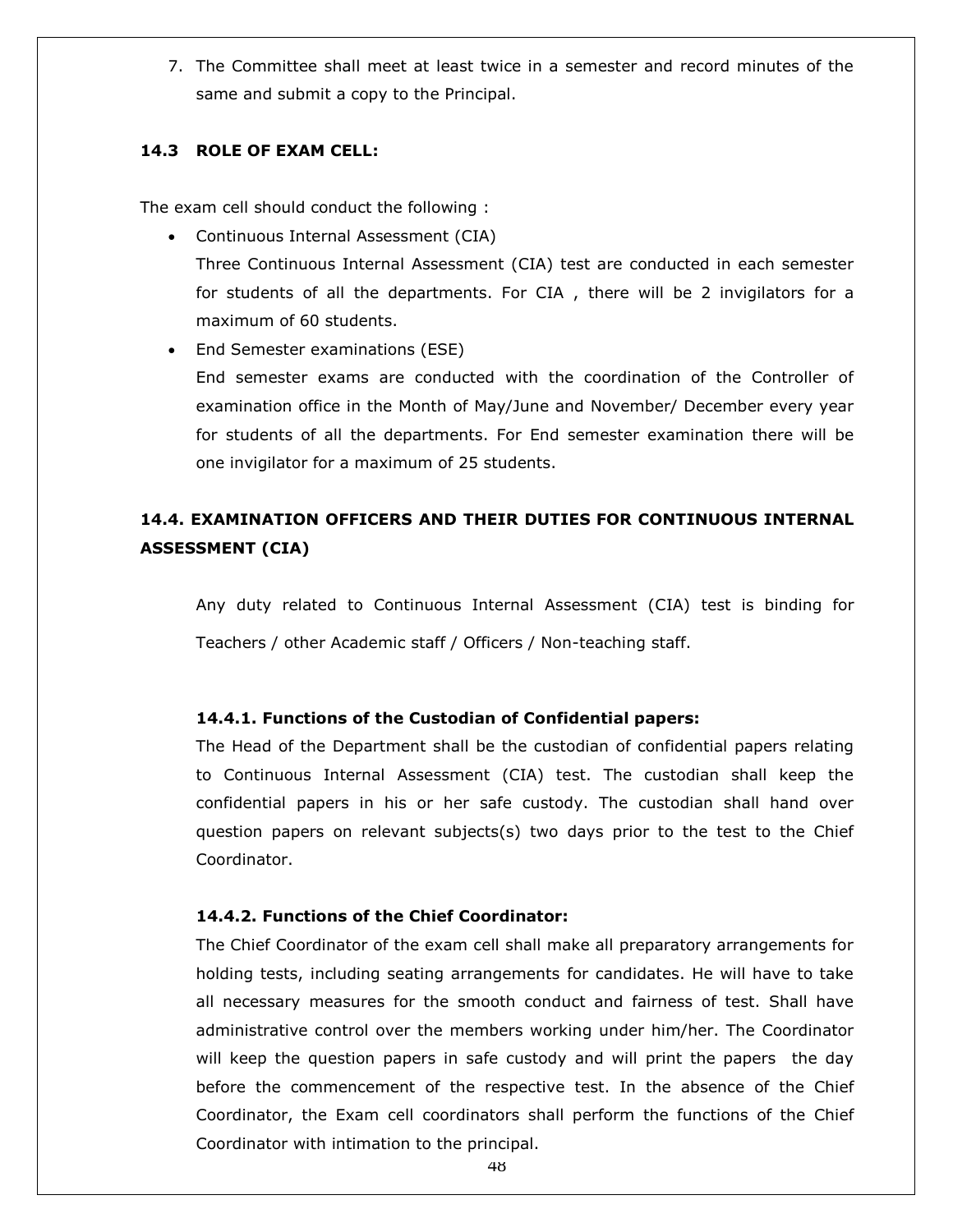#### **14.4.3. Schedule of CIA:**

The schedule of CIA is done in accordance to the academic calendar released by the academic affairs. The detailed programme schedule is displayed in a conspicuous place at the notice boards including the examination cell notice board two weeks before the commencement of the test and it will remain there till the completion of the test.

#### **14.4.4. Cheif Superintendent:**

Senior Professors and Head of the Department preferably after discussing with the principal shall be appointed as Chief Superintendent for each session to monitor the conduction of the test.

### **14.4.5. Invigilator:**

The Academic staff members of the Department shall perform as invigilators in different halls/rooms during the specified tests. The Duty Roster of the invigilators must be maintained by Chief Coordinator. The same along with day-wise signatures of the invigilators is maintained in the exam cell.

### **14.4.5.1 Duties of the Invigilators:**

(a)The sanctity of the examination depends greatly on the conduct of an invigilator. Any laxity on the part of an invigilator is likely to result in undesirable consequences affecting the reputation of the college.

(b)An invigilator is expected to be alert at every moment beginning from the entry of the candidates till such time that all answer scripts are collected from them.

(c)An invigilator is under the control of the Chief Superintendent during the period they are on duty and s/he should not leave the Examination Centre without the permission of the Chief Superintendent

(d)An invigilator should report at the exam cell at least half-an-hour before the time fixed for commencement of the test.

(e)It shall be the duty of the invigilators to guard against all kinds of malpractice or misconduct on the part of any candidate at the Hall. S/he will report such malpractice or misconduct to the Chief Superintendent and render such assistance to the Chief Superintendent / Chief Coordinator, as required, in regard to the conduct of the test.

49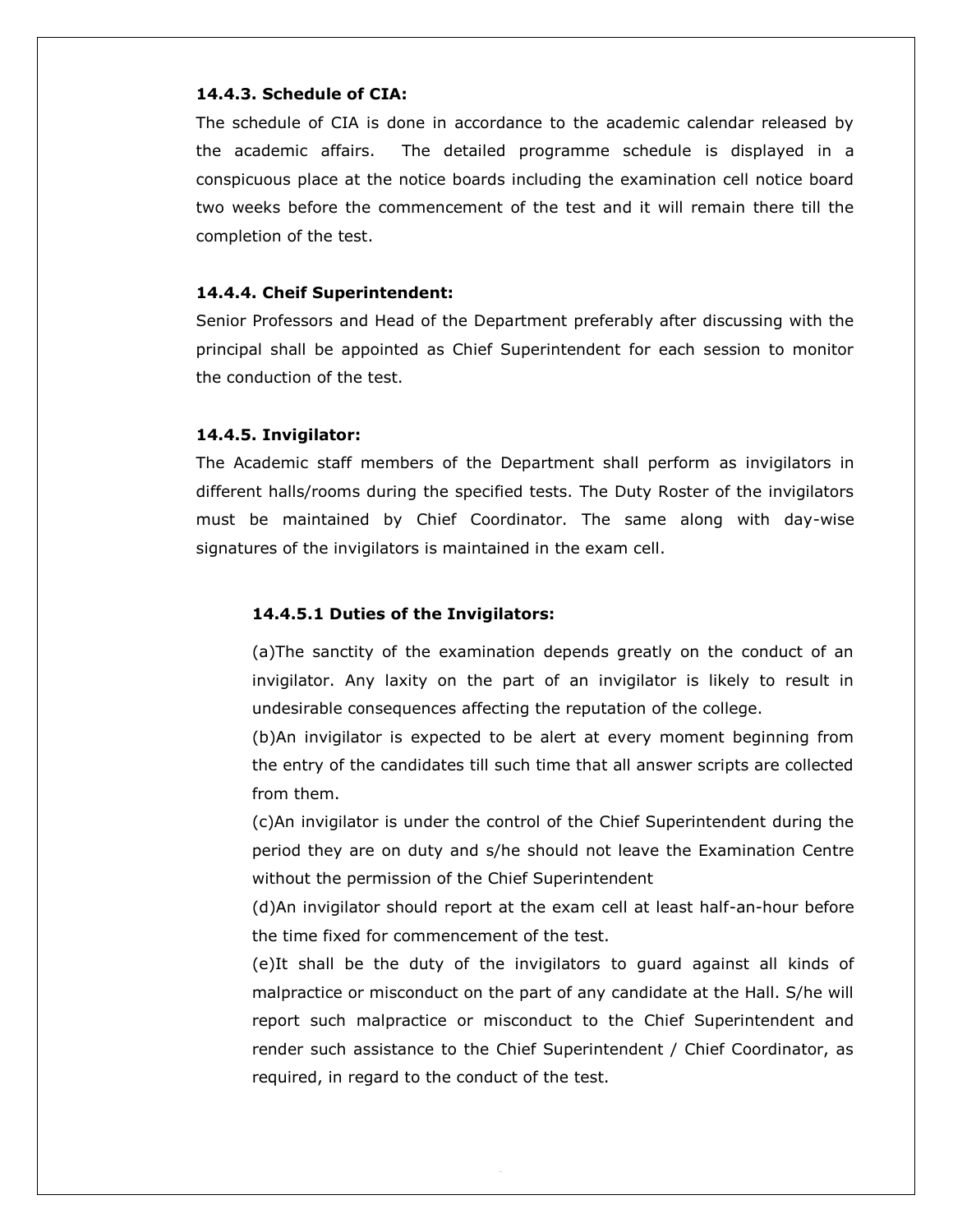#### **14.4.5.2 Responsibilities of the Invigilators:**

(i)To distribute amongst the examinees Answer-books and Question papers.

(ii)To make announcements asking the examinees to –

(a)Produce the ID card

(b)Leave books, notes, copying material, wireless communication set, Mobile phone and / or paper at specified place outside the Test Hall.

(c))Announce that students should write Roll No. on the question paper and nothing else.

(e)Use only non-programmable calculator.

(f)Write Subject, Paper and Registration Number, Semester & Year in the allotted spaces in the answer script.

(iii)To take attendance of examinees and sign on the answer books at the appropriate place within half an hour of starting of test.

(iv)To collect answer scripts from the examinees as soon as the test is over and to hand over the same to the Chief Superintendent in sequential order of roll after duly counting and tallying these with students" attendance sheet.

(v)To ensure that the examinees occupy their allotted seats in the room.

(vi)To check the ID card

(vii)To issue supplementary / continuation sheets to an examinee.

(ix)To return surplus papers sheets to the Chief Superintendent immediately after the examination.

(x)Not to allow any examinee who reports after 15 minutes of commencement of the test to sit for the test.

(xi)No examinee shall in any case be allowed to leave the test hall before expiry of the entire duration of the conduct of the test.

### **14.5. ATTENDANCE AND SIGNATURE ROLLS:**

The Registration number and signature of the all students appearing in the examination shall be recorded in the daily Attendance Roll is duly countersigned by the invigilator. The consolidated list of absentees is sent to the principal and heads of the department once test is over. Sufficient care should be taken in preparing this statement.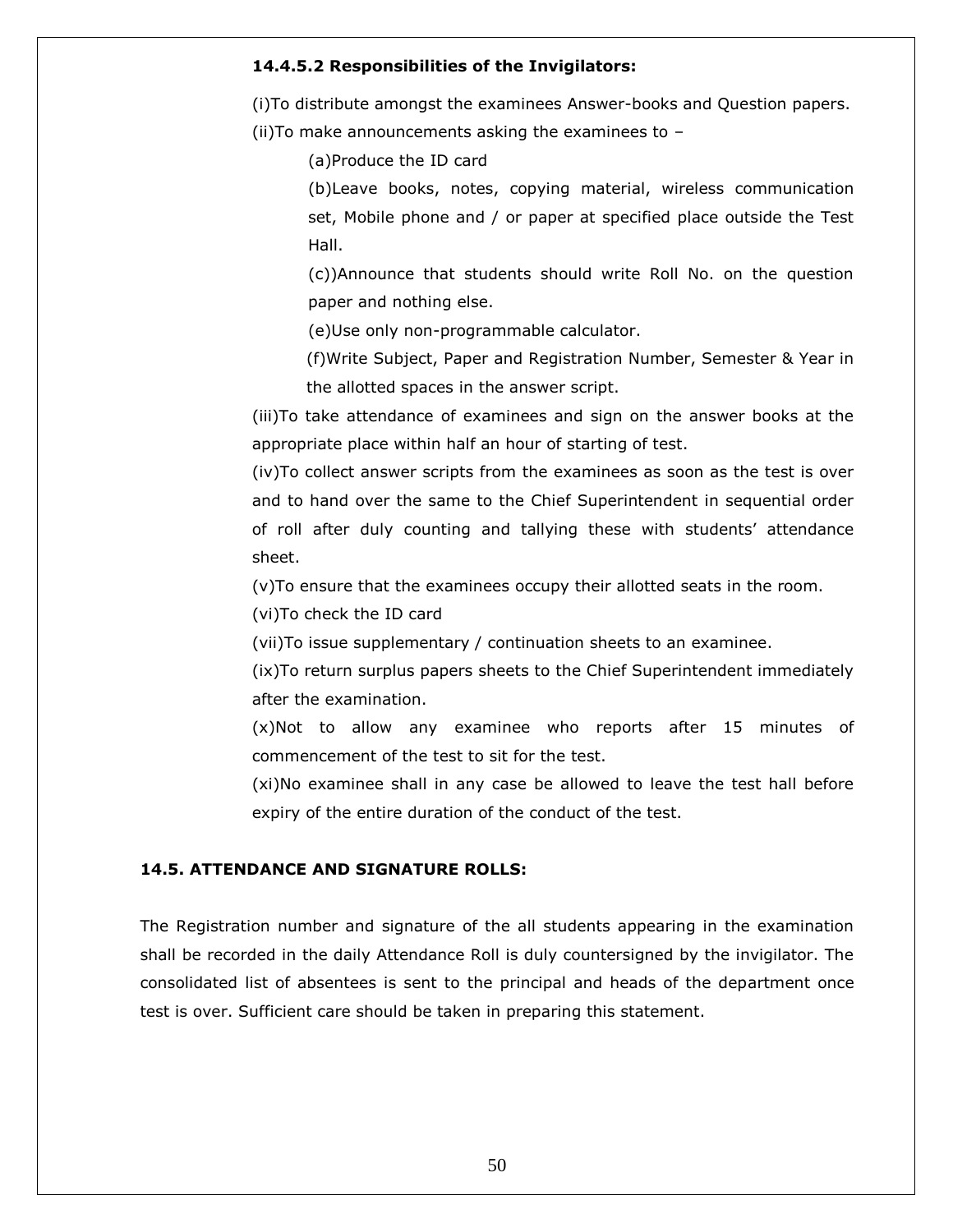### **14.6. MISCONDUCT / MALPRACTICE:**

### **14.6.1. Preamble:**

A report against a student can be recorded by the invigilator and Chief Superintendent and sent to the Head of the Department stating malpractice (constituting misconduct) if

(i) She / he is found to be in possession inside the test hall of any book, or page of any book, or scribbling, or written note, or typed sheet, that may have a bearing on the subject in which s/he is appearing, irrespective of whether such book, or page of any book, or scribbling, or written note, or typed sheet is used or not, or

(ii) She / he writes answer on another candidate"s answer script or helps him/her in any other manner in writing answer on his/her own answer-script or helps him/her in any other manner in writing answer or tries to obtain from, or to render to, any other candidate or any other person inside or outside the test hall, any help in any manner, or

(iii) She / he leaves the test hall without submitting answer-script, or

(iv) She / he leaves the test hall before one hour, taking with him answer-script, or carries

(v) She / he allows somebody else to write answers on his/her behalf during test, or

(v) She / he leaves the test hall without recording his/her attendance on the attendance roll, or

(vi) She / he is found to be in possession of any question paper or any other paper containing relevant answer or answers written on it, or

(vii) She / he indulges in any kind of misbehavior, or intimidates or attempts to assault, or intimidates an invigilator or any other person connected with the conduct of the test either inside or outside the examination hall, or damages, or attempts to damage, articles or furniture, equipment, stationery or any other property or the venue or creates disturbances in the venue or refuses to comply with the instruction of the Invigilator regarding seating arrangements in the examination hall, or

(viii) Any page(s) of the written answer-script(s) of a candidate is/are found to have been replaced/torn/mutilated or found to contain handwriting different from that of the candidate.

# **14.6.2.Steps to be followed for a student who is detected while indulging in malpractice:**

(a)The answer script, together with supporting material used in the act of malpractice, if any, is to be seized by the invigilator / Chief Superintendent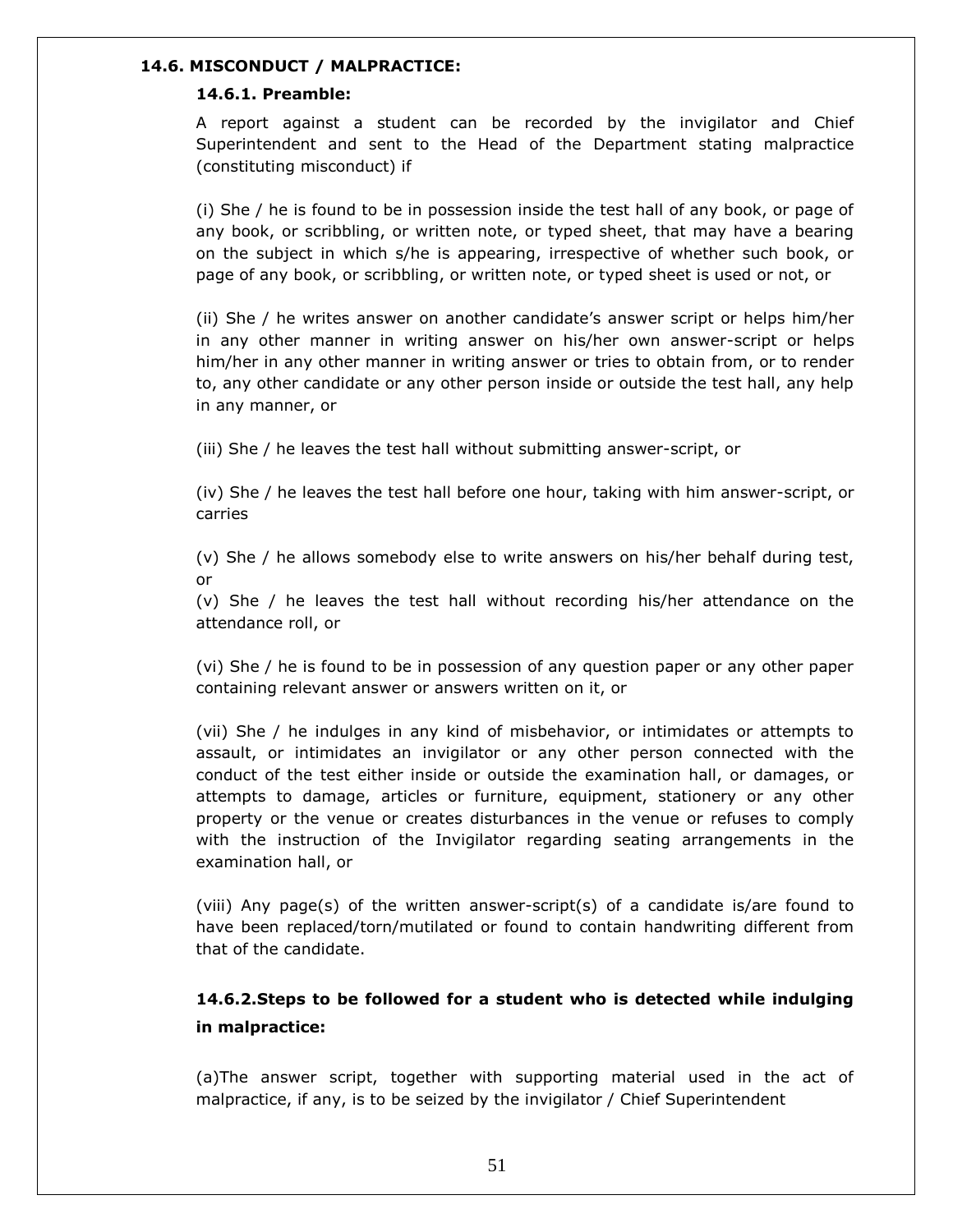(b)The student should be asked to sign the same before the invigilator or Chief Superintendent concerned. No verbal argument etc. shall be entered into.

(c)A fresh answer script is to be issued to the student after writing on the first inside page the time of issuance of the said answer script by the invigilator. The student shall be allowed to continue with the examination.

(d)The first and second answer scripts, along with the unfair practice report duly signed by invigilator & Chief Superintendent and the offending materials seized (if any), conveyed to the Head of the Department and Principal.

### **14.6.3. Enquiry for student who is detected while indulging in malpractice:**

The answer scripts along with the unfair practice report duly signed by invigilator & Chief Superintendent and the offending materials seized is sent to the Head of the concerned Students department.

They shall inform the student concerned regarding the charges against him/her and ask him/her to appear before them. If the Head of the Department found the charges referred to in the above paragraph have been proved, he may recommend cancellation of the test of the candidate concerned.

# **14.7.EXAMINATION OFFICERS AND THEIR DUTIES FOR END SEMESTER EXAMINATIONS:**

Any duty related to examinations is binding for Teachers/other Academic staff /Officers/Non-teaching staff.

### **14.7.1.Functions of the Custodian of Confidential papers :**

The controller of Examination shall be the custodian of confidential papers relating to End semester examinations. The custodian shall hand over question papers on relevant subjects(s) on each day of the examination to the Chief Superintendent half an hour before the commencement of the respective examinations.

### **14.7.2. Functions of the Chief Coordinator:**

The Chief Coordinator of the exam cell shall make all preparatory arrangements for holding examination, including seating arrangements for candidates. He will have to take all necessary measures for the smooth conduct and fairness of examination.

### **14.7.3. Functions of the Chief Superintendent:**

Head of the Department shall be the Chief Superintendent of the concerned centre in the specified examination. He shall conduct the examinations under the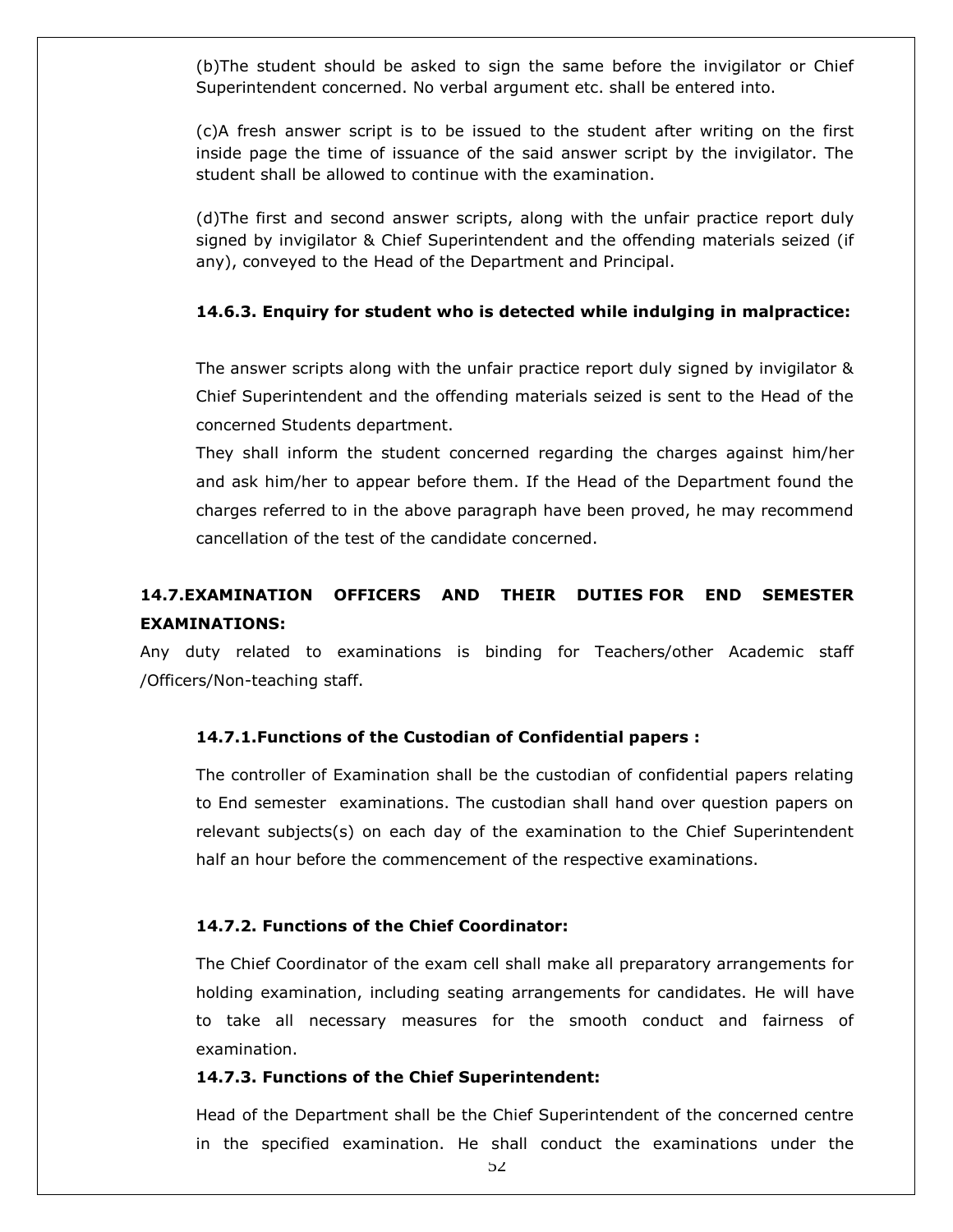instructions given by the Controller of Examinations. S/he will have to take all necessary measures for the smooth conduct and fairness of examinations at a centre.

### **14.7.4. Programme of Examination:**

The Examination Programme, fixed by the Controller of Examinations, should be displayed in a conspicuous place at the examination cell notice board before the commencement of the examination and it should remain there till the completion of the examinations.

### **14.7.5. Invigilator:**

The teachers/Academic staff members of the Department, shall perform as invigilators in different halls/rooms in the specified examination. The Duty Roster of the invigilators must be maintained by the Head of the Department and chief coordinator. The same along with day-wise signatures of the invigilators must be sent to the Controller of Examinations.

### **14.7.5.1 Duties of the Invigilators:**

(a) The sanctity of the examination depends greatly on the conduct of an invigilator. Any laxity on the part of an invigilator is likely to result in undesirable consequences affecting the reputation of the University.

(b) An invigilator is expected to be alert at every moment beginning from the entry of the candidates till such time that all answer scripts are collected from them.

(c) An invigilator is under the control of the Chief Superintendent during the period they are on duty and s/he should not leave the Examination Centre without the permission of the Chief Superintendent.

(d) An invigilator should report at the centre at least half-an-hour before the time fixed for commencement of the examination.

(e) An invigilator may be required to act as witness when desired by the Chief Superintendent for opening of the question paper packets and sealing of the packets of answer scripts.

(f) It shall be the duty of the invigilators to guard against all kinds of malpractice or misconduct on the part of any candidate at the Hall/Centre. S/he will report such malpractice or misconduct to the Chief Superintendent and render such assistance to the Chief Superintendent, as required, in regard to the conduct of the examination.

(g) She / he should report at the centre at least half-an-hour before the time fixed for commencement of the examination. S/he may be required to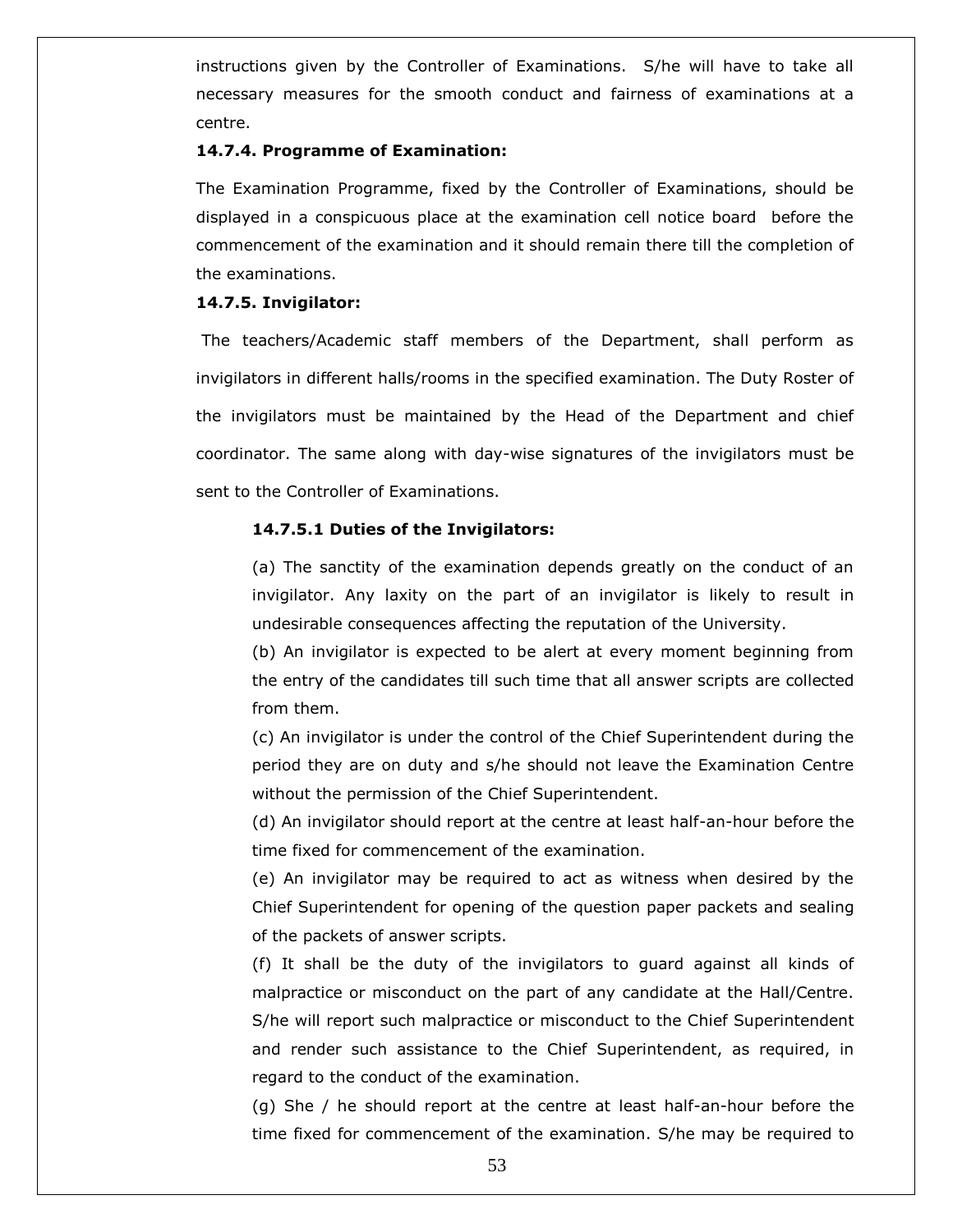act as witness when desired by the Chief Superintendent for opening of the Question Paper packets and sealing of the packets of an answer scripts.

### **14.7.5.2 Responsibilities of the Invigilators:**

(i)To distribute amongst the examinees Answer-books and Question papers. (ii)To make announcements asking the examinees to –

(a) Produce the Hall Ticket and ID card

(b) Leave books, notes, copying material, wireless communication set, Mobile phone and / or paper at specified place outside the Examination Hall.

(c) Sign on the attendance-sheet for students.

(d) Announce that students should write Roll No. on the question paper and nothing else.

(e) Use only non-programmable calculator.

(f) Write Subject, Paper, Roll Number and Registration Number, Semester & Year in the allotted spaces in the answer script.

(iii) To take attendance of examinees and sign on the answer books at the appropriate place within half an hour of starting of examination.

(iv) To collect answer scripts from the examinees as soon as the examination is over and to hand over the same to the Chief Superintendent in sequential order of roll after duly counting and tallying these with students" attendance sheet.

(v) To ensure that the examinees occupy their allotted seats in the room.

(vi) To check the Hall ticket and ID card

(vii) To prepare the absentee statement in respect of the room under his/her charge and submit the same within one hour of start of examination.

(viii) To issue supplementary / continuation sheets to an examinee, only after verifying that the answer script has been fully utilized, after entering the number of sheets issued on the cover of the script with his/her initials, at the appropriate space provided for the purpose.

(ix) To return surplus copies of loose sheets to the Chief Superintendent immediately after the examination.

(x) Not to allow any examinee who reports after 30 minutes of commencement of the examination to sit for the examination.

(xi) No examinee shall in any case be allowed to leave the examination hall before expiry of an forty-five Minutes from the commencement of the examination.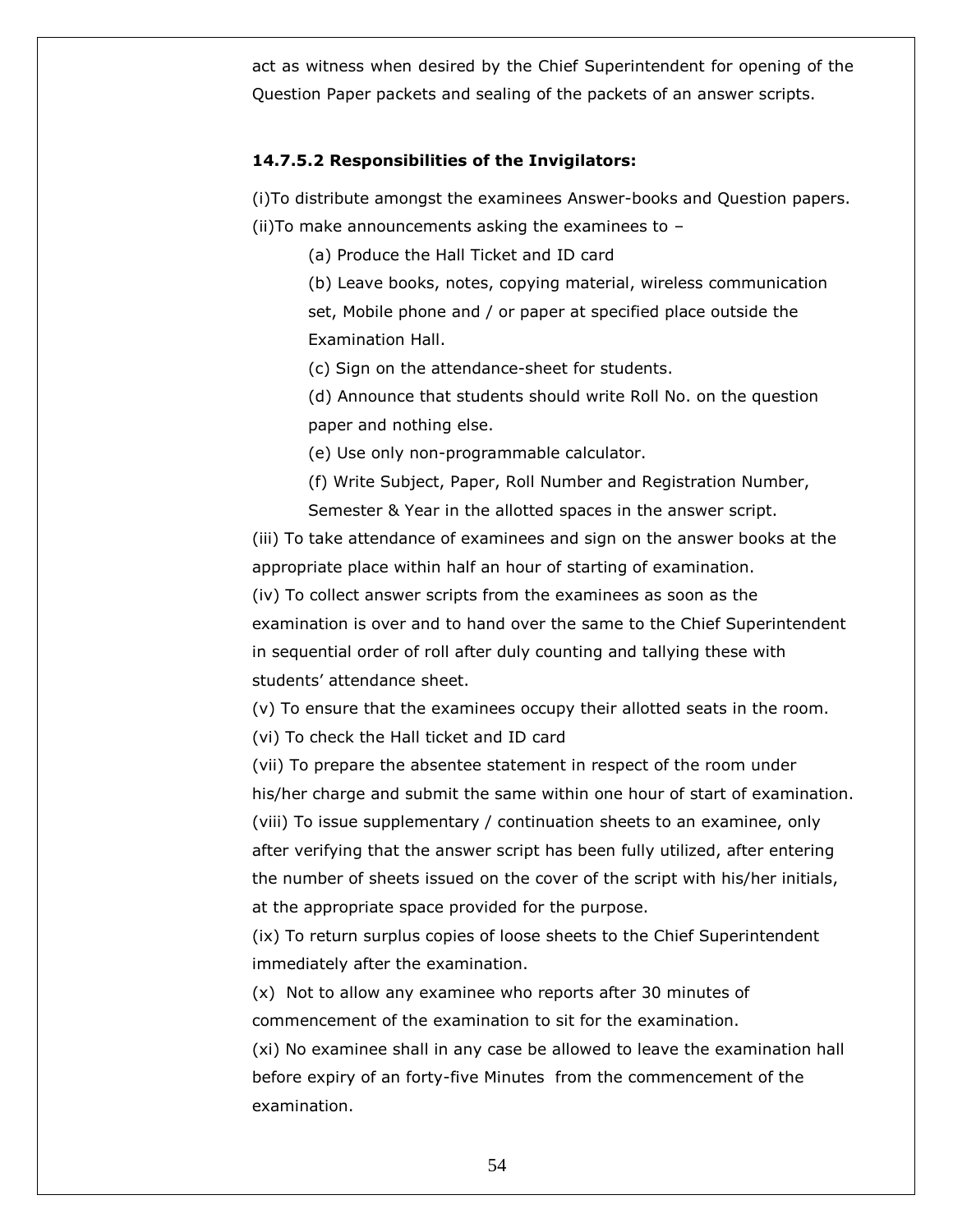(xii)The invigilator shall sign each answer script at the assigned box as evidence of verification of candidature of the student. S/he shall also indicate (at the assigned space) the number of supplementary sheets used by the examinee in each case.

### **14.8. ATTENDANCE AND SIGNATURE ROLLS :**

The Registration number and signature of the all students appearing in the examination shall be recorded in the daily Attendance Roll, supplied by the Controller of Examinations. This statement duly countersigned by the invigilator and the Chief Superintendent should be forwarded to the Controller of Examinations as soon as the examination is over. Sufficient care should be taken in preparing this statement.

### **14.9. MISCONDUCT / MALPRACTICE :**

### **14.9.1. Preamble:**

A report against a student can be recorded by the invigilator and Chief Superintendent and sent to the Controller of Examinations stating malpractice (constituting misconduct)

If (i) She /he is found to be in possession inside the examination hall of any book, or page of any book, or scribbling, or written note, or typed sheet, that may have a bearing on the subject in which s/he is appearing, irrespective of whether such book, or page of any book, or scribbling, or written note, or typed sheet is used or not, or

(ii) She / he writes answer on another candidate"s answer script or helps him/her in any other manner in writing answer on his/her own answer-script or helps him/her in any other manner in writing answer or tries to obtain from, or to render to, any other candidate or any other person inside or outside the examination hall, any help in any manner, or

(iii) She /he leaves the examination hall without submitting answer-script, or

(iv) She /he leaves the examination hall before one hour, taking with him answerscript, or carries from the examination hall the question paper during the hours of examination without submitting the answer script or gets possession of question papers outside the examination hall during the hours of examination or is not found in possession of complete question paper after its distribution in the examination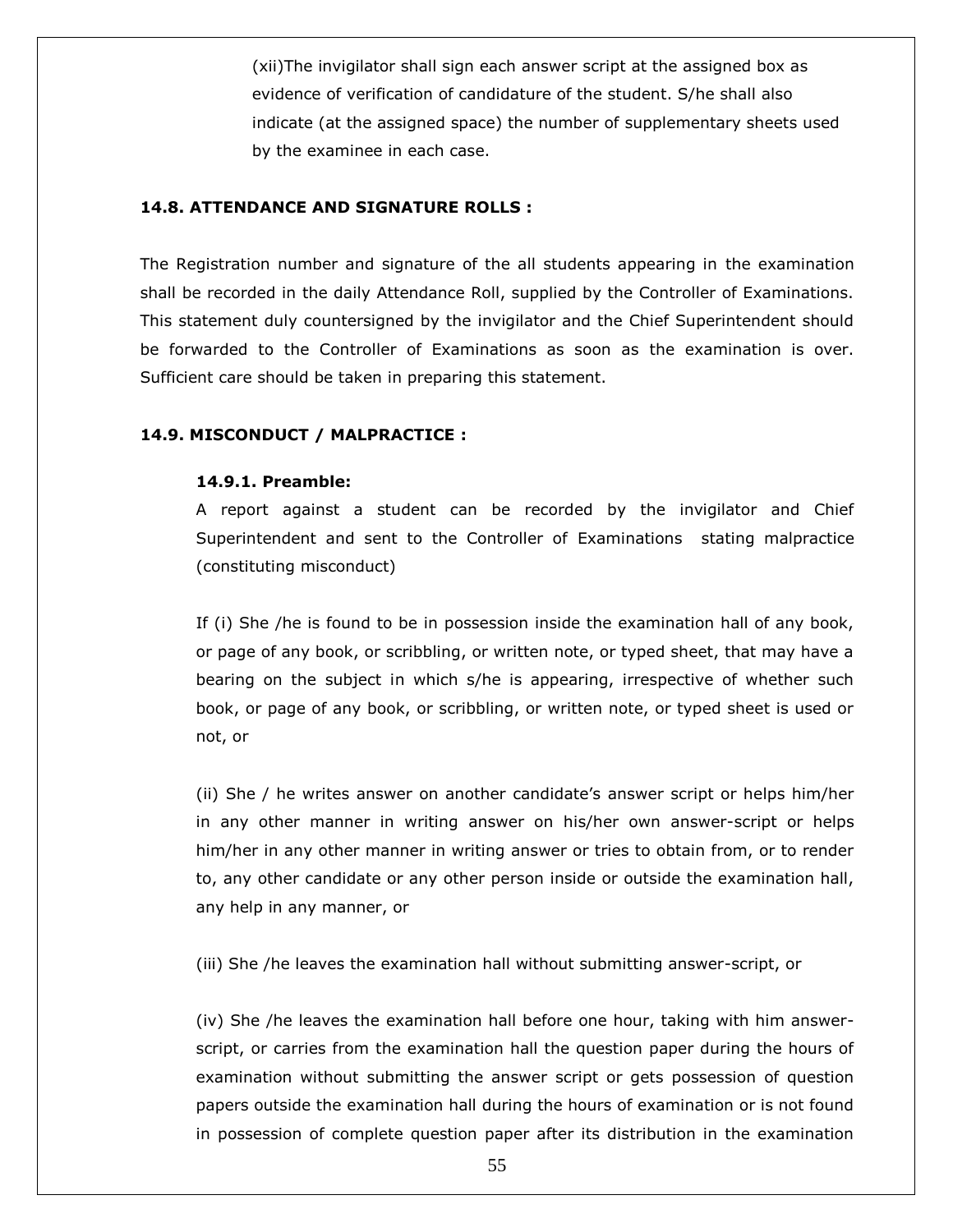hall or passes or tries to pass the question paper out of the examination hall or leaves the examination hall taking with him/her answer paper or loose sheet, or

(v) She /he allows somebody else to write answers on his/her behalf during examination, or

(vi) She /he leaves the examination hall without recording his/her attendance on the attendance roll, or

(vii) She /he encloses currency note(s) with an answer-script or offers illegal gratification or inducements to the Invigilator(s) or other persons connected with the examination or, in anyway, tries to take illegal or unfair advantages, or (viii)S/he distorts his/her name, roll number or registration number in his/her answer-script, or

(ix) She /he is found to be in possession of any question paper or any other paper containing relevant answer or answers written on it, or

(x) She /he indulges in any kind of misbehavior, or intimidates or attempts to assault, or intimidates an invigilator or any other person connected with the conduct of the examination either inside or outside the examination hall, or damages, or attempts to damage, articles or furniture, equipment, stationery or any other property or the venue or creates disturbances in the venue or refuses to comply with the instruction of the Invigilator regarding seating arrangements in the examination hall, or

(xi) Any page(s) of the written answer-script(s) of a candidate is/are found to have been replaced/torn/mutilated or found to contain handwriting different from that of the candidate, or

(xii) She /he attempts to violate any other provisions of these regulations, or (xiii) If She /he discloses his/her identity in any manner other than that provided in the answer-scripts.

# **14.9.2. Steps to be followed for a student who is detected while indulging in malpractice:**

(a) The answer script, together with supporting material used in the act of malpractice, if any, is to be seized by the invigilator / Chief Superintendent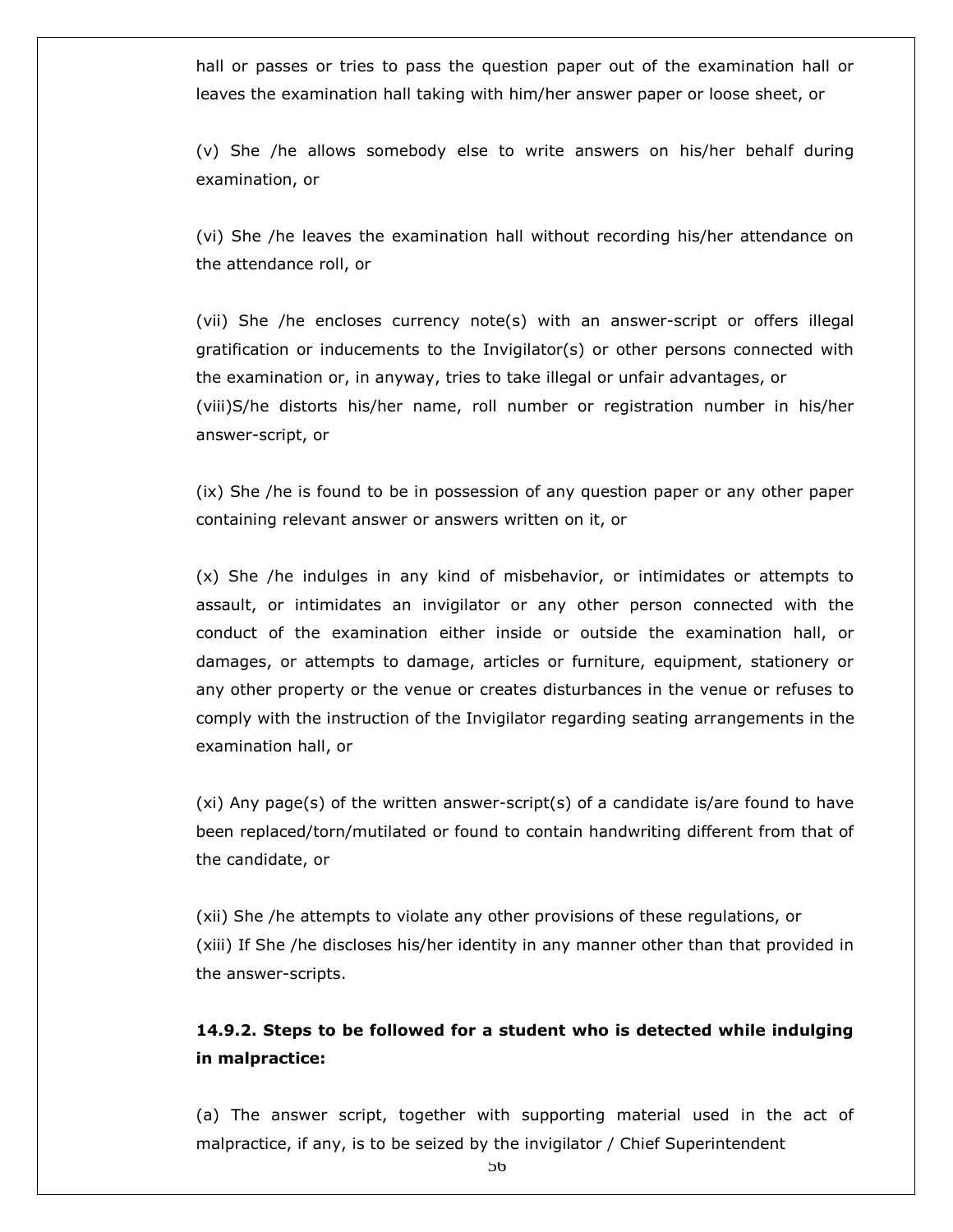(b) The student should be asked to sign the same before the invigilator or Chief Superintendent concerned. No verbal argument etc. shall be entered into.

(c) A fresh answer script is to be issued to the student after writing on the first inside page the time of issuance of the said answer script by the invigilator. The student shall be allowed to continue with the examination.

(d) The first and second answer scripts, along with the unfair practice report duly signed by invigilator & Chief Superintendent and the offending materials seized (if any) in the centre, be packed in a sealed envelope and sent to the Controller of Examinations separately.

### **15. KCE RESEARCH, CONSULTANCY AND EXTENSION**

# **15.1 RULES AND POLICY STATEMENT:**

Teaching, research and consultancy services are the core competencies of the college

- 1) The faculty members are encouraged to undertake research and consultancy services.
- 2) Collaborative research and consultancy services are encouraged in the College with the participation of industries. It is encouraged to set up research centre and laboratories in the college.
- 3) As part of the academic requirements, students are encouraged to carry out research projects under the supervision of the faculty members.
- 4) College encourage the faculty members for the publication through journals, monographs, seminars, conferences and participation in workshops by giving them necessary facilities.
- 5) To encourage students from lower income group access to higher education, extension services and continuing education are provided by the college.
- 6) All the department heads are encouraged to get approval as recognized research centre from Anna University.
- 7) Faculty member will be considered as the approved supervisor based on the acceptance letter received from the Anna University.
- 8) To carry out the full time Ph.D under the supervisor, the scholar has to get the approval letter from the Anna University and permission from the College.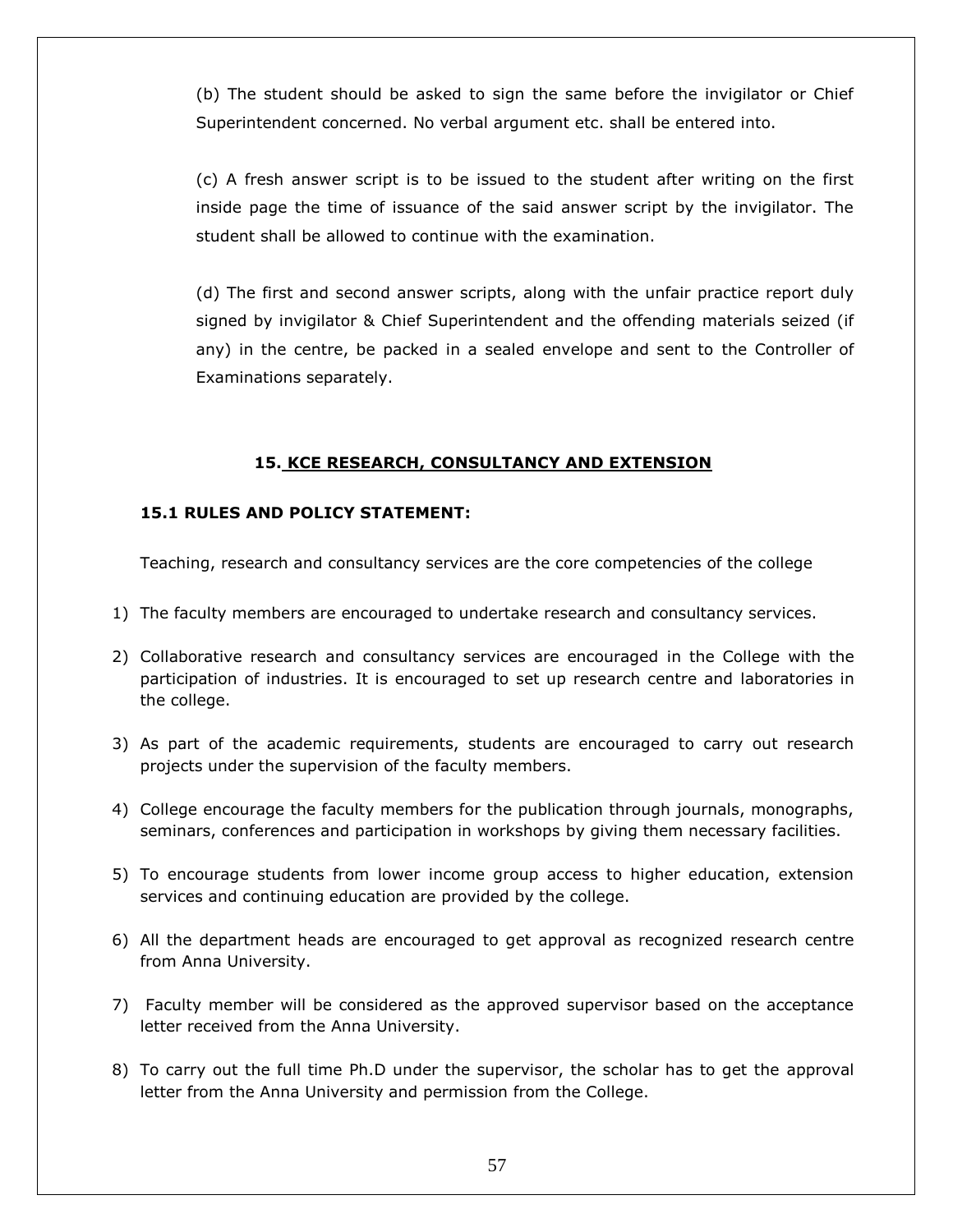- 9) To carry out part time research the scholar has to submit the No Objection Certificate from the College where he/she working and has to attend the course work along with the PG students.
- 10) Internal / External communications of the scholar should be routed through the supervisor and HOD of respective research department.
- 11) Separate attendance register will be maintained in the office and the scholar has to sign in the same on all working days of his/her presence.
- 12) Full time scholars are eligible for availing 12 days of leave every semester. It should be availed after obtaining permission from the Supervisor and HOD of respective department. The scholar is not eligible for any other leave / vacation. However the scholar is eligible for availing on-duty for attending Conference, Workshop and other research related works after obtaining permission from the Supervisor and Head of the department.
- 13) Faculty members are encouraged to do research and complete Ph.D. at the earliest. They are motivated to be core competent. Each department HOD advise the department faculty members to have competency in his field of interest and encourage him/she to concentrate on core subjects and publish papers
- 14) Final year students are encouraged to carry out funded projects.
- 15) Faculty expert lectures are arranged to improve the core competency. Further, orientation programmes are organized based on the need for any particular course.
- 16) Faculty members and scholars are encouraged to publish research work through scopus indexed journals for which cash prize is provided to the faculty members for publishing papers
- 17) FDP/STTP is organized in the emerging field of the respective departments.
- 18) Best student projects are rewarded in the annual day function and eligible work could be allowed to enlarge into a research problem.

# **15.2 POLICY & GUIDELINES ON CONSULTANCY PROJECTS:**

The institution encourages various programme centres to undertake consultancy projects with more focus in the area of specialization they have.

Each centre is to shortlist the core areas wherein industrial consultancy has more scope.

Brochure or pamphlet is prepared, highlighting the area of interest, paper publication, ongoing research activities etc.

By identifying focus industries based on data available with various industrial associations, those pamphlets are to be send periodically highlighting the readiness to undertake industrial projects / Assignments.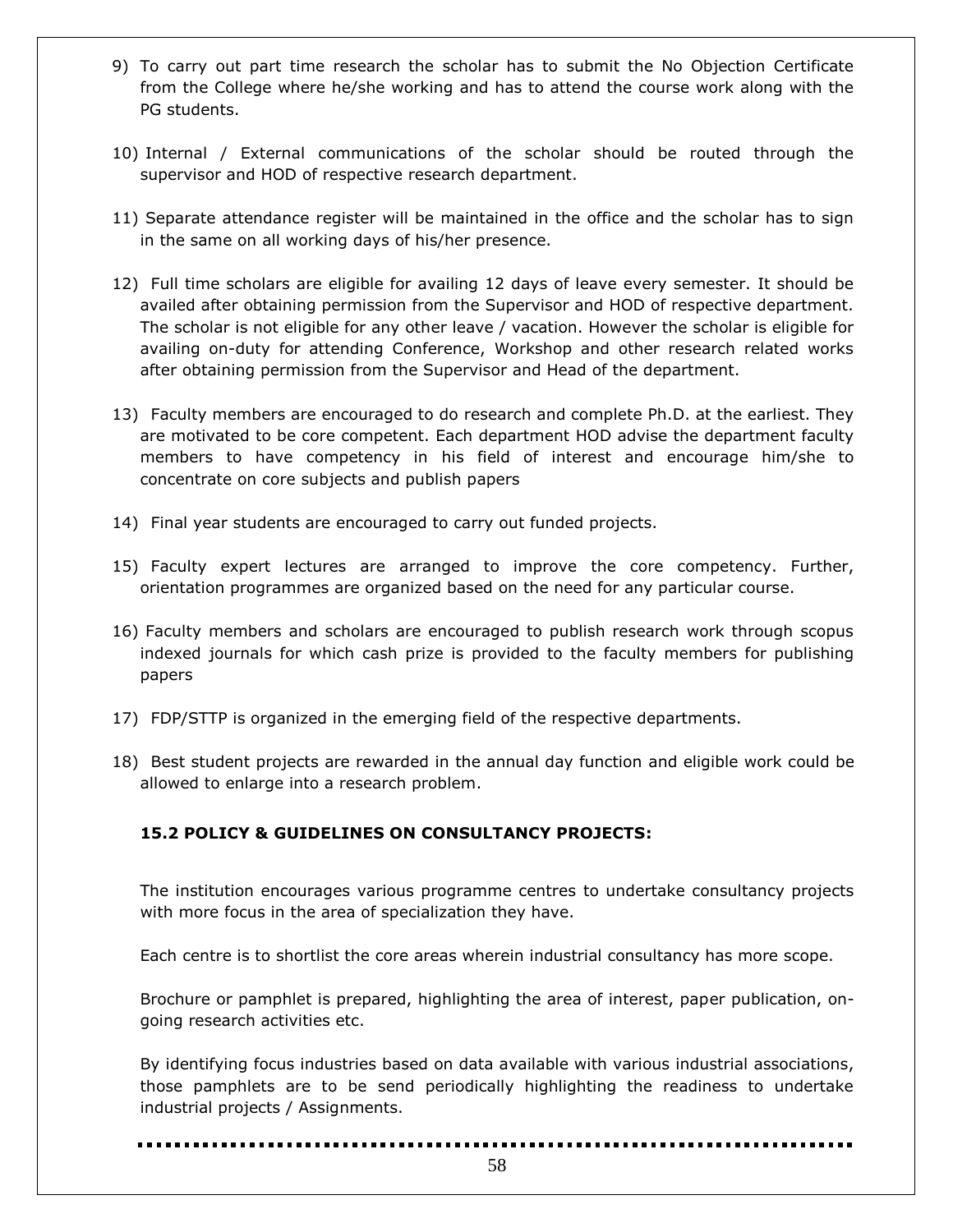Regular follow-up with personal contact as well as invited lectures from various industrial bodies are to be carried out to get / undertake consultancy.

Upon finalizing of any consultancy / industrial project, the Head of the Department is to arrange for a meeting of concerned parties with the Principal.

Modalities for carrying out the task entrusted and various stages of feedback and commitment of payment stage wise are to be arrived at.

Upon finalization of above details, an agreement is to be signed between the Head of the Institution and the Authorized person from the concerned industries.

The revenue sharing upon completion of the project undertaken is fixed at 25% of the net realization, which shall be shared among the individuals worked on the project / consultancy.

Proper book keeping of the accounts is needed and shall be audited every year.

#### **16. KARPAGAM ENTREPRENEURSHIP DEVELOPMENT CELL**

The academic institutions play an important role in the economic development of a country as they produce the right type of manpower needed by different sectors of the society. The technical institutions and institutions of higher learning assume greater importance as these produce the technical manpower needed by the industry and R & D institutions. In order to make optimal use of facilities, expertise and know-how available in these institutions for the benefit of the society, it is necessary that appropriate links are established between the institutes of higher learning and the industry.

In order to have better interaction and linkage between Industries and Universities and the higher learning institutions, Department of Science and Technology (DST), Govt. of India, formed a board (NSTEDB) in the year 1982 which formulated several mechanisms like Innovation Centre, Centre for Research and Innovation, EDC (Entrepreneurship Development Cells), TBI (Technology Business Incubators) and these mechanisms to be formed in technical institutions across the country.

**Karpagam Entrepreneurship Development Cell, (KEDC) was established by Karpagam College of Engineering in the year 2004.** Ever since its inception, the cell has embarked on its flagship programme of continuous innovative methodology in order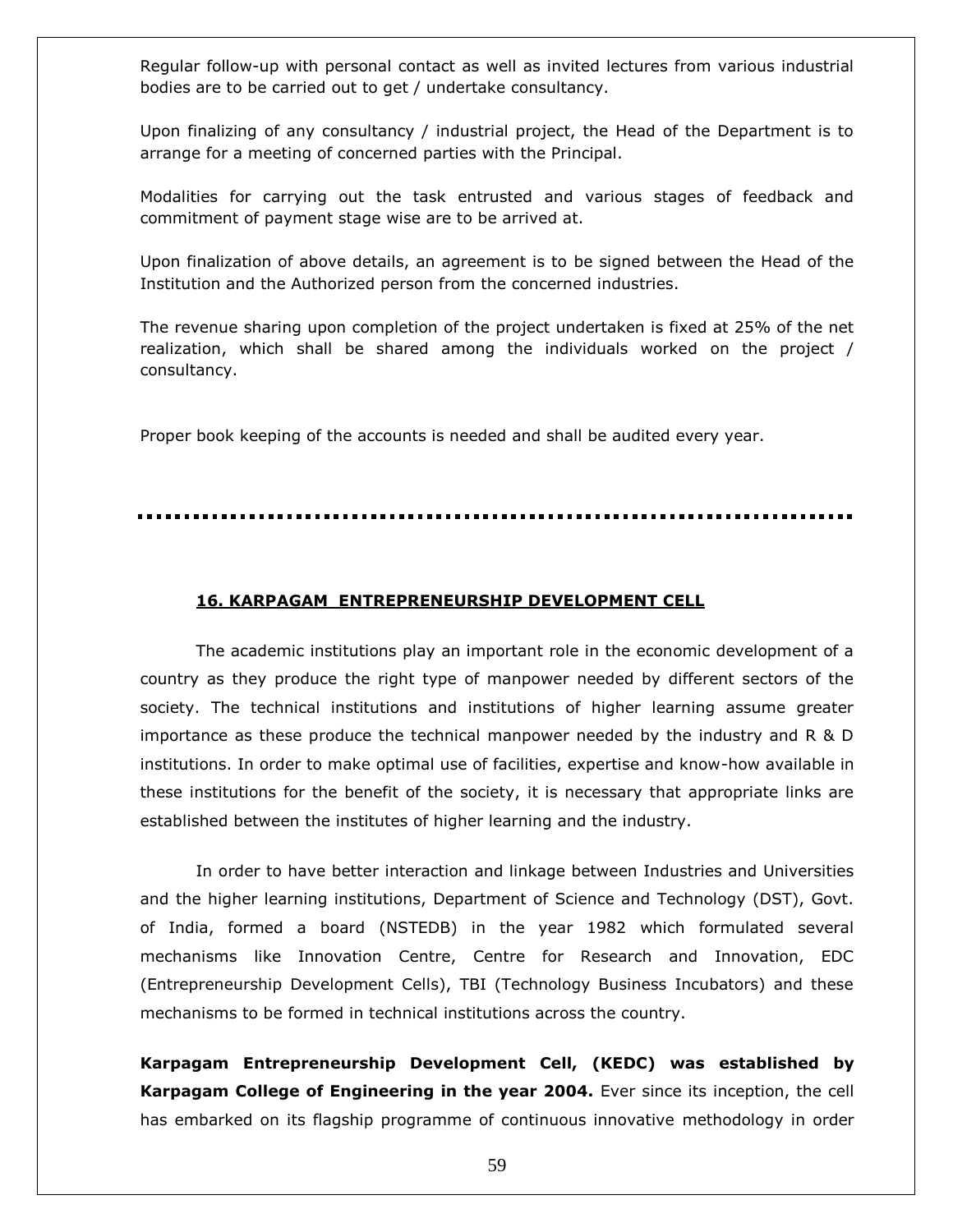to enhance the country"s economy. At the same time, the cell also concentrates on the rural fronts so as to develop the potential of the rural youth and harness their traditional mindset towards productive use. KEDC empowers the youth with entrepreneurial skills and creates awareness on entrepreneur opportunities and develop the entrepreneurship skills for local communities.

To provide support services and management consultancy services to entrepreneurs in the locality.

Battling against odds appears to have become something of a habit for the unemployed youth. The KEDC tries to extricate these youngsters from their wrangle with employment opportunities by crowning them as young and dynamic entrepreneurs. These dynamic youngsters evolve from the corporate shadows and reach an enviable position of entrepreneurs.

From the position of job seekers, they get ordained as job givers. They expand the availability of jobs, thereby minimizing the nation's anxiety over the rapidly increasing unemployment rate.

The KEDC redefines the role of the youth to make them more independent. The youngsters are thus shaken out of their complacent mood regarding their employment opportunities. Such entrepreneurs become icons of success with the help of the prospective tool called innovation. They also cater to the ever growing employment needs of the society. Leaving no stone unturned in their innovative and constructive pathway, they prove to be the heartbeat of a nation"s progress and prosperity.

To inculcate the entrepreneurial culture into their minds

### KEDC conducts

- Entrepreneurship Awareness Camps (EAC)
- Entrepreneurship Development Programme (EDP)
- Skill Development Programme (SDP)
- $\checkmark$  To assist them in starting industries of their own right from
- Product Identification (PI)
- Market Survey, tools for market research
- Preparation of Project Reports
- Assist them for preparation of Technical feasibility Reports. Further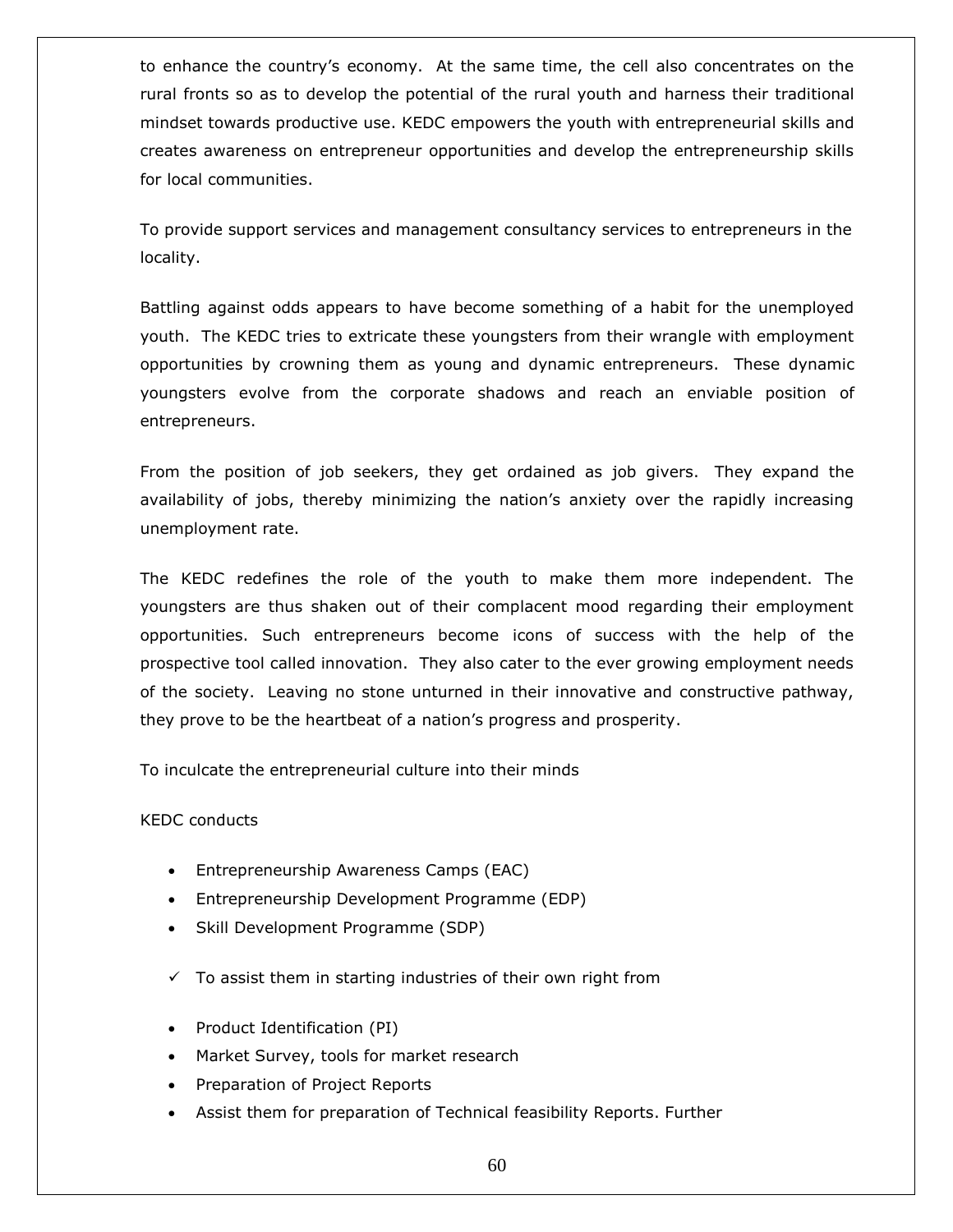- $\checkmark$  To infuse entrepreneurship culture in students so that they can find selfemployment and contribute to socio-economic development activities.
- $\checkmark$  To offer a module on entrepreneurship development.
- $\checkmark$  To develop incubation centre to facilitate the interested entrepreneurs to test and simulate the ides.
- $\checkmark$  To develop first generation entrepreneurs among engineering students.

With these objectives, Karpagam Entrepreneurship Development Cell organizes various activities and programmes.

# As a part of this, **The Karpagam Innovation Centre and Karpagam Skill Development Centre was started in the year 2015.**

### **16.1 CENTRE FOR INNOVATORS: FROM IDEA TO IMPLEMENTATION:**

Innovation and skill development are twin-engines for the growth of prosperity, national competitiveness, and knowledge-based economy. **Karpagam Innovation Centre (KIC) & Karpagam Skill Development Centre (KSDC) has been established by Karpagam College of Engineering** in the year 2015 to develop leading-edge innovations and act upon international-level skill development for all sectors of Indian industry and society. It makes the innovative ideas to blossom. Innovation is when ideas develop into profitable business operations and, in doing so, open up new markets. These can be new products or services, as well as new business models or processes. These innovations often evolve beyond the scope of today"s business areas and they always create more value for our customers.

The Karpagam Innovation Centre stands for openness, collaboration, creativity, and transparency. The attractive building is designed to inspire visitors and awaken their creativity. Those who come here are open-minded and curious. Those who stay here can demonstrate their courage, their appetite for risk, and their drive for success.

Innovators can apply for moving into the Innovation Centre by submitting their ideas. If the application is successful, the project - just like a startup - will receive support from the Innovation Centre for a specific period of time. Within the flexible startup structure, teams learn how to transform their idea into a robust and scalable business model.

The hosted projects, as well as all faculty members, also benefit from the numerous Innovation Centre service offerings: internal startups can receive coaching from experienced innovators. Practical training, workshops, lectures, and online tutorials are also available. The Innovation Think Tank evaluates technological, social, and economic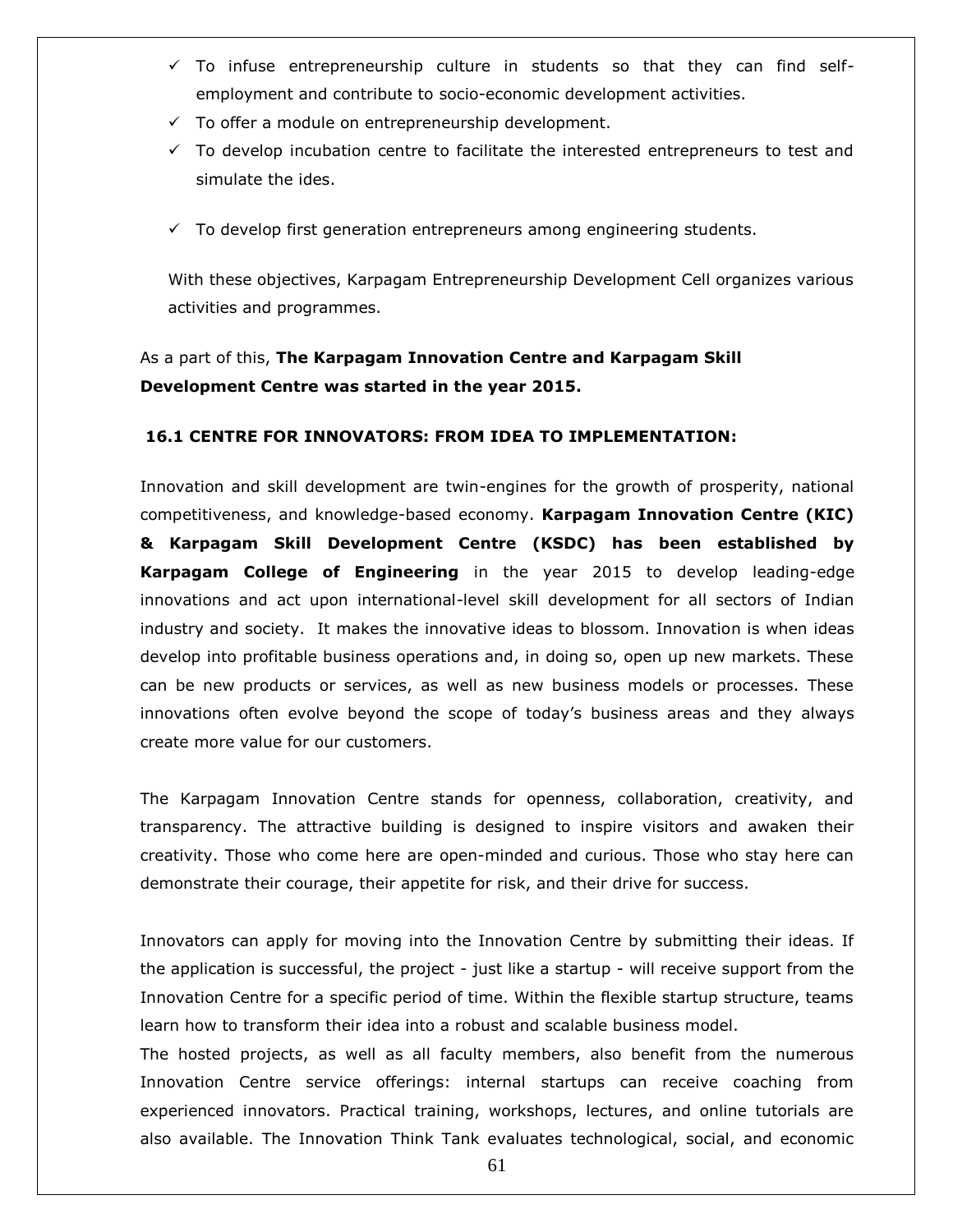trends and derives innovation projects from this information. A growing network of internal and external experts is also available to answer questions on a wide range of issues. In addition to this, experienced managers from the Group are on hand as mentors and networkers.

KIC ignites innovation through seminars; Innovation is the process of creating new products, systems, or things. It also includes the process of improving existing products, systems, or things. It is important to recognize that innovation implies action, not just conceiving of new idea. KIC promotes product oriented Research and Development. KIC encourages and accelerates development of indigenous products and packages. We bridge the gap between R& D and commercialization. KIC facilitate entrepreneurial training and IPR facilitation. We also promote involvement of faculty in startup activities. KIC ensures interaction between education and industry and alignment of education with exact market demands. We organize Entrepreneurship Awareness Camps, Entrepreneurship Development Programmes, Faculty Development Programmes and Skill Development Programmes in the institution. KIC arranges interaction with entrepreneurs and create a mentorship scheme for student entrepreneurs. We believe in innovation through offering a wide range of Branded programs at one stop that no other centre is offering in the education space. We are equipped with an ambitious, workable plan to make all those happen.

### **16.2 BUILDING:**

### **Living Innovation: Plenty of Room for New Ideas**

### **Innovative Space- Space for Innovation**

The Karpagam Innovation Centre encompasses an area of almost 1500 sq. feet. It is divided into two areas: one section is open to faculty members and visitors at all times; a second section is reserved for the project teams. Here, students from various engineering disciplines work together on interdisciplinary projects in order to turn their ideas into pioneering innovations.

This extraordinary architecture symbolizes openness, transparency, and innovative spirit, and is flexible, functional, and inspiring all at the same time. The attractive working environment facilitates communication, unleashes creativity, and provides plenty of space for new forms of collaboration away from the everyday routine.

1. Digital India Programme Launch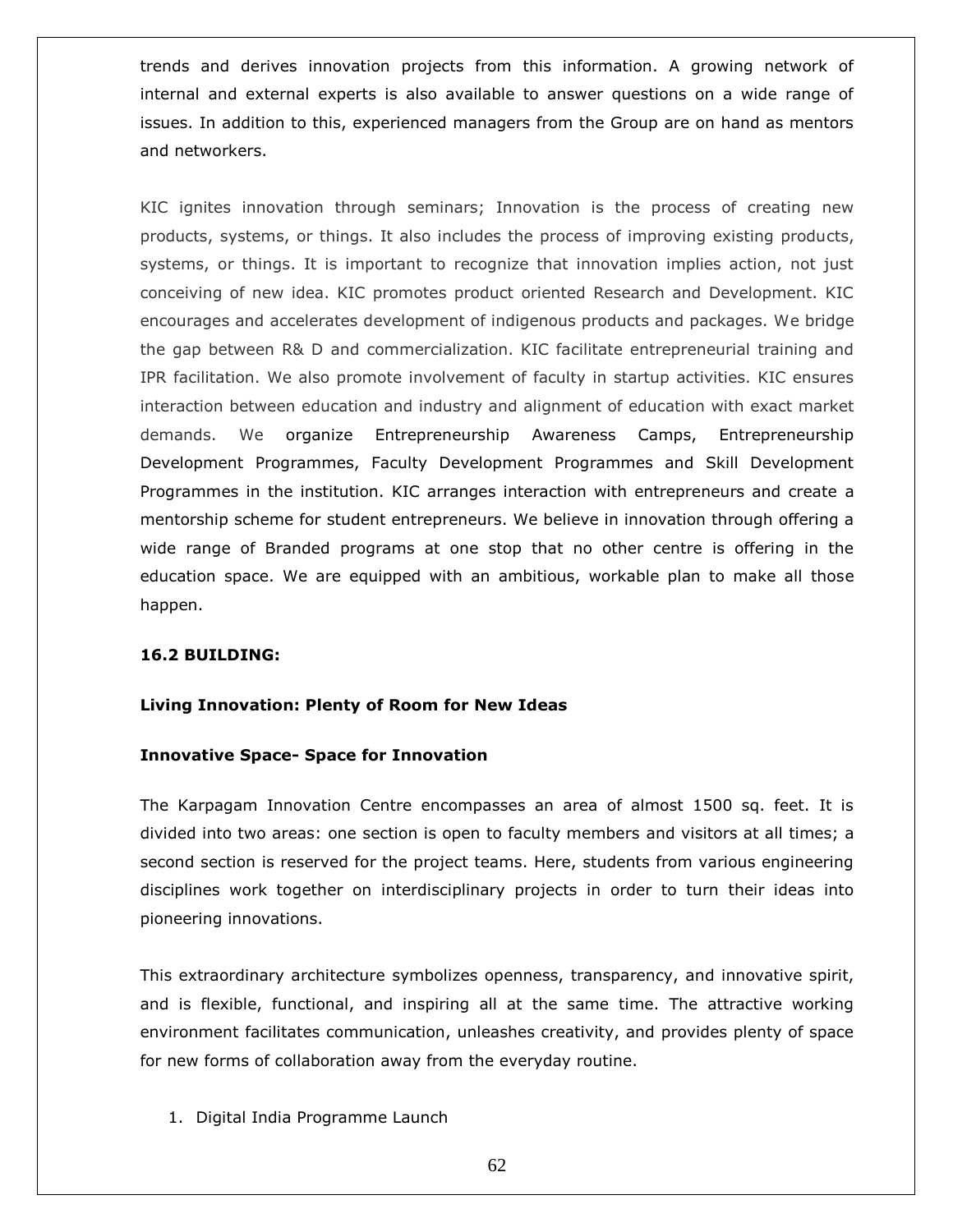- 2. Brainstorming Session Automotive Cooling Systems
- 3. How to start a startup?
- 4. How to make millions from the Internet?
- 5. Youth Day
- 6. KIC Innovation Challenge
- 7. Engineer"s Day
- 8. IEEE Day
- 9. World Students' Day
- 10. Epiphany
- 11.Constitution Day

Karpagam Innovation Centre facilitated many patent registration and two startups have been originated (My Laundry Kart and Selfie Startup)

# **17. HIGHER EDUCATION CELL POLICIES**

To enhance intellectual and technical skills of Indian youths on par with International education sector and excel in their field of specialization and solve the societal problems, by motivating them to pursue higher education and research.

# **17.1 MISSION OF THE HIGHER EDUCATION CELL:**

- To educate the students about scope of higher education at National and International level and support them with admission procedures.
- To interact with technical experts in various fields and academicians from various Institutions and disseminate information about present and advanced research aspects.
- To study and analyze the frontiers of higher education and research, and recommend new programs to the Institution.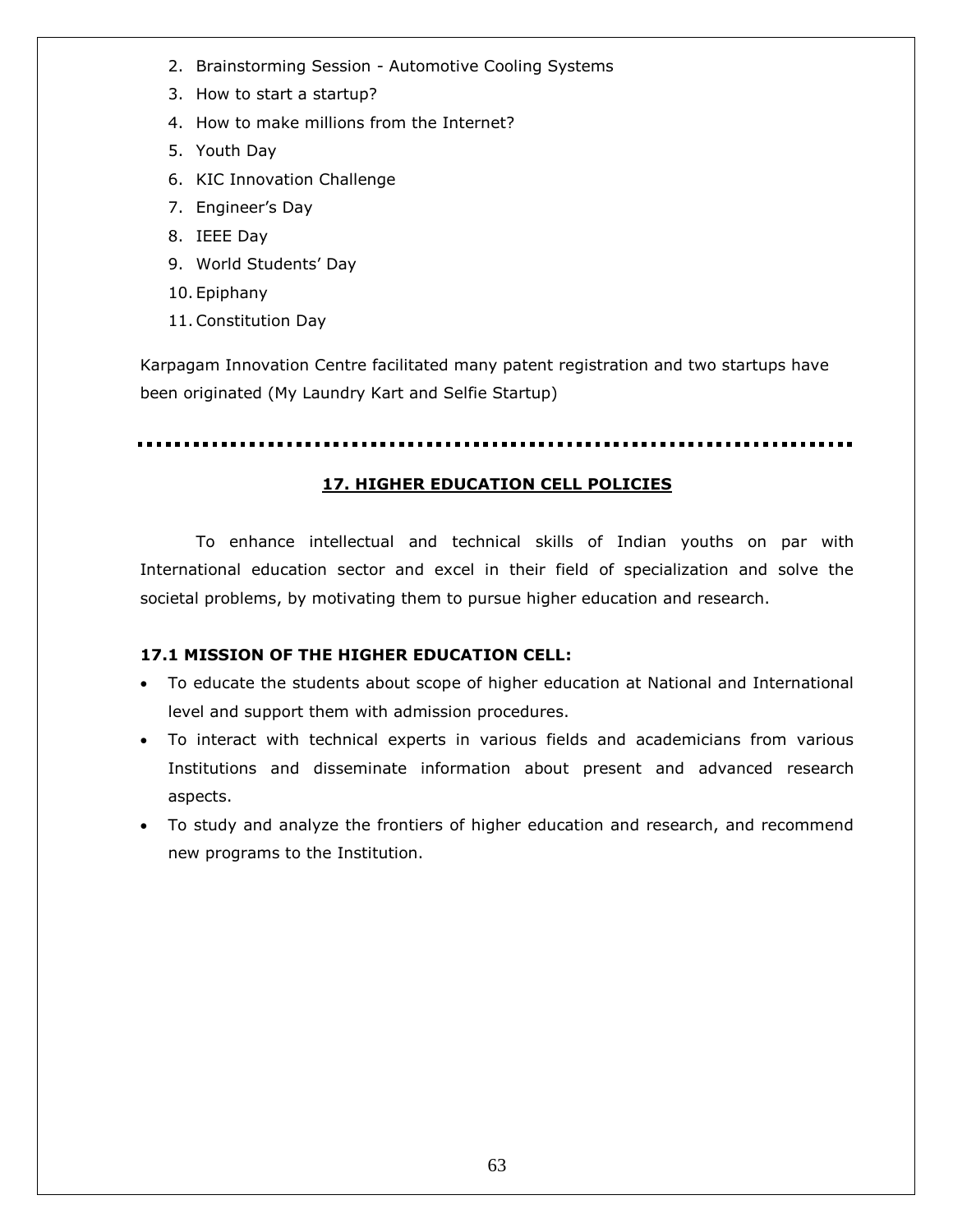# **Scope of Higher Education for KCE Students**

|                                                              |                | Programs in Karpagam College of Engineering |      |            |            |       |
|--------------------------------------------------------------|----------------|---------------------------------------------|------|------------|------------|-------|
|                                                              |                | B.E. /<br><b>B.Tech.</b>                    | M.E. | <b>MCA</b> | <b>MBA</b> | Ph.D. |
| Φ<br>Programs<br>L,<br>ligible<br>ewhe<br><b>S</b><br>ш<br>ш | M.E. / M.Tech. | ✓                                           |      |            |            |       |
|                                                              | Ph.D.          |                                             | ✔    | ✔          | ✓          |       |
|                                                              | <b>MBA</b>     | ✔                                           |      |            |            |       |
|                                                              | <b>PDR</b>     |                                             |      |            |            | ✔     |
|                                                              | M.Phil.        |                                             |      | ✔          |            |       |

**Policies followed for Student Progression**

- 1. The main objective of Higher Education Cell is to motivate all the final year students of our college to pursue higher education.
- 2. Higher education awareness and training program will be conducted atleast one per semester and in turn atleast two per year.
- 3. The Head of Higher Education Cell assisted by the department HEC coordinators will interact with all the final year students department wise around the month of January and July every year.
- 4. As a result of this interaction, a list will be prepared detailing the students willingness to pursue higher studies.
- 5. The list will be further categoirized to identify
	- a. B.E./B.Tech. students opting for M.E./M.Tech. or MBA or M.S.,
	- b. M.E. students opting for Ph.D.,
	- c. MBA and MCA students opting for Ph.D. or M.Phil.,
	- d. Ph.D. students opting for PDR.
- 6. For each category, appropriate training is planned and resource persons are identified to impart training.
	- a. Students opting for M.E./M.Tech. will be prepared for TANCET and GATE,
	- b. Students opting for MBA will be prepared for GMAT,
	- c. Students opting for M.S. will be prepared for GRE, TOEFL and IELTS.
- 7. Students opting for Ph.D. or M.Phil. or PDR will be given special lectures or current and future technology by identified subject experts either from our college or from other institutions.
- 8. After training, the students will also be guided about the admission requirements for various programs.
- 9. This process will be carried out atleast once per semester or twice a year.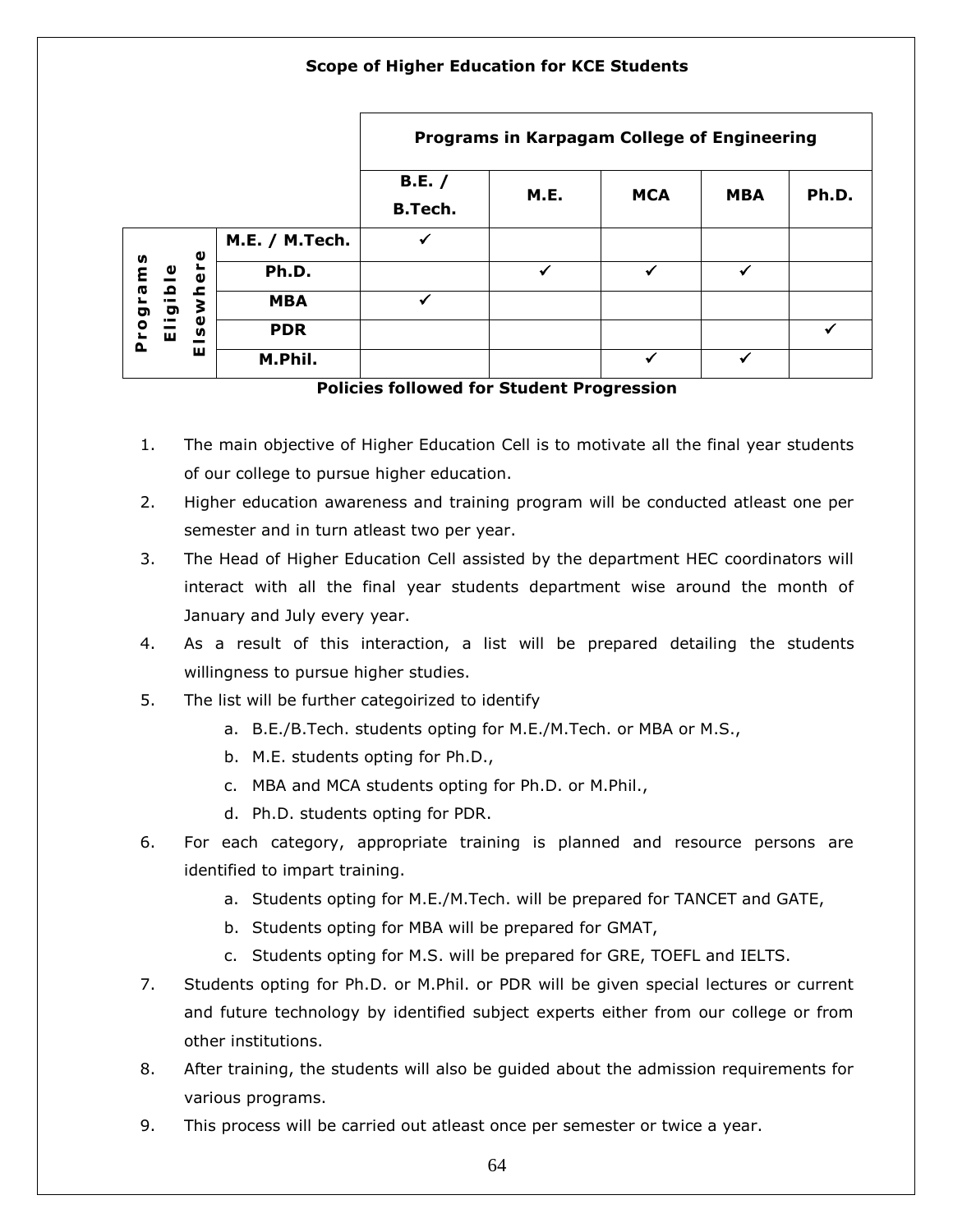# **17.2 REQUIREMENTS FOR ADMISSION IN M.E. / M.TECH. PROGRAMS:**

- 1. B.E./B.Tech. graduates can pursue M.E. / M.Tech. either in our college or in Anna University - Chennai or in IITs, IISC, NITs, etc.
- 2. Candidates admitted should be available in the Institution during the entire duration of working hours. They should not attend any other Full-Time programme(s) or take up any job during the period of the M.E. / M.Tech. programme. The duration is 2 years.
- 3. All candidates must have passed the qualifying degree or equivalent with a minimum of 50 % (45% in case of SC/ST of Tamilnadu).
- 4. Candidates must qualify Tamilnadu Common Entrance Test (TANCET) or for admission into Anna University – Chennai.
- 5. Candidates must qualify Graduate Aptitude Test in Engineering (GATE) for admission into Anna University – Chennai or IITs with stipend.
- 6. The candidates are admitted through Tamilnadu Common Admission (TANCA) criteria.
- 7. The prescribed credits range required for the completion of the program is 65 to 70.

### **17.3 REQUIREMENTS FOR ADMISSION IN PH.D. PROGRAMS:**

- 1. M.E. graduates can pursue Ph.D. in engineering either in full-time mode or in parttime mode in Anna University - Chennai and its affiliated research centers including our college or in other universities, IITs, IISC, NITs, etc.
- 2. MBA graduates can pursue Ph.D. in management science either in full-time mode or in part-time mode in Anna University - Chennai or in other universities, IITs, IISC, NITs, etc.
- 3. All candidates must have passed the qualifying degree or equivalent with a minimum of 50 % or CGPA of 5.0. (45% in case of SC/ST of Tamilnadu).
- 4. Candidates under Full-time shall do research work in the University and shall be available during the working hours for curricular, co-curricular and related activities.
- 5. Part-Time mode of study is applicable to those candidates working in institutions or industries.
- 6. Selected candidates shall be provisionally registered for Ph.D. programme with the approval of the Vice-Chancellor either in January or July session as decided by the candidate.
- 7. The minimum duration of the programme in Engineering for Full-time/Part-time shall be two/three years respectively. The minimum duration of the programme in Management Science for Full-time/Part-time shall be three/four years respectively.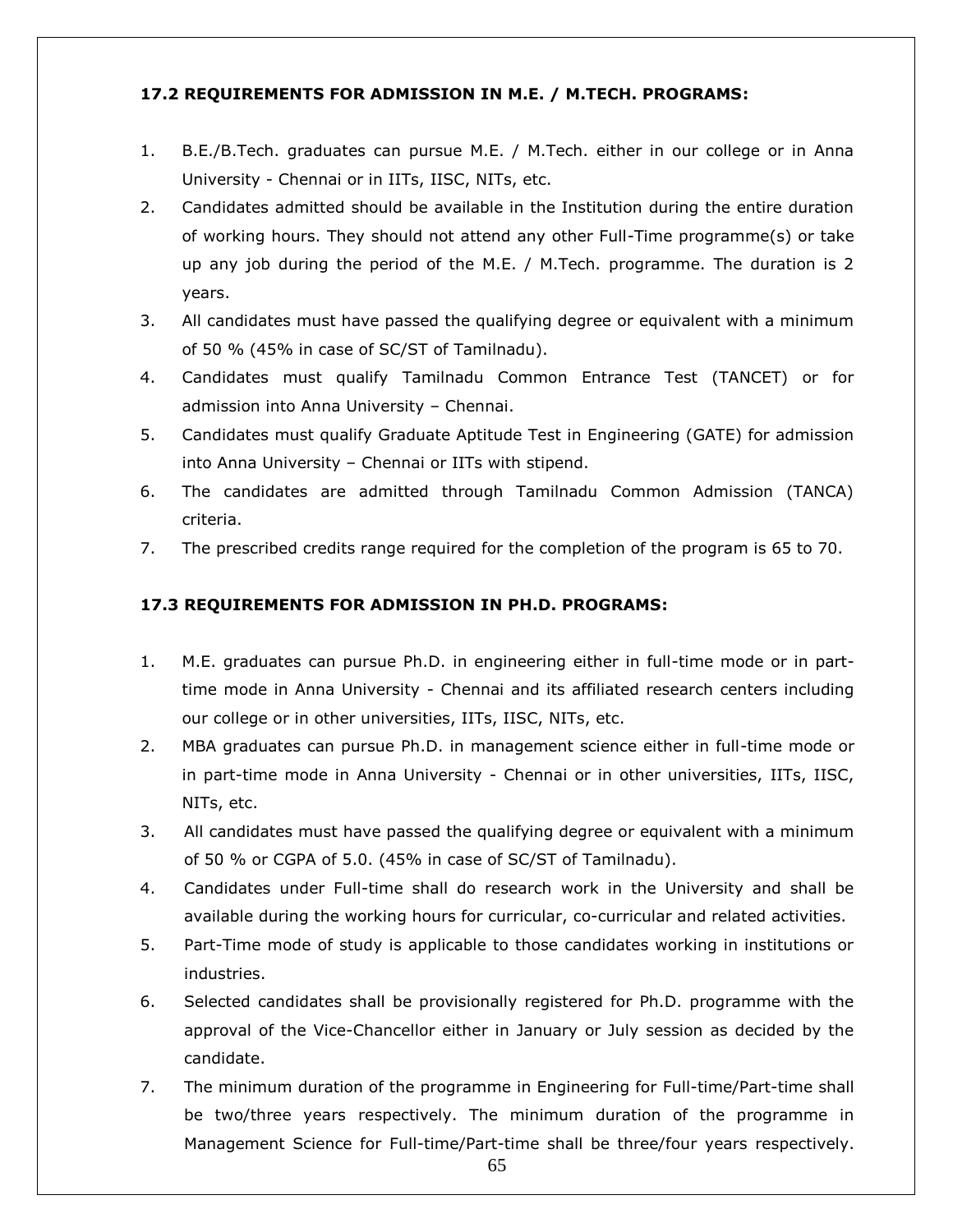However, for M.Phil. Degree holders, the minimum duration shall be reduced by one year, if the M.Phil. Degree relates to the field of research of the programme.

# **17.4 REQUIREMENTS FOR ADMISSION IN MBA PROGRAMS:**

- 1. B.E. graduates can pursue MBA either in either in our college or in Anna University Chennai or in other universities.
- 2. All candidates must have passed the qualifying degree or equivalent with a minimum of 50 % or CGPA of 5.0. (45% in case of SC/ST of Tamilnadu).
- 3. Duration of program is 2 years.
- 4. Candidates must qualify Graduate Management Admission Test (GMAT) for admission in our college or in any of the Business Schools.

# **17.5 REQUIREMENTS FOR ADMISSION IN PDR PROGRAMS:**

- 1. Any doctorate can pursue Post Doctoral Research (PDR) either in our college or in any of other National and International Institutions.
- 2. The doctorate can apply with a research proposal to any of the Professors either in our college or in other institutions.
- 3. Once the Professor approves the research proposal, the doctorate can be inducted in the research lab as a PDR candidate.
- 4. The PDR candidate will be sponsored from the research lab funding.

# **17.6 REQUIREMENTS FOR ADMISSION IN M.PHIL. PROGRAMS:**

- 1. MCA and MBA graduates can pursue M.Phil. either in full-time mode or in part-time mode in Anna University - Chennai or in other universities.
- 2. All candidates must have passed the qualifying degree or equivalent with a minimum of 50 % or CGPA of 5.0. (45% in case of SC/ST of Tamilnadu).
- 3. Candidates under Full-time shall do research work in the University and shall be available during the working hours for curricular, co-curricular and related activities.
- 4. Part-Time mode of study is applicable to those candidates working in institutions or industries.
- 5. Selected candidates shall be provisionally registered for Ph.D. programme with the approval of the Vice-Chancellor either in January or July session as decided by the candidate.

The minimum duration of the programme in Full-time/Part-time shall be two/three years respectively.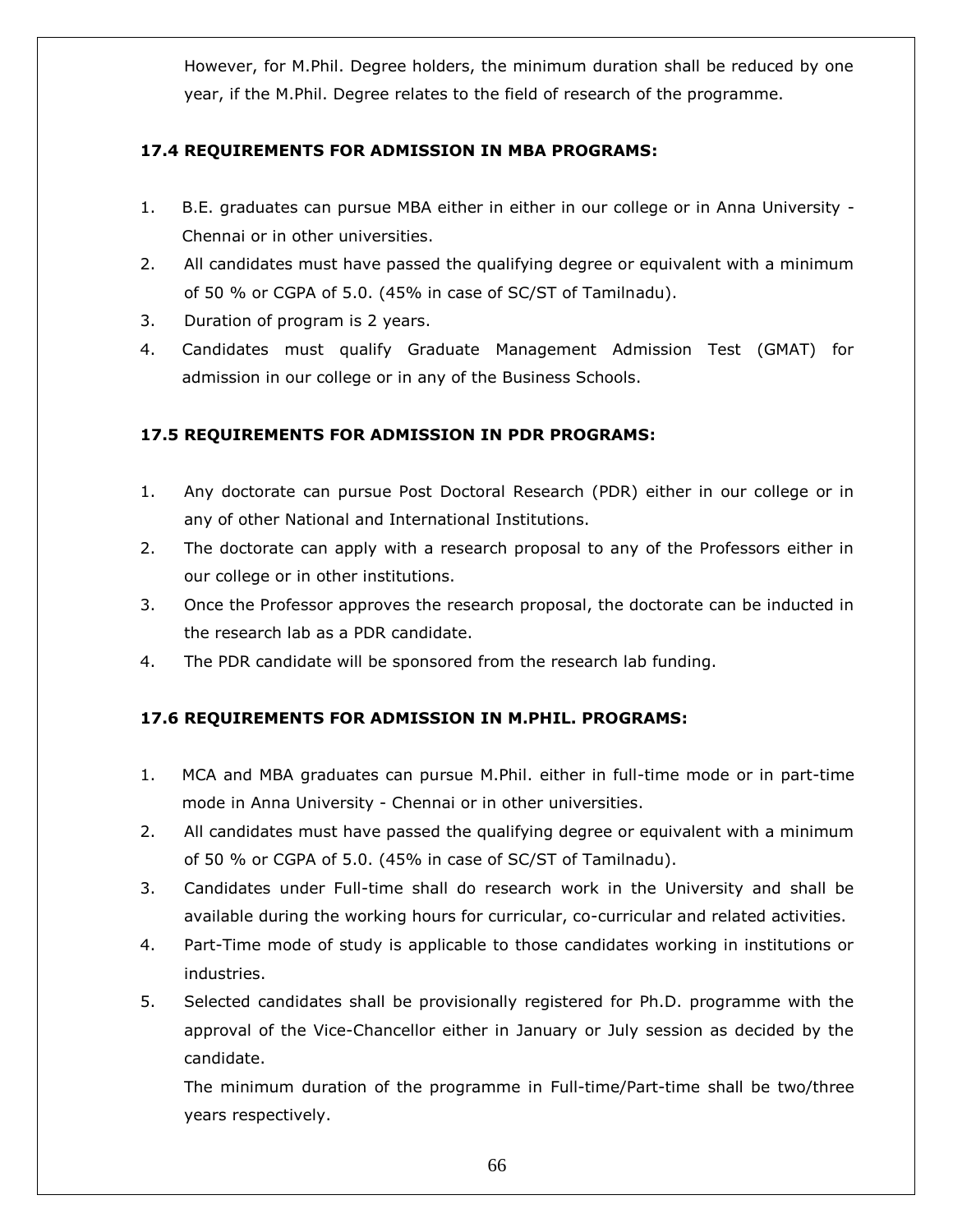# **18. INDUSTRY- INSTITUTE PARTNERSHIP CELL POLICIES AND PROCEDURES**

- 1. The Industry Institute Interaction Cell is an interface between the institution and the industry to work collaboratively for producing the future engineers with industry expected skill set.
- 2. This cell identifies and updates the curriculum continuously based upon the industrial requirements.
- 3. The Industry Institute Interaction makes the employment opportunities of the students very wide.
- 4. Motivating the students towards the entrepreneurial development activities by calling the industrial experts and conducting awareness sessions on entrepreneurship.
- 5. The individual expertise profiles of the faculty from the departments are used in taking up consultancy projects. The department submits a brochure on the different areas of expertise of faculty members available to take up consultancy projects.
- 6. The IIIC finds the industries that work on these areas and sends a request to find their readiness to collaborate in the consultancy projects.
- 7. When an acceptance is received from the industry, the cell works to sign a Memorandum Of Understanding (MOU) with the industry.
- 8. Followed by the MOU, the cell actively conducts various activities like Guest Lectures, Workshops, Consultancy Projects, etc.
- 9. Up to date industry expected skill set is imparted through these activities to all the
- 10. students and faculty members of the departments.

### **19. KCE TRAINING RULES**

### **19.1 TRAINING RULES:**

- 1. The students are strictly monitored for their punctuality in all the training and its related activities.
- 2. These activities may include events like seminars, guest lectures by industry experts and alumni, practice and assessment test/exercise and a mock processes.
- 3. The students must maintain a minimum of 75% attendance in all the training process which includes English, Aptitude and programming training.
- 4. Also they must maintain 75% attendance in all the practice and assessment tests.
- 5. The students are insisted and motivated to score 50% of marks in atleast a minimum of 60% of all the tests.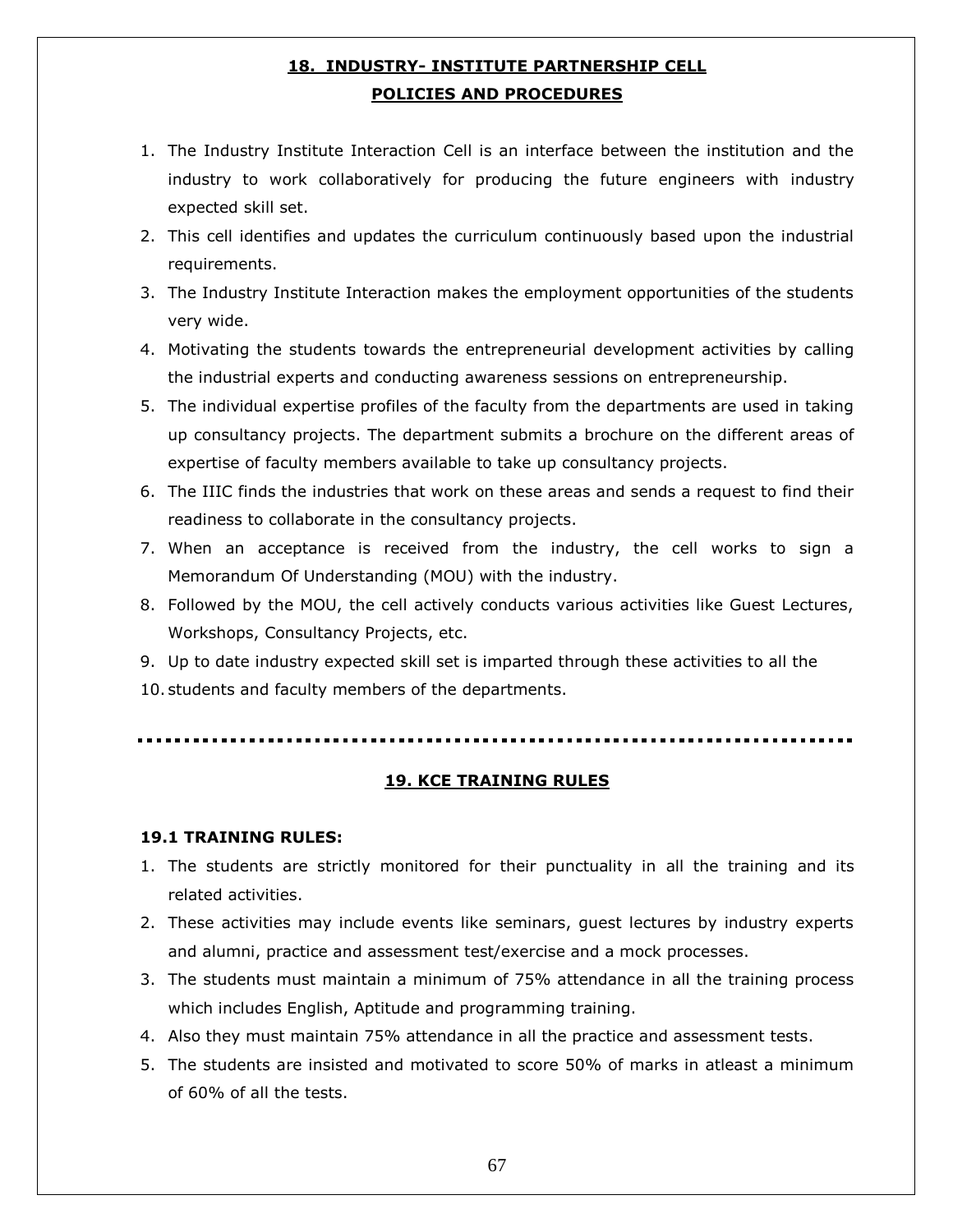- 6. When they fail to meet the above criteria, the parents of these students are informed about the performance of their ward.
- 7. Also, the hosteller in this set of students are made to sit for a refresher class that is conducted by their class mates/seniors.
- 8. The attendance percentage and the performance of the students in the test will have an impact in the preparation of eligible list of students for a company that allows only a limited number of students from the eligible list to attend their recruitment process.
- 9. Throughout the training and placement process, the students are insisted to be in formal dress code only.

# **19.2 PLACEMENT RULES:**

- 1. The students must have a consistent performance in all the training process.
- 2. They must perform well in all the mock events that are conducted.
- 3. The students are allowed to participate the recruitment process of various streams of companies (like core companies, IT and ITES companies, marketing, BPO and KPO companies) as in the following manner.
	- 3.1 When a student is offered by his/her core engineering company, he/she will not be allowed to any other company.
	- 3.2 When a non-computer science student is offered by an IT service company, he/she cannot attend another IT company but he/she can participate in the recruitment process of their core engineering companies and IT product based companies.
	- 3.3 When a non-computer science student is offered by an IT product company, he/she cannot attend another IT product or IT services company. But, they can attend the recruitment process of their core engineering companies.
	- 3.4 Usually, the IT product companies visit the campus early in the year. Followed by that the IT service companies visit the campus.
	- 3.5 The core engineering companies may visit the campus during any time in the academic year.
	- 3.6 The last season of recruitment happens with the marketing, BPO and KPO companies. Only those students who are not offered by any company during the visit of these companies are allowed to participate in the recruitment process of this type of companies.
- 4. Few companies allow the students to do their final year project in their office through internship. Among these companies, many of them provide a stipend during the internship period.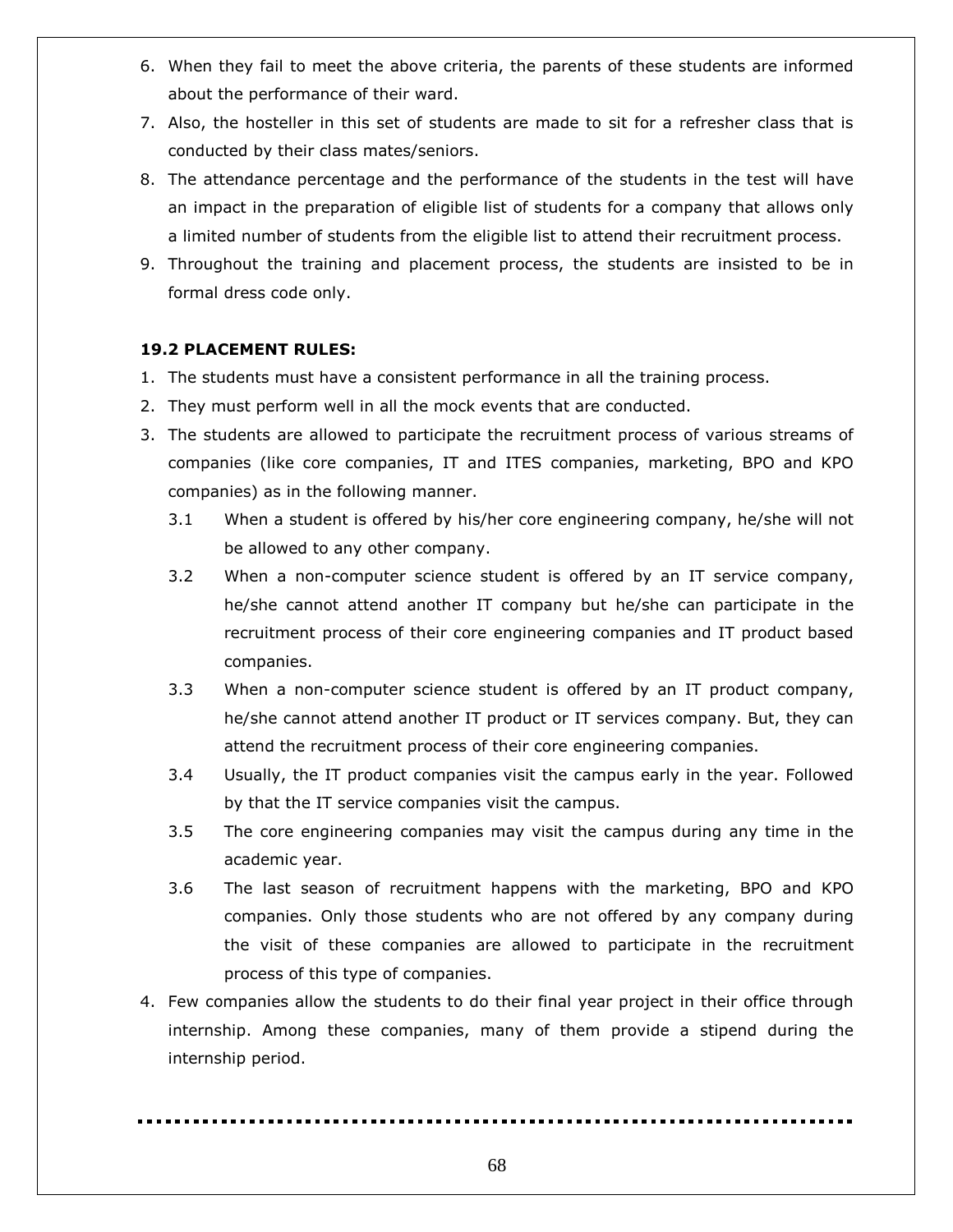# **20. KCE PLACEMENT POLICIES AND PROCEDURES**

### **20.1 ORIENTATION: (During I Semester)**

- 1. Every year the students and their parents are informed about the career opportunities available for the students.
- 2. The requirements and expectations of various industries are explained in detail.
- 3. The requirement is like the basic criteria that is insisted by the corporates to become eligible to attend the recruitment process of their company.
- 4. The expectations ranges from language skills, technical and analytical ability and up to working as a team.

### **20.2 AWARENESS CAMPAIGN: (During II Semester)**

- 1. The students are explained about different streams of opportunities like IT service jobs, IT product jobs, core engineering jobs, BPO and KPO like jobs.
- 2. They are further explained about the expectations of the companies from the above said streams with different salary structure of these streams.
- 3. They are further motivated to choose one particular stream of their own choice and prepare well to meet the expectations of that stream.
- 4. They are also explained about the training activities which will be planned for their batch like English, Aptitude and Technical components.
- 5. The students are asked to give valuable feedbacks to improve the training and also asked to perform well in the practice and assessment tests that are conducted for all the training given.
- 6. They are also motivated to prepare on their own (Self-Preparation) on all the training activities.
- 7. The students are explained about the advantages of getting offers through on-campus recruitments.

### **20.3 ENGLISH TRAINING 1: (During III Semester)**

- 1. An English assessment test is conducted to all the students and a set of students will be identified based on the marks of the assessment who are notgood enough in English.
- 2. These people are given a foundation training on English to improve their English skill.
- 3. The basic English language components like grammar, word building exercises, pronunciation, etc. are taught to this batch.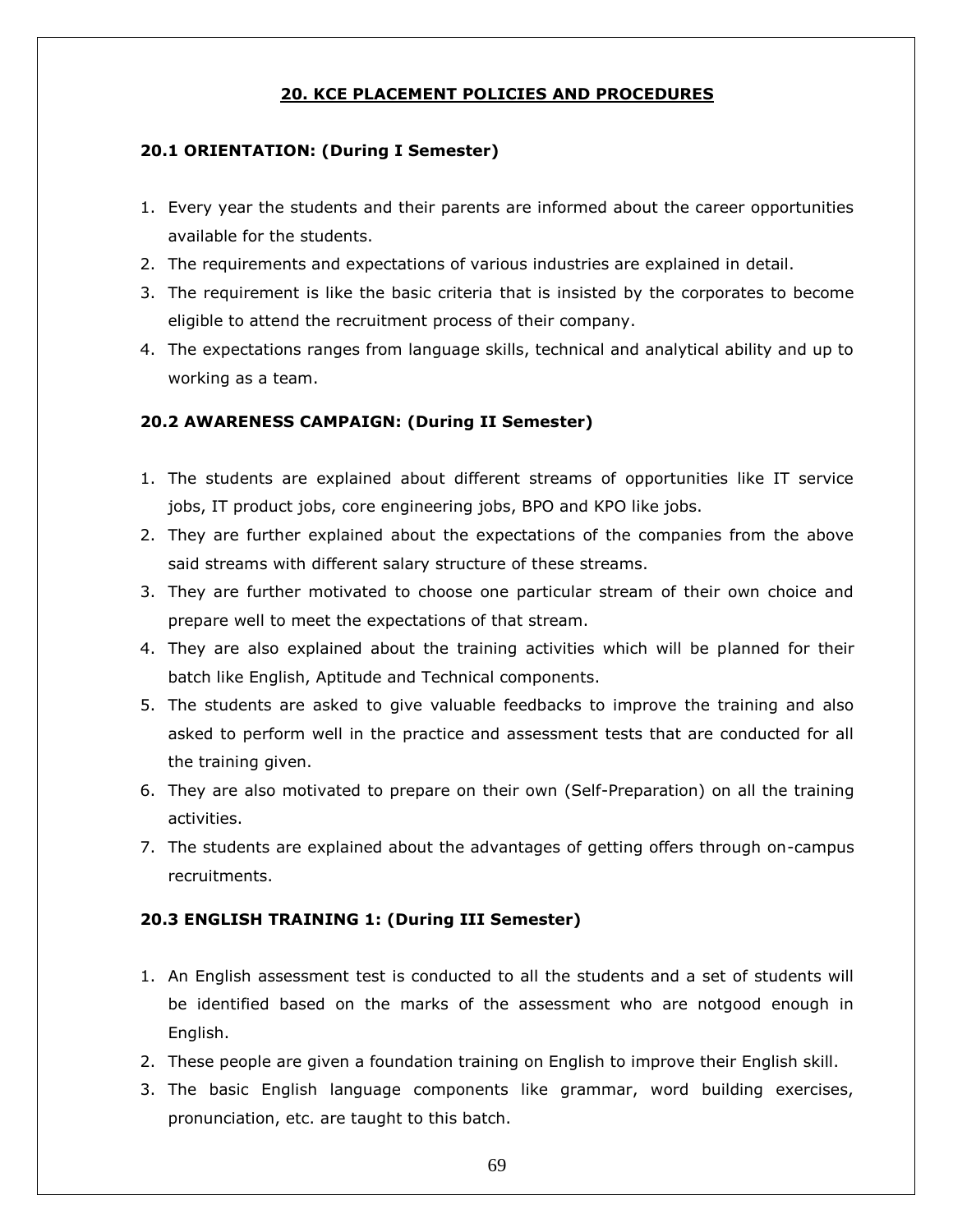- 4. As this training is given for a selected set of students, itis conducted during the evening time (after the academic class hours).
- 5. Practice and assessment exercises are conducted at the end of the session.

# **20.4 ENGLISH TRAINING 2: (During IV Semester)**

- 1. The students are exposed to the written English test (a part of the aptitude test) that is conducted by the companies.
- 2. The topics which includes fill in the blanks, synonyms and antonyms, error correction, jumbled sentences, sentence completion and reading comprehension, etc.
- 3. Also there are sessions about Group Discussion (GD) where the students are told about the Do"s and Don"ts of GD.
- 4. There i s a series of GD"s conducted to make them familiarize on GD"s.
- 5. Also there are sessions on how to answer personal interviews. Here the students are told about the personal interview etiquettes like body language, language influence, facing hypothetical situation questions, etc.

# **20.5 APTITUDE TRAINING: (During V Semester)**

- 1. The first round of any recruitment process from any company almost starts with an aptitude test.
- 2. This test consists of three or four components namely Mathematics (quantitative aptitude), Logical ability (reasoning aptitude), English (verbal aptitude) and Technical aptitude.
- 3. There is a training vendor who discusses the training plan with the training and placement department and a time table is finalised that is agreed and comfortable on both the sides.
- 4. At this point of time, the content is also to be discussed and finalised.
- 5. The students are grouped into batches and the training is executed as per the time table.
- 6. The feedback is collected at regular intervals and an equivalent corrective measure is also executed.
- 7. The students who are absent for a long period for this training are asked to bring their parents and their parents are informed about the irregularity of their ward and the importance of this training.
- 8. Subsequently, a series of practice and assessment tests are conducted and the performance of the students are continuously monitored.
- 9. To test their skill level in aptitude, the students are asked to appear for the AMCAT (Aspiring Minds Common Aptitude Test).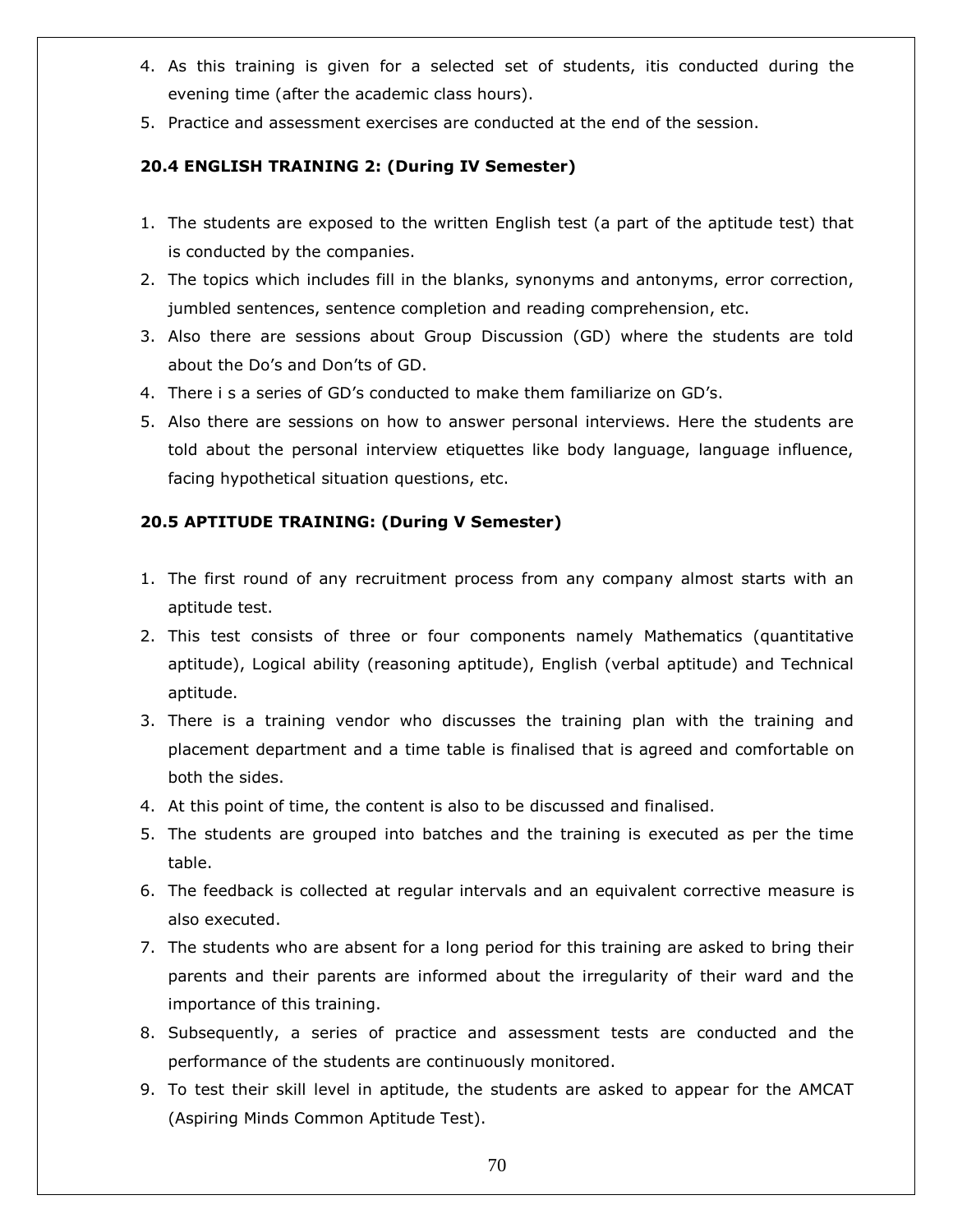10. This is a scientifically proven test to understand our level in aptitude. Also many corporates accepted this test as an initial round of their recruitment process. They call the students based on their AMCAT score to attend the recruitment process directly at their office premises.

## **20.6 PROGRAMMING TRAINING: (During VI Semester)**

- 1. As there is plenty of opportunities that are available in IT and ITES streams, the students are given special attention to refresh their computer programming skills.
- 2. As this is an extensive activity, the students are given a training during the evening time (after their academic classes).
- 3. The company expected programming areas like C programming, OOPs, Data Structures, Algorithms, DBMS, Operating Systems and Networks are refreshed through this training module.
- 4. The feedback is collected and an equivalent corrective measure is also executed.
- 5. A series of practice and assessment tests are conducted and the performance of the students are monitored.

# **20.7 MOCK PROCESSES: ( During end of VI and start of VII Semester)**

- 1. To make the students to understand different rounds of a recruitments process, there are mock processes that are conducted with the help of alumni students and experts from corporate.
- 2. The alumni students conduct these mock session during the  $3<sup>rd</sup>$  and  $5<sup>th</sup>$  semesters also.
- 3. The mock processes ranges from conducting individual rounds of recruitment to a complete recruitment event.
- 4. The students are conducted mock Programming rounds, GD"s, Technical Interviews and Personal Interviews.
- 5. There are one or two mock recruitment drives conducted. These are as exactly as the regular recruitment process conducted by the corporate. Every round here goes as an elimination round and finally the selects of this recruitment are announced.

# **20.8 RECRUITMENTS:( During VII and VIII Semester)**

- 1. With the continuous effort and by maintaining a very good relationship with the corporate of various streams, the recruitment events is conducted by various companies in the campus.
- 2. The first step of a recruitment process is compiling the eligible list of students according to the criteria that is laid by the companies.
- 3. These students appear for the recruitment process on the day of recruitment.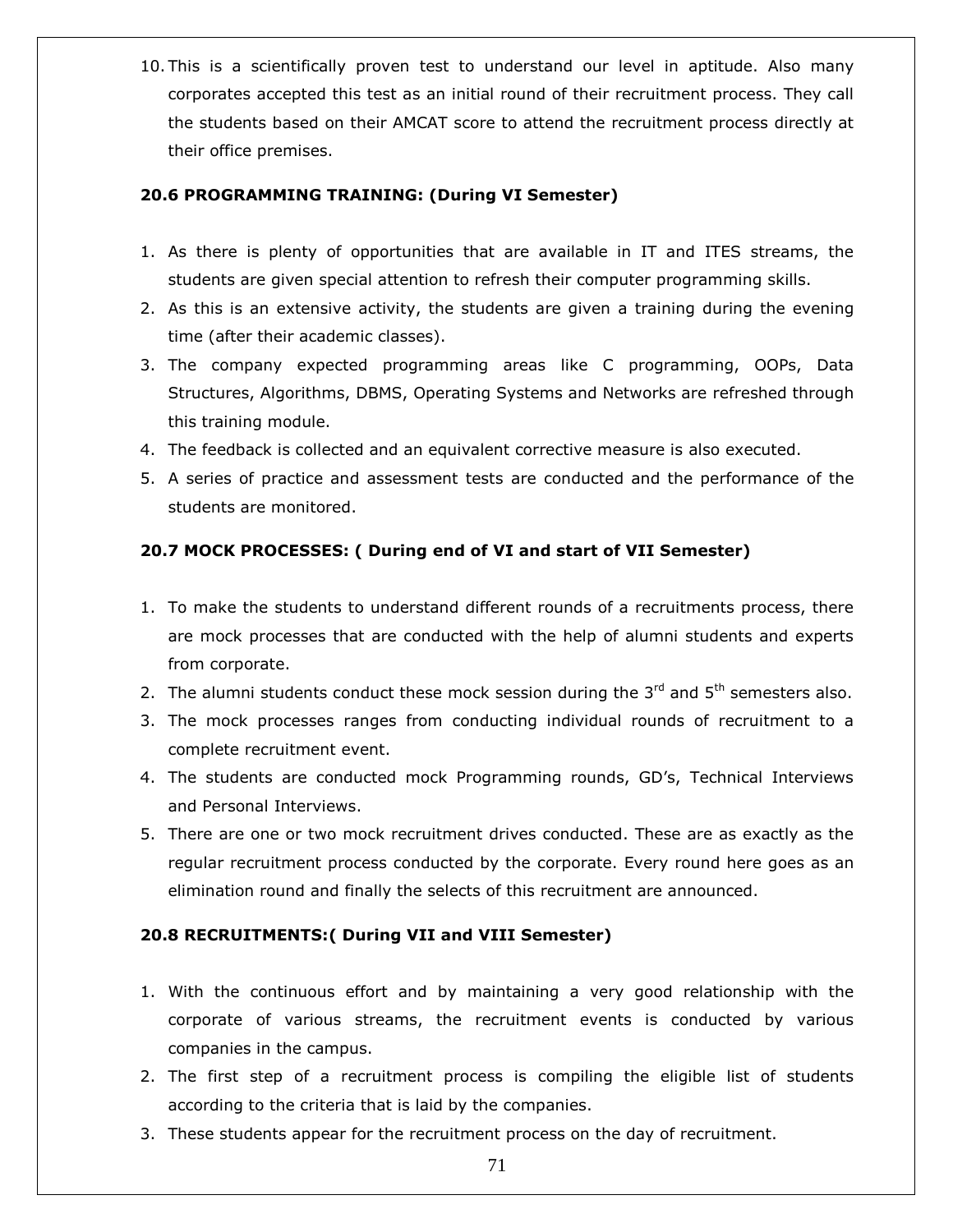- 4. The students are strictly advised to be only in formal dress code for a recruitment drive.
- 5. They must bring all their academic and non-academic credentials, four copies of their updated resume and four recent photographs.

# **21. KCE ALUMNI ASSOCIATION**

# **21.1 VISION**

- To act as a bridge among the students, management, staff and alumni of KCE for mutual benefit and synergy.
- To build a better interaction through application of strengths and resources of alumni, student and staff to improve the quality of society.
- To actively work for relationship among the alumni for their career growth & Curriculum Development of the institution.

# **21.2 MISSION**

- To act as a forum for exchange of information among its members and to act as fine link between the old students and college.
- To provide students guidance for higher studies and career development as and when required by them, with help from alumni.
- To maintain a compendium of all alumni in different parts of the world.
- To establish, promote and support the local chapters of the association in different parts of the world.

### **21.3 OBJECTIVES:**

- 1. To encourage, foster and promote close relations between the Institution and its alumni and among the alumni themselves,
- 2. To promote and encourage friendly relations between all members of the alumni body, an interest in the affairs and well-being of the Institution,
- 3. To provide and disseminate information regarding their Alma Matter, its graduates, Faculties and students, to the alumni,
- 4. To initiate and develop programs for the benefit of the alumni,
- 5. To assist and support the efforts of the Institution in obtaining funds for development,
- 6. To serve as a forum through which alumni may support and advance the pursuit of academic excellence at the Institution,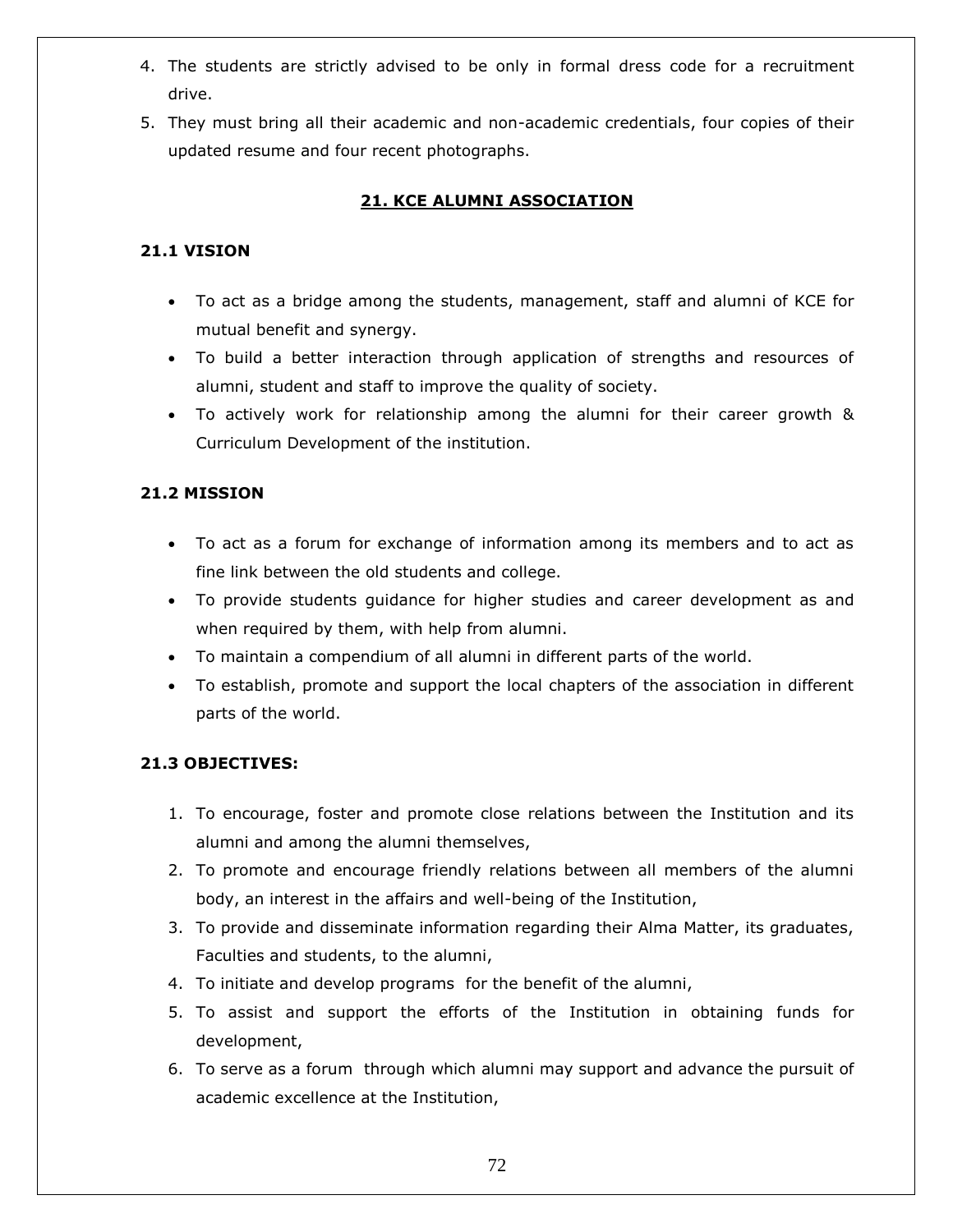- 7. To guide and assist alumni who have recently completed their courses to obtain employment and engage in productive pursuits useful to society
- 8. to organize and co-ordinate reunion activities of the Alumni and let the Alumni acknowledge their gratitude to their Alma Matter.
- 9. To collect, publish and distribute such information as may be useful to the alumni and their Alma Mater.
- To open branches of Association in various parts of the country and across the world, and perform all other acts in furtherance of the objectives of the Association.

# **21.4 HISTORY:**

- The first batch of Karpagam Engineering College Alumni came out in April 2004. KCE alumni association was formally inaugurated on June 2004.
- Since inception KCEAA has actively involved in various activities, focusing on its vision and mission.
- To strengthen the activities of KCEAA, KCE parent chapter has been formed in the college with an advisor and representatives from various departments.
- It is actively engaged in keeping close rapport with a committee of office bearers consisting of President, Vice President, Secretary, Treasurer and among the alumni. It also maintains the data bank of the members of alumni.

KCE has a strong, lively Alumni Association started in the year 2004.that extends across the globe. This thriving alumni network brings great value to everyone associated with KCE - from spreading awareness and recognition of the KCE brand to creating opportunities for and guiding current students.

We truly believe that while the KCE experience begins on campus, it is enjoyed for the rest of one's life. The alumni association plays a major role in building long lasting relationships and creating camaraderie amongst a global community. With alumni spread over the world, KCE students can be assured of a warm welcome whenever they go.

KCE alumni contribute time, energy, and expertise to help the KCE fraternity grow, develop and prosper. The KCE alumni Association aims to facilitate lifelong learning through the exchange of ideas and knowledge. Alumni pool skills and apply available resources to enhance personal and career development for their members.

The KCE culture has impacted how actively alumni contribute to their communities. This desire to share knowledge and skills beyond the workplace and family may very well stem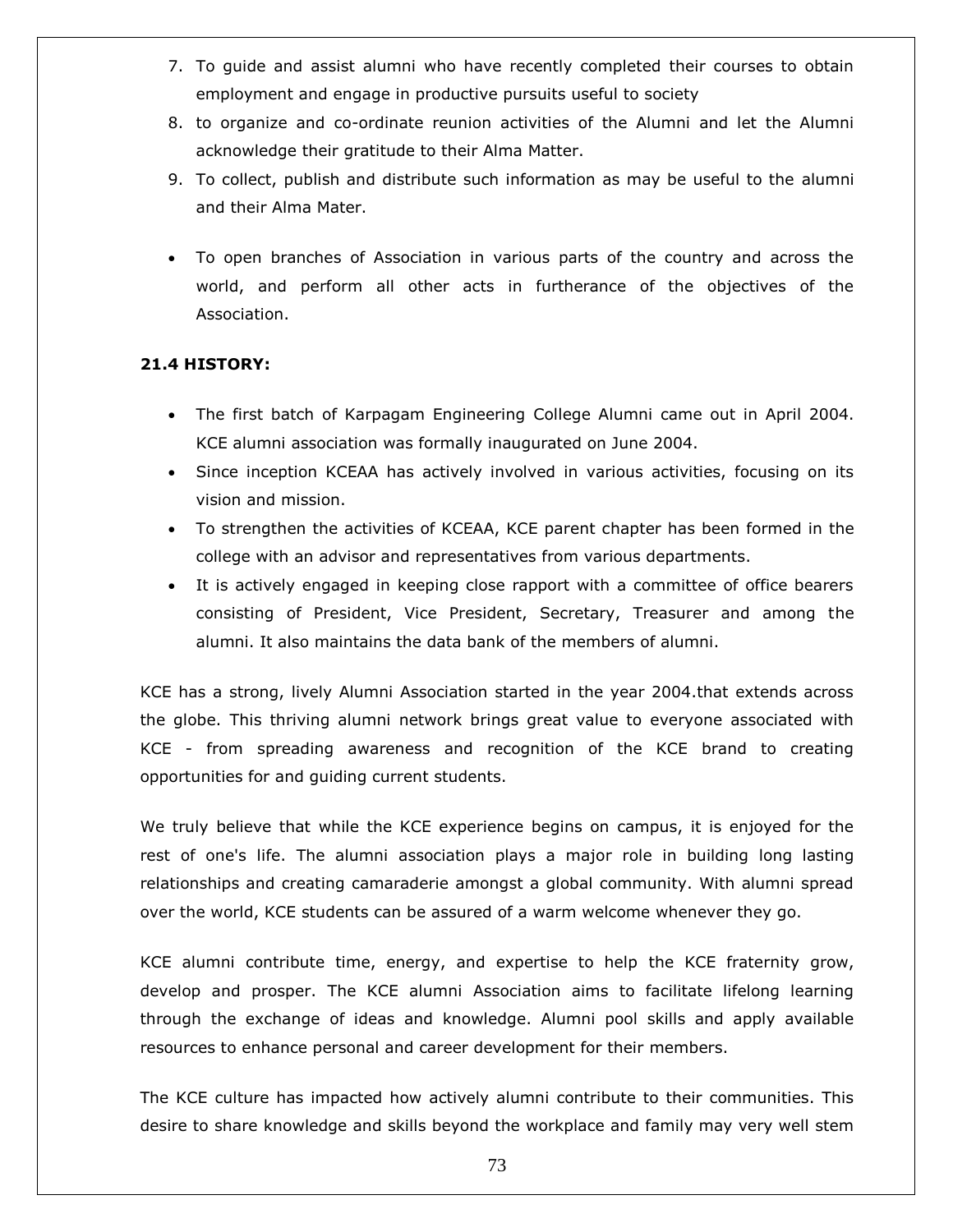from the many community and philanthropic activities they were exposed to as students at KCE. The alumni association has successfully been able to channelize resources for a greater good and no community outreach project is ever short of volunteers.

Karpagam Alumni Association conducts Reunion Meet every year since 2004. Funds have been generated through these Reunion Meet and it is been utilized for meeting and some useful expenses for the juniors in the campus.

Since the association was started in the year 2004, ten years have been completed and the alumni association decided to open a bank account for the KCE Alumni Association and credit the account with the funds generated in order to promote more activities through KCE Alumni association.

The Management, Principal, Dean"s, Director"s, all the HoDs, office bearers of KCE Alumni association feel very grateful for the lump sum of Rs. 30 Lakhs sponsored by the alumni for the association.

It has decided to keep this fund as fixed deposit in Lakshmi Vilas Bank (Eachanari Extension Counter) as it offers the best interest rate of 8%. The income through this valuable resource in the following manner,

- $\checkmark$  On the day of graduation or alumni day, best projects can be awarded with the cash prize of Rs. 2500/-
- $\checkmark$  Rs. 25,000 per student can be provided for six students from all the departments who are meritorious for higher studies in our institution.
- $\checkmark$  Rs. 25000 may be given for Product Development Cell & Entrepreneurship Development Cell (EDC).

The 2019 alumni meet has been planned with the huge campaign "My Junior My Campus".

### **22. FINANCE AND BUDGET POLICIES**

#### **22.1 AIMS:**

It is the aim of the Governing Council to ensure that all the financial resources made available to the College are used in an efficient and effective manner in order to ensure that Value for Money is achieved. The aim of this policy is to create a framework within which individual members of the College staff and the Department can achieve this. This policy conforms to the requirements of the Operating Budgetary Plan for Financing of College as set out by the Governing Council. The framework within this policy should be operated in conjunction with both the Budget and Finance policies and Procedure.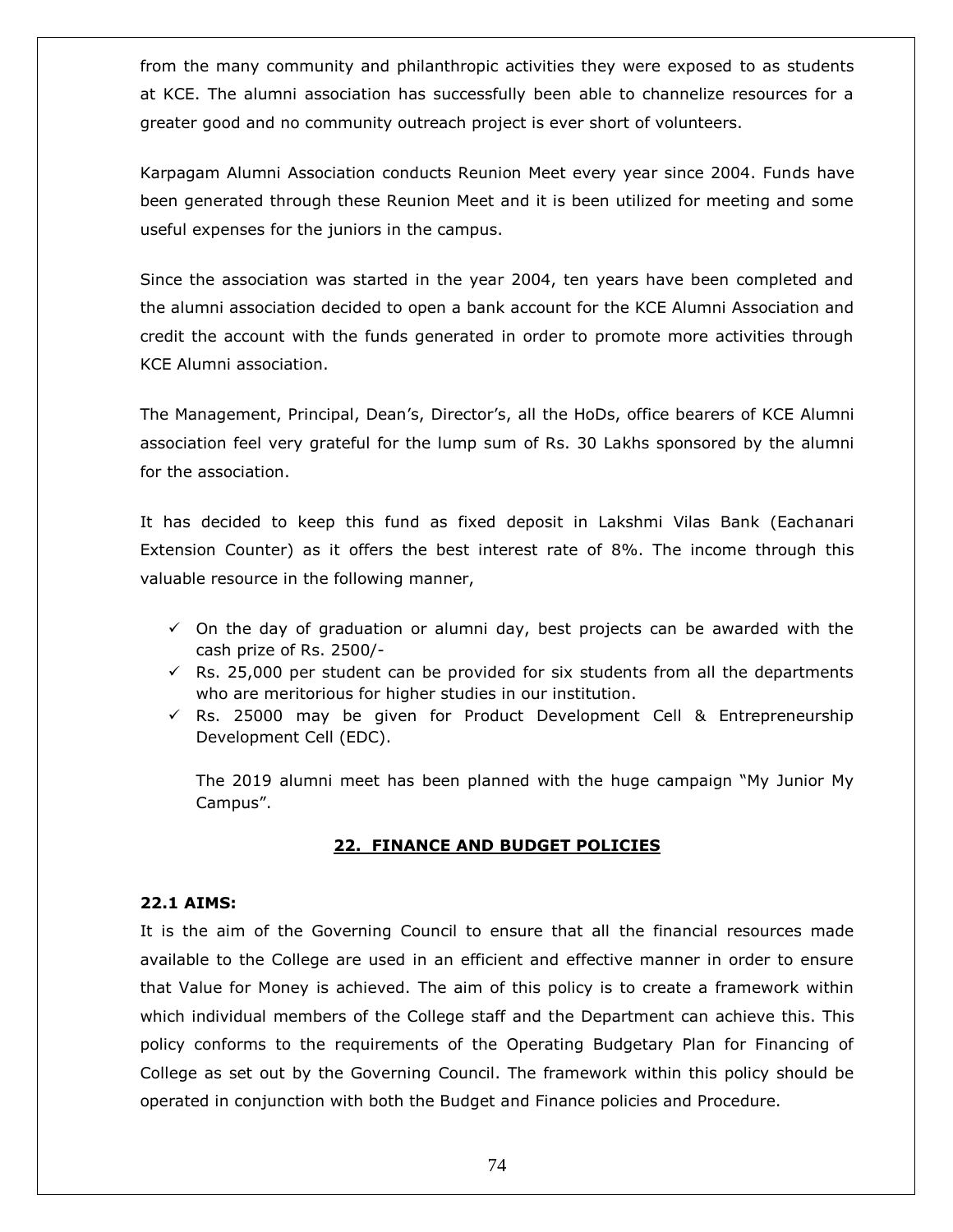#### **22.2 EFFICIENCY AND VALUE FOR MONEY:**

The College will seek to achieve efficiencies and value for money to optimize the use of its scarce financial resources and to invest in teaching and learning facilities and tools. It is the responsibility of the Principal and authorized finance official / committee to determine at College level how to secure better value for the funds provided.

## **22.3 GUIDELINES:**

Financial decisions will be made after consideration of:

- a) the need for augmentation of campus infrastructure.
- b) the need for support and delivery of Curriculum together with any additional tools and labs.
- c) the financial resources given to the College for up keep of existing facilities
- d) and the priorities as identified in the College development plan for future needs.

## **22.4 ROLES AND RESPONSIBILITIES**

### **1. The Governing Council**

The Governing Council has a statutory responsibility to oversee the financial management of the College and to ensure adherence to the Budget and Finance policies and Procedure Rules implemented through the Principal.

#### **2. Finance Committee**

Consists of a nominated member of the Governing Council, the Principal and three Heads of Departments, the Finance Committee will work to the agreed Terms. The Finance Committee meets at least once a term to consider, as a minimum, the following:

- a) financial monitoring statements,
- b) the College budget and long term financial forecast,
- c) the end of financial year account statements, and

#### **3. The Principal**

The Principal is responsible for:

a) the detailed preparation of consolidated annual College budget which addresses the strategic aims and targets established by the Governing Council;

b) the day to day management of the College budget under the Scheme of Delegation by the Governing Council; and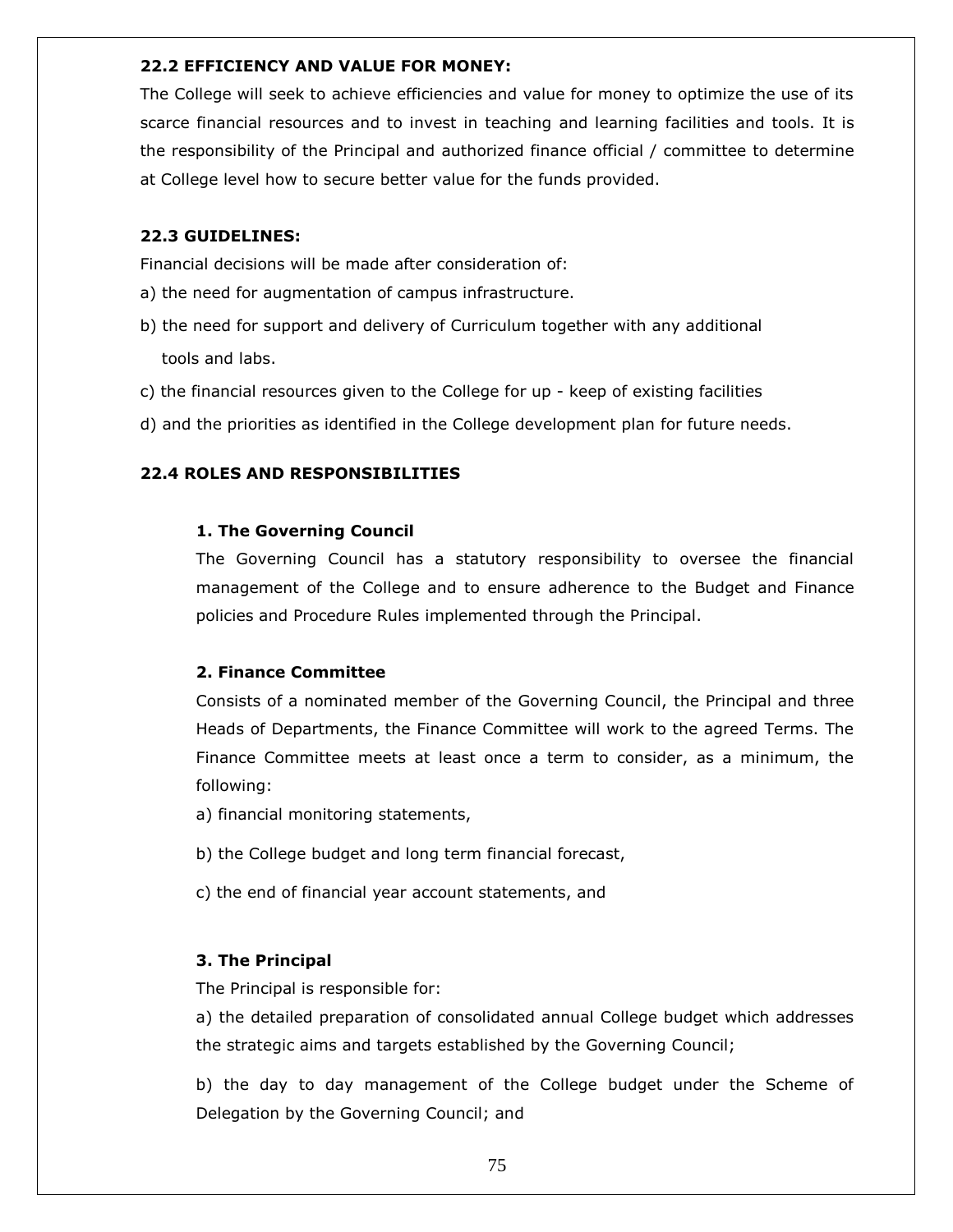c) ensuring the effective operation of the finance function within the College, to include:

- i. the roles of each member of staff being clearly defined and the duties of staff with responsibility for financial transactions being, as far as is practicable, distributed to ensure that key tasks such as the processing of orders and invoices, are assigned to separate members of staff (segregation of duties) and that appropriate systems of internal check exist;
- ii. the adherence to the Budget and Finance policies and Procedure;
- iii. the establishment of systems to ensure that financial control is maintained at all times including procedures in the absence of key staff; and
- iv. the maintenance of proper books of accounts and transaction records / vouchers for auditing.

# **22.5 BUDGET**

# **22.5.1. Budget Timetable**

The Principal (or their delegated representative) will prepare financial information for consideration by the Resources Committee and submit it to the Local Authority, where applicable, in line with the following timetable:

| <b>Date</b> | <b>Action / Response</b>                                                                 |
|-------------|------------------------------------------------------------------------------------------|
| End-        | Budget resource requirement for the next academic year submitted to Head                 |
| January     | of Department by the respective department faculty and lab in-charge.                    |
| Mid-        | Prepare papers on issues to be addressed in preparation for the setting of the           |
| February    | following year's budget by Head of Department and submit to Principal.                   |
| End March   | Prepare and present to the Governing Council the <b>proposed consolidated</b>            |
|             | <b>budget</b> for the next financial year and the <b>long term financial forecast</b> to |
|             | the Governing Council for approval.                                                      |
|             | Prepare and present outturn statements to enable the Governing Council to                |
|             | consider the financial performance in the previous financial year.                       |
| End April   | After scrutiny, formal approval of the Current Fund budgets by the Governing             |
|             | Council. A copy of the approved budget plan forwarded to Principal and                   |
|             | Accounts committee for execution.                                                        |
| Mid May     | Execution of all works at ground level done by department during the                     |
|             | academic year.                                                                           |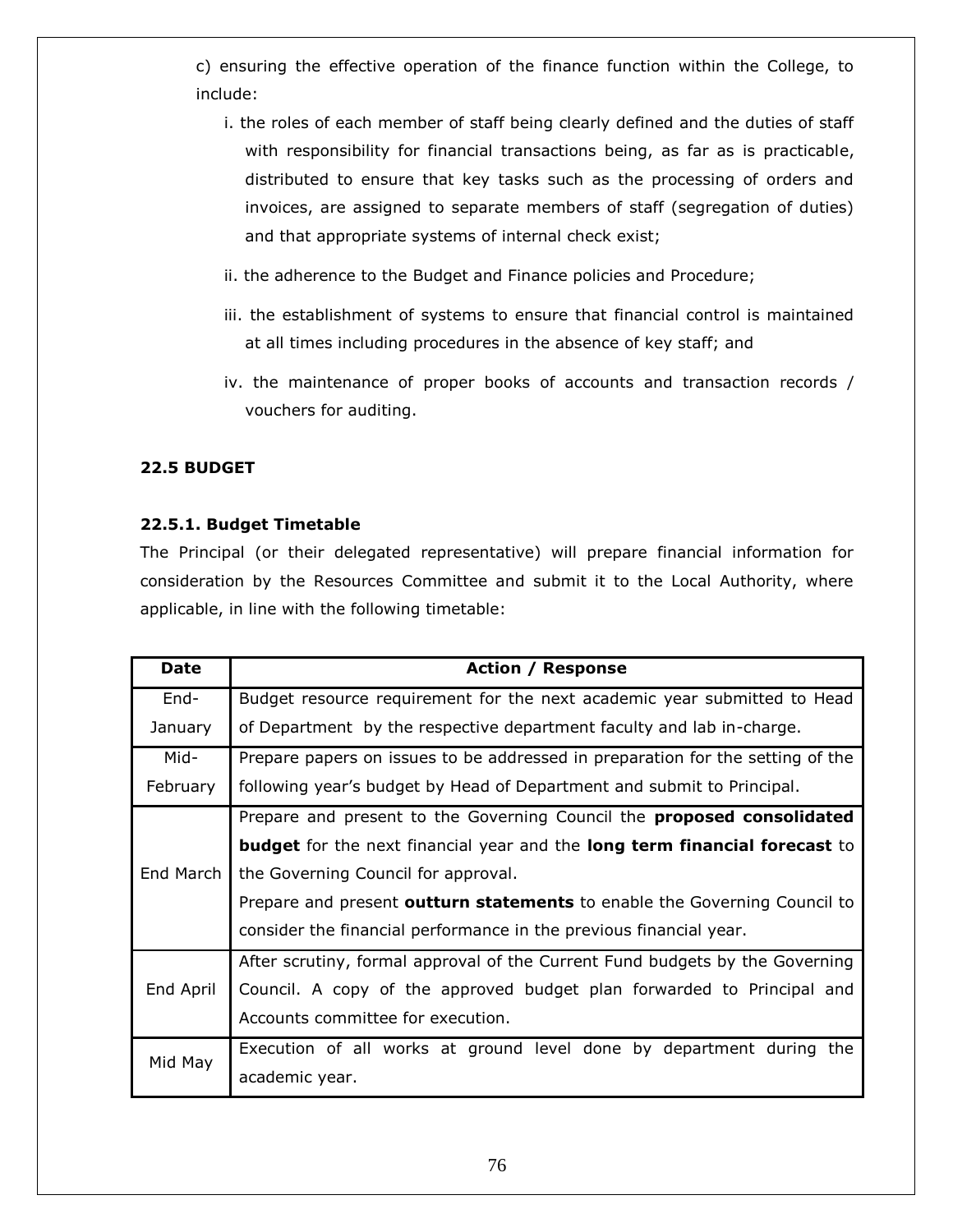

# **22.5.3. Budget Preparation**

a. In accordance with the budget time-table, the ensuing academic year operating budget should be prepared by concern faculty and forwarded to Head of Department for careful scrutinizing. The forwarded operating plans by various departments to Principal would be consolidated and forwarded to Governing Council for their evaluation and approval. The endorsed budget will be sent back to Principal for execution. Principal will ensure the optimum and effective utilization of funds. A copy of the approved budget plan will be handed over to Accounts department for funds sourcing and bill passing.

b. The cost to continue budgets assume the previous year"s budget as a base from which to make adjustments based on changing requirements of the current year.